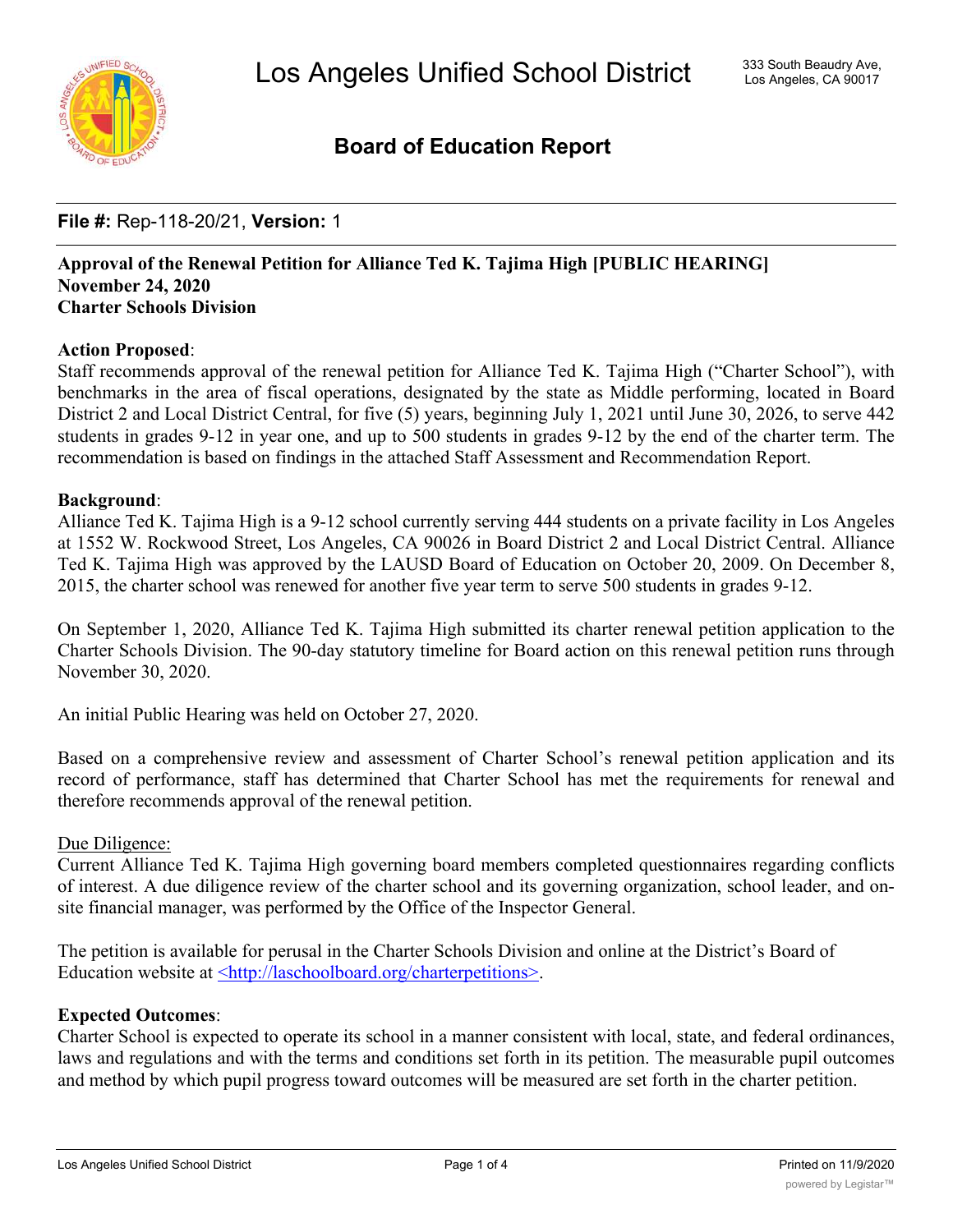# **File #:** Rep-118-20/21, **Version:** 1

### **Board Options and Consequences**:

"Yes" - If the Board adopts the recommendation of approval of the renewal petition, with benchmarks, Charter School would be authorized to continue operating as a charter school under the terms of the approved renewal petition for a five (5) year period beginning July 1, 2021.

"No" - If the Board does not adopt the recommendation of approval of the renewal petition, and instead takes specific action to deny the renewal petition, Charter School would not be authorized to continue operating as a charter school under the terms of the renewal petition. Charter School's current charter expires on June 30, 2021. The petitioners may appeal a denial to Los Angeles County Board of Education ("LACBOE"). If the appeal is approved by LACBOE, Charter School would be authorized by the LACBOE. If LACBOE denies a petition on appeal, the Charter School may appeal to the State Board of Education ("SBE") which will review the appeal using an abuse of discretion standard. If the denial is reversed by the SBE, the SBE shall designate, in consultation with the petitioner, the LAUSD Board of Education or LACBOE as the chartering authority.

This Board Report No. 118-20/21, accompanying documents, and transcript of the Board meeting, shall constitute the Board of Education's adopted written findings of fact for the denial of the Charter School renewal petition.

### **Policy Implications**:

There are no policy implications at this time.

### **Budget Impact**:

State income and various other income sources to the District are reduced when current District students enroll at a charter school, and comparable or offsetting expenditure reduction may not occur in such cases. Under Education Code section 47604(c), a school district that grants a charter to a charter school to be operated by, or as, a nonprofit public benefit corporation is not held liable for the charter school's debts or obligations as long as the school district complies with all oversight responsibilities. The District will continue to have monitoring and oversight responsibility for charter school finances, as specified in the Charter Schools Act. Any modifications to the charter school's petition or operations with significant financial implications would require District approval prior to implementation. Petition approval is also contingent upon adequate liability insurance coverage.

Charter School has selected to join the LAUSD SELPA Option 3. The Charter School's fair share contribution to special education will be 10% of the charter schools' AB 602 (rate includes Base, COLA, and Growth/Decline reduced by the amount withheld for Program Specialist/Regionalized Services) and Federal IDEA revenues. This amount will be paid from the Charter School's Local Control Funding Formula ("LCFF") funds or other unrestricted revenue sources and will be allocated to support the existing District-wide administration of special education supports and services. The revenue rate will be adjusted to account for changes in the State's funding formula beginning in fiscal year 2013-2014. The amount withheld by the District from the Program Specialist/Regionalized Services in fiscal year will continue to be withheld and adjusted annually for COLA. An additional 10% of special education revenues will be retained by the District and allocated as directed by the Advisory Board and members of the LAUSD SELPA Option 3, with the leadership of the Charter-operated Program special education director. These funds will be used to support the personnel for the members of the LAUSD SELPA Option 3; build management and operating procedures to create an infrastructure to support schools in meeting the needs of students with mild to severe disabilities; and, to create and implement new programs that serve students in charter schools. If Charter School does not spend their allocation of special education funds during a fiscal year of the charter petition period, the allocation of special education funds to Charter School for the next fiscal year will be reduced in an amount equal to the unspent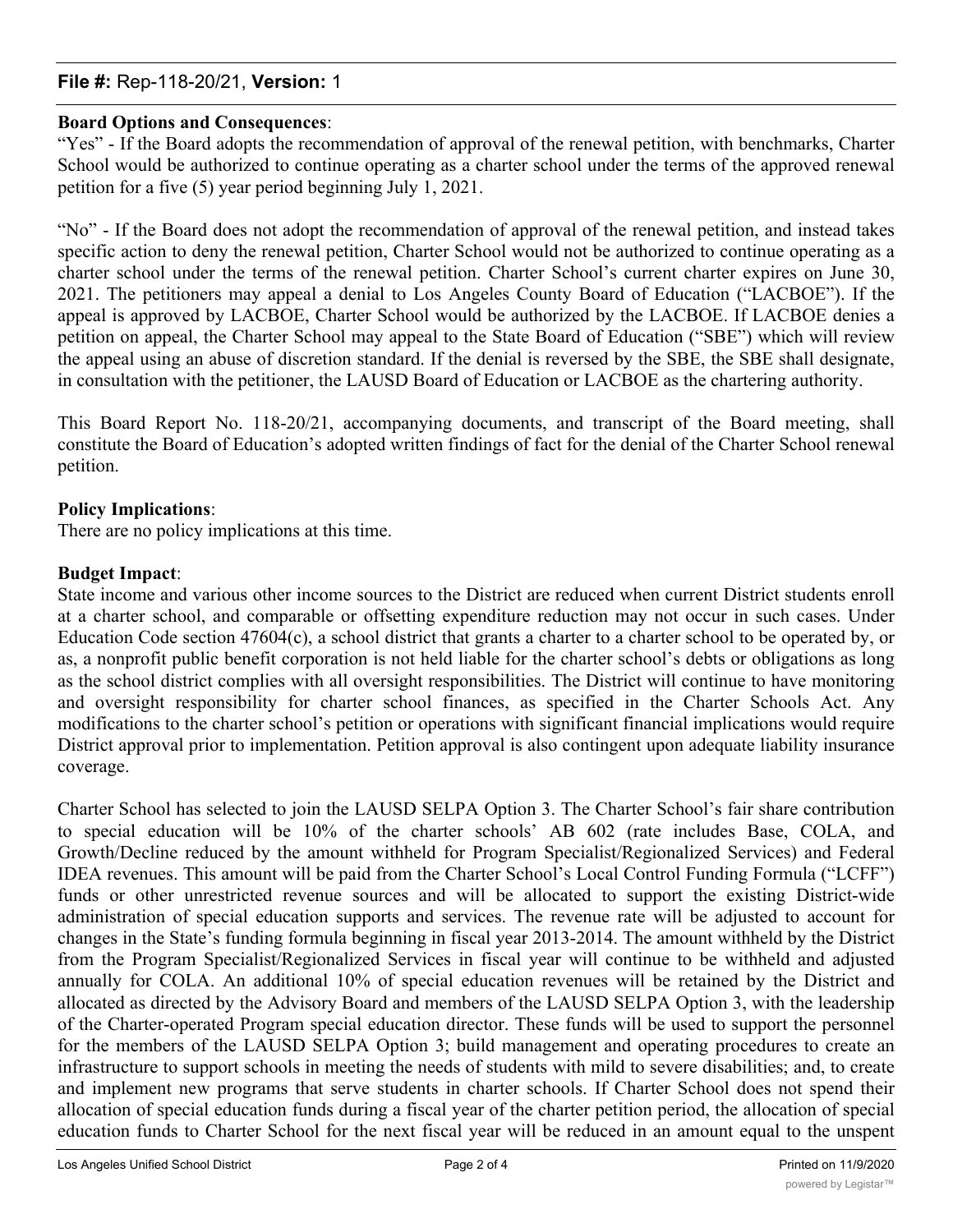# **File #:** Rep-118-20/21, **Version:** 1

special education funds of the previous fiscal year.

In addition to the payments required under this Section, the Charter School may request specific special education related services from the District through fee-for-service arrangements that will reflect the calculated cost of the requested services and will be contingent on the District's available resources.

Any change in the Option election that occurs during the term of Charter School's petition period shall be mutually agreed upon and addressed in an MOU between the charter school and the District. The new Option election shall be effective on July 1 of the next school year with the corresponding fair share contribution.

### **Student Impact**:

As stated in the Board of Education's Policy on Charter School Authorizing, "[W]hen the Board of Education authorizes a charter school, it establishes a partnership to advance its vision and mission and to accelerate gains in academic achievement and accountability for *all* of its students and public schools (*Policy*, p.2)." Based on a comprehensive review and assessment of Charter School's renewal petition application and its record of performance, staff has determined that Charter School has met the requirements for charter school renewal and therefore recommends approval of the renewal petition.

### **Issues and Analysis**:

If all pending issues, including but not limited to special education requirements, special education local planning area (SELPA) requirements, governance, fiscal and facilities matters, are not resolved at the time of the Board meeting, the item may be pulled from the agenda.

Budget and Petition available for perusal at the following link: <https://www.dropbox.com/sh/1q2v1kt542r31fe/AAAuRm3M0CX0Bpd4kK7dl7Bia?dl=0>

### **Attachments:**

Attachment A - Staff Assessment and Recommendation Report Attachment B - DFS Data Set and High vs Low Performance Data Sets Attachment C - Desegregation Impact Statement

**Informatives:**

Not applicable

**Submitted:** 11/06/20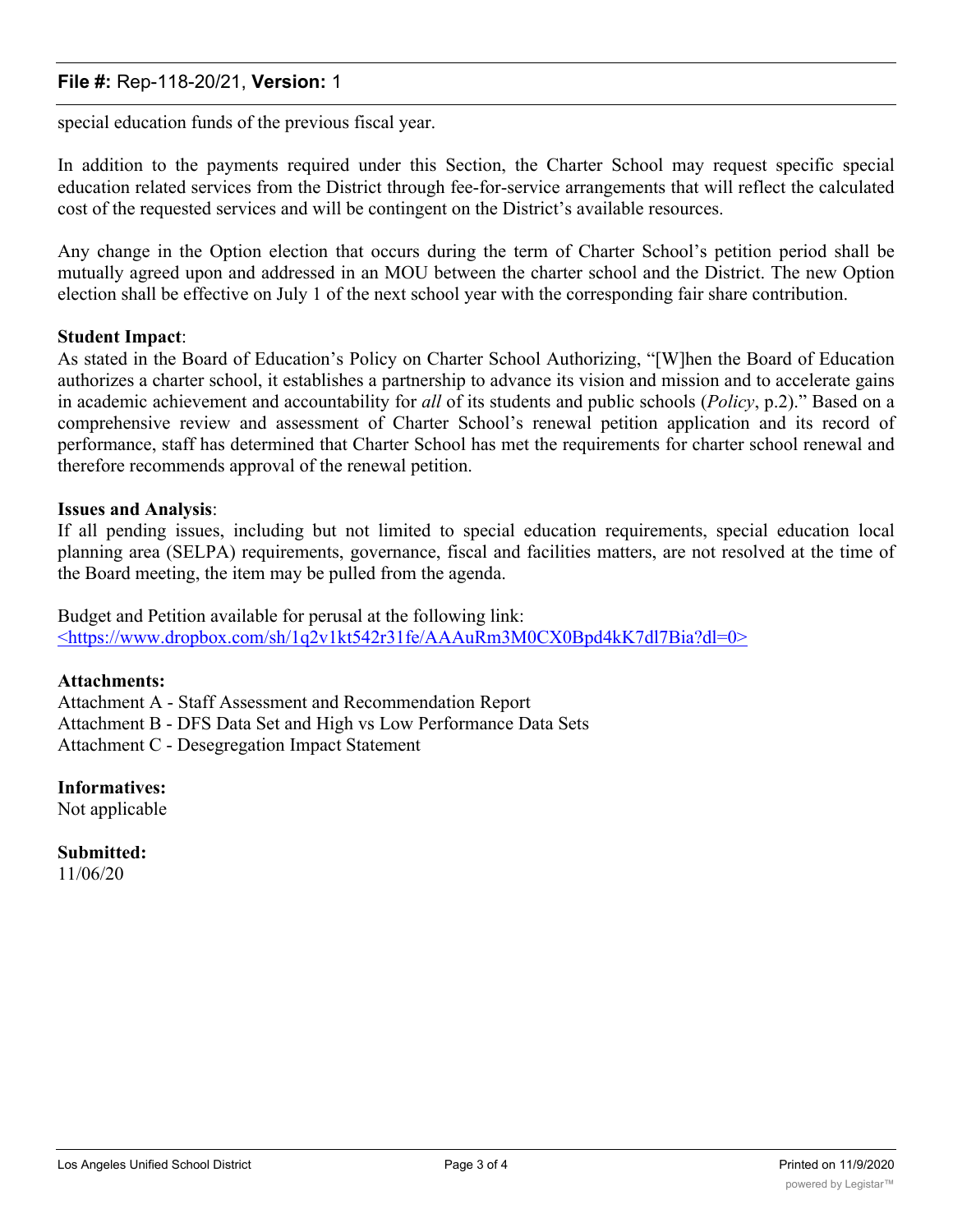**File #:** Rep-118-20/21, **Version:** 1

### **RESPECTFULLY SUBMITTED, APPROVED & PRESENTED BY:**

**AUSTIN BEUTNER JOSÉ COLE-GUTIÉRREZ** Superintendent of Schools Director

Charter Schools Division

**REVIEWED BY:**

DEVORA NAVERA REED Interim General Counsel

Approved as to form.

**REVIEWED BY:**

TONY ATIENZA Director, Budget Services and Financial Planning

\_\_\_ Approved as to budget impact statement.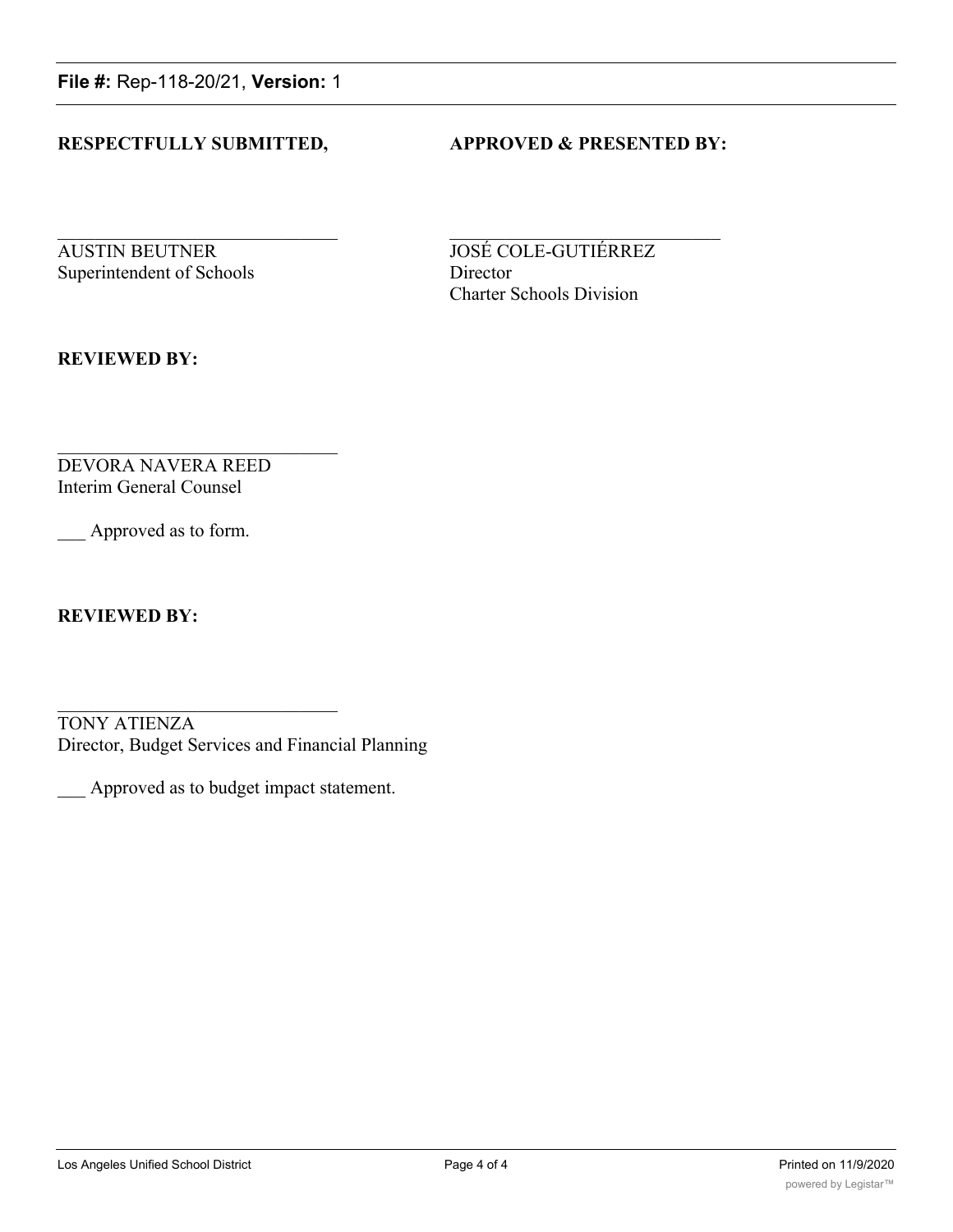# ATTACHMENT A

# **STAFF ASSESSMENT AND RECOMMENDATION REPORT RENEWAL PETITION**

Board of Education Report 118-20/21 November 24, 2020

| <b>School Name:</b>                                   | Alliance Ted K. Tajima High                                                                                                                                                    |                                                                                                                                                                                                                                                                                                                                                                                                                                                                                                                                                                                                                                                                                                                                                                                                                                                                                                                                                                                                                                                                                                                                                                     | <b>BOARD IS</b>                              |
|-------------------------------------------------------|--------------------------------------------------------------------------------------------------------------------------------------------------------------------------------|---------------------------------------------------------------------------------------------------------------------------------------------------------------------------------------------------------------------------------------------------------------------------------------------------------------------------------------------------------------------------------------------------------------------------------------------------------------------------------------------------------------------------------------------------------------------------------------------------------------------------------------------------------------------------------------------------------------------------------------------------------------------------------------------------------------------------------------------------------------------------------------------------------------------------------------------------------------------------------------------------------------------------------------------------------------------------------------------------------------------------------------------------------------------|----------------------------------------------|
| Type of Charter School:                               | <b>Start-Up Independent Charter School</b>                                                                                                                                     |                                                                                                                                                                                                                                                                                                                                                                                                                                                                                                                                                                                                                                                                                                                                                                                                                                                                                                                                                                                                                                                                                                                                                                     | <b>REQUIRED TO</b><br><b>TAKE ACTION BY:</b> |
| <b>Charter Operator</b>                               | <b>Alliance College-Ready Public Schools</b>                                                                                                                                   |                                                                                                                                                                                                                                                                                                                                                                                                                                                                                                                                                                                                                                                                                                                                                                                                                                                                                                                                                                                                                                                                                                                                                                     |                                              |
| <b>Location Code:</b>                                 | 7685                                                                                                                                                                           |                                                                                                                                                                                                                                                                                                                                                                                                                                                                                                                                                                                                                                                                                                                                                                                                                                                                                                                                                                                                                                                                                                                                                                     | <b>November 30, 2020</b>                     |
| Type of $Site(s)$ :                                   | <b>Private</b>                                                                                                                                                                 |                                                                                                                                                                                                                                                                                                                                                                                                                                                                                                                                                                                                                                                                                                                                                                                                                                                                                                                                                                                                                                                                                                                                                                     |                                              |
| Site Address(es):                                     |                                                                                                                                                                                | 1552 W. Rockwood Street Los Angeles, CA 90026                                                                                                                                                                                                                                                                                                                                                                                                                                                                                                                                                                                                                                                                                                                                                                                                                                                                                                                                                                                                                                                                                                                       |                                              |
| <b>Board District(s):</b>                             | $\overline{2}$                                                                                                                                                                 | Local District(s):                                                                                                                                                                                                                                                                                                                                                                                                                                                                                                                                                                                                                                                                                                                                                                                                                                                                                                                                                                                                                                                                                                                                                  | <b>Central</b>                               |
| <b>Grade Levels Served:</b>                           | $9-12$                                                                                                                                                                         | <b>Current Enrollment:</b>                                                                                                                                                                                                                                                                                                                                                                                                                                                                                                                                                                                                                                                                                                                                                                                                                                                                                                                                                                                                                                                                                                                                          | 444                                          |
| <b>Grade Levels Authorized</b><br>in Current Charter: | $9 - 12$                                                                                                                                                                       | <b>Approved Enrollment in Current</b><br>Charter:                                                                                                                                                                                                                                                                                                                                                                                                                                                                                                                                                                                                                                                                                                                                                                                                                                                                                                                                                                                                                                                                                                                   | 500                                          |
| <b>CONSIDERATION:</b>                                 | <b>Renewal</b>                                                                                                                                                                 |                                                                                                                                                                                                                                                                                                                                                                                                                                                                                                                                                                                                                                                                                                                                                                                                                                                                                                                                                                                                                                                                                                                                                                     |                                              |
| <b>CDE PERFORMANCE</b><br>LEVEL:                      | <b>Middle Performing</b>                                                                                                                                                       |                                                                                                                                                                                                                                                                                                                                                                                                                                                                                                                                                                                                                                                                                                                                                                                                                                                                                                                                                                                                                                                                                                                                                                     |                                              |
| <b>STAFF</b><br><b>RECOMMENDATION:</b>                | <b>Approval with Benchmarks</b>                                                                                                                                                |                                                                                                                                                                                                                                                                                                                                                                                                                                                                                                                                                                                                                                                                                                                                                                                                                                                                                                                                                                                                                                                                                                                                                                     |                                              |
| <b>SUMMARY OF</b><br><b>STAFF FINDINGS:</b>           | <b>Criterion 1:</b><br>٠<br>٠<br>$\blacklozenge$<br>petition<br>The<br>declarations.<br><b>Criterion 2:</b><br>٠<br><b>Criterion 3:</b><br>٠<br>forth in the renewal petition. | Based on a comprehensive review of the renewal petition application and the<br>school's record of performance, staff has determined that the charter school has<br>met the criteria for renewal (Ed. Code § 47605, 47607 and 47607.2).<br>The charter school has presented a sound educational program.<br>The petition, as revised through the petition review and revisions process,<br>contains reasonably comprehensive descriptions of all required<br>elements, including the Federal, State, and District Required Language.<br>Petitioners are demonstrably likely to successfully implement the<br>educational program set forth in the renewal petition.<br>affirmations,<br>contains<br>required<br>Charter School qualifies for renewal as a [low, middle, high] performing<br>charter school based on performance indicators and pursuant to the statutory<br>renewal framework. (See full analysis below).<br>At the time of renewal, Charter School does not have substantial fiscal or<br>substantial governance factors that would lead to a finding that the Charter<br>School is demonstrably unlikely to successfully implement the program set | and<br>assurances,                           |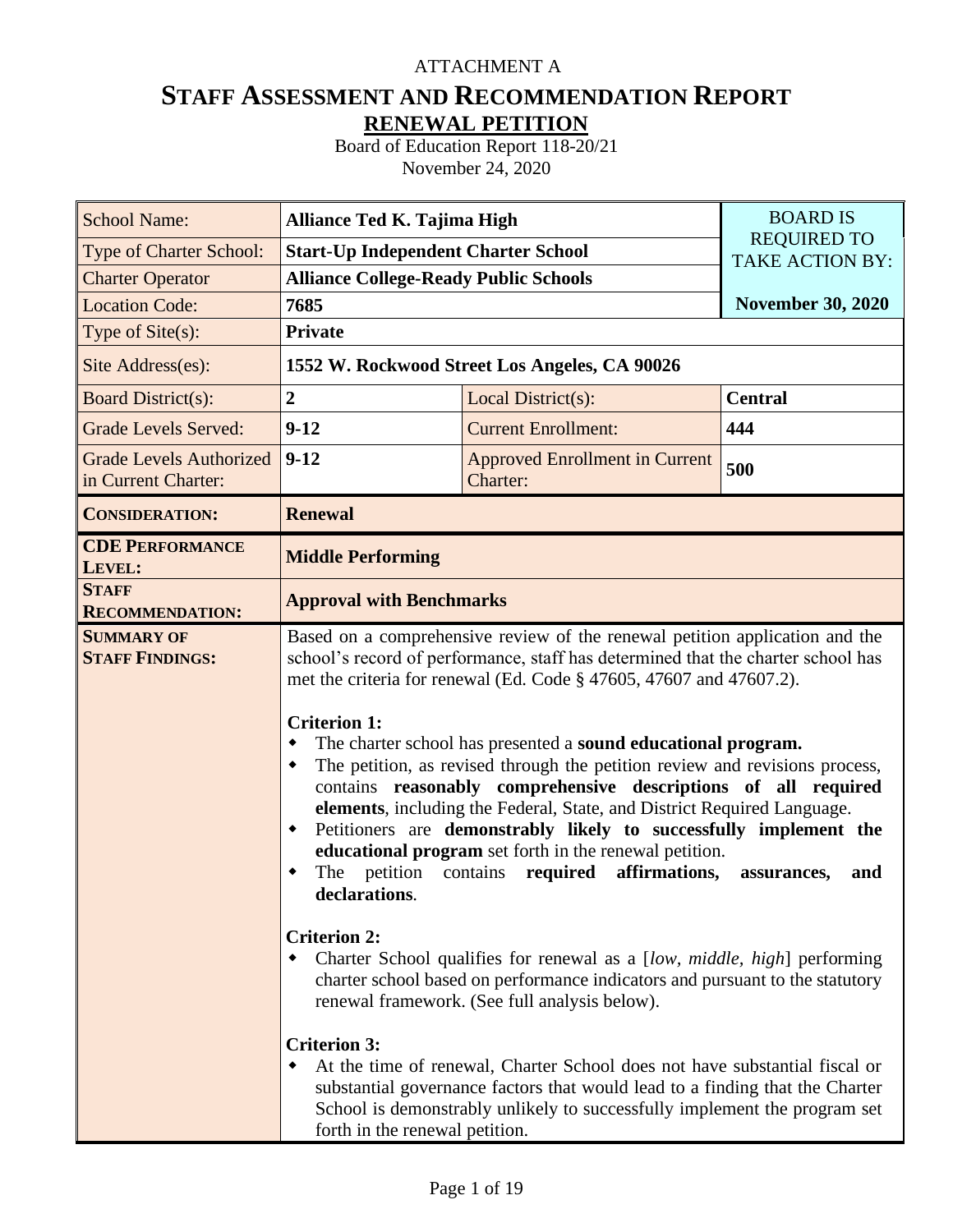|                                       | There is no evidence at the time of renewal that Charter School is not serving<br>all pupils who wish to attend based on data on pupil enrollment patterns.<br>In addition to the above, the petition contains a declaration of whether or not<br>the charter school shall be deemed the exclusive public employer of the<br>employees of the charter school for purposes of Chapter 10.7. Please see "Staff<br>Review and Assessment" section below for further detail.                                                                                                                                                                                                                                                                                                                                                                                                                                                                                                                                                                                                                                                                                                                                                                                                                                                                                                                                      |
|---------------------------------------|---------------------------------------------------------------------------------------------------------------------------------------------------------------------------------------------------------------------------------------------------------------------------------------------------------------------------------------------------------------------------------------------------------------------------------------------------------------------------------------------------------------------------------------------------------------------------------------------------------------------------------------------------------------------------------------------------------------------------------------------------------------------------------------------------------------------------------------------------------------------------------------------------------------------------------------------------------------------------------------------------------------------------------------------------------------------------------------------------------------------------------------------------------------------------------------------------------------------------------------------------------------------------------------------------------------------------------------------------------------------------------------------------------------|
| <b>PROPOSED</b><br><b>BENCHMARKS:</b> | Alliance Ted K. Tajima High must meet the following benchmarks during the<br>2021-2026 charter term in order to address concerns in fiscal performance.<br>1. By no later than July 1, 2021, the Charter School will provide a five-year<br>budget to the Charter Schools Division that indicates consistent<br>improvement to the school's fiscal condition. The school's five-year<br>budget should reflect positive cash flows each year, with a positive change<br>in net assets within two years that results in positive net asset balances by<br>the end of Fiscal Years 2023-2024, 2024-2025, and 2025-2026.<br>2. Beginning on December 15, 2022 and continuing through December 15,<br>2026, the Charter School shall provide annual updates to the Charter<br>Schools Division regarding the school's progress in improving its fiscal<br>condition and successfully executing the five-year budget referenced in<br>the fiscal benchmark above.<br>If any of these benchmarks remain unmet by the timeline(s) indicated, at that<br>time the District will review the charter school's status reports and any additional<br>relevant information, and determine next steps accordingly, up to and including<br>recommendation for revocation during the school's charter term or<br>recommendation of non-renewal upon submission of a renewal petition at the<br>end of the term of the charter. |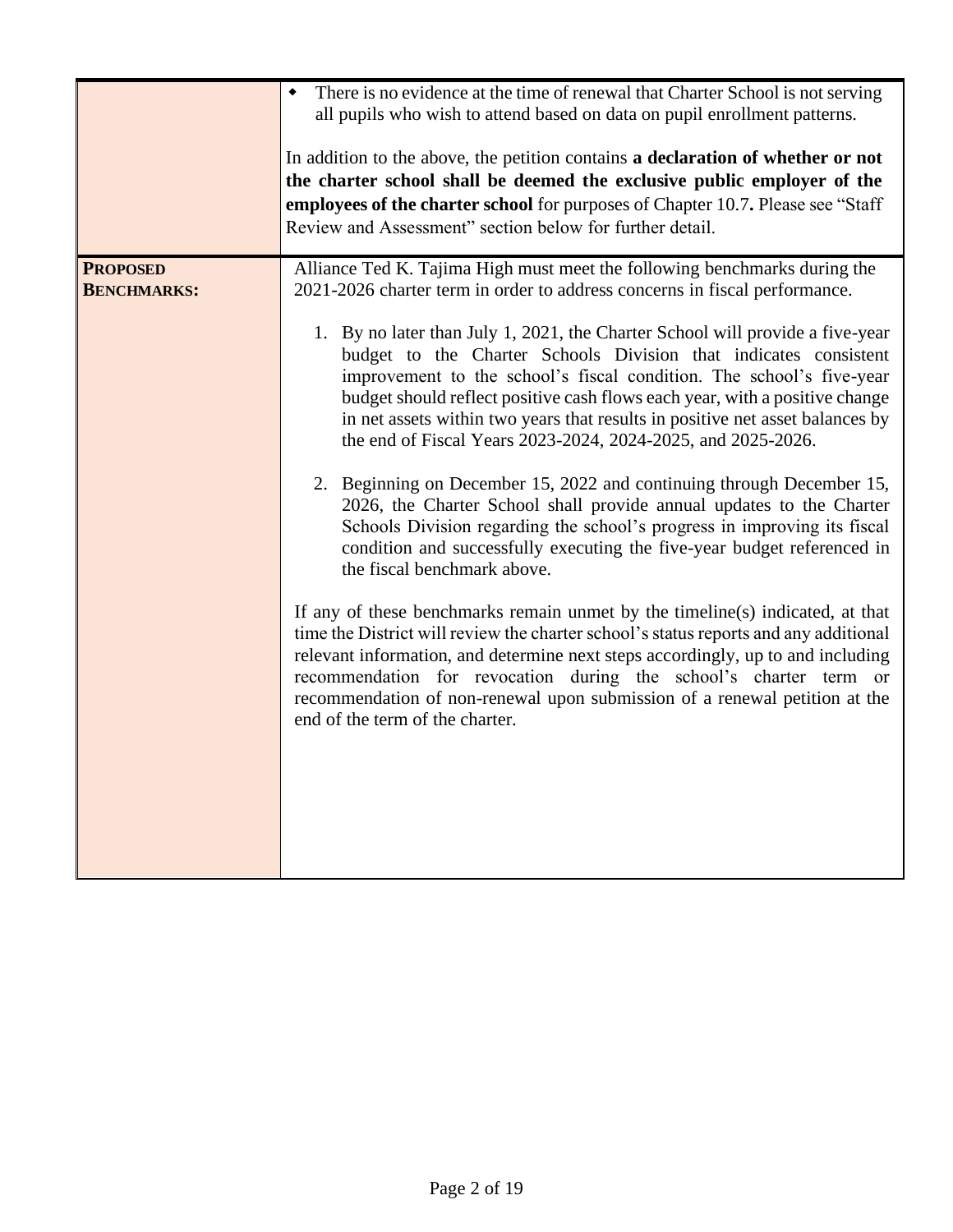# **STAFF ASSESSMENT**

# **I. ACTION PROPOSED**

Staff recommends approval, with benchmarks, of the renewal petition for Alliance Ted K. Tajima High ("Alliance Tajima" or "Charter School"), located in Board District 2 and Local District Central, for a term of 5 years, beginning July 1, 2021, until June 30, 2026 to serve 442 students in grades 9-12 in year one, and up to 500 students in grades 9-12 by the end of the charter term.

### **II. CRITERIA FOR RENEWAL**

Upon submission, District staff comprehensively reviews each renewal petition application to determine whether the school has met the requirements for renewal set forth in California Education Code sections 47605, 47607, and 47607.2. As part of staff's holistic review of the renewal petition application, the charter school must be determined to be eligible for renewal under the renewal criteria prescribed in Education Code sections 47607 and 47607.2 requires a three-pronged analysis:

- **Criterion 1:** Does the renewal petition include a sound educational program, a reasonably comprehensive description of the 15 elements required for petitions, an affirmation of each of the conditions described in Education Code section 47605(e), and are petitioners likely to successfully implement the program set forth in the petition? (Ed. Code, § 47607(b).)
- Criterion 2: Is the charter school "high," "middle," or "low" performing? (see Ed. Code, §§  $47607(c)$ ,  $47607.2(a)$ , and  $47607.2(b)$ . Has the charter school attained measurable increases in academic achievement schoolwide and for numerically significant numerically significant student groups served by the charter school, and does the charter school have strong postsecondary outcomes, if applicable?
- **Criterion 3:** Is the charter school serving all pupils who wish to attend, or does the charter school have substantial fiscal or governance issues? (Ed. Code, § 47607(e).)

Charter schools designated as Dashboard Alternative School Status ("DASS") will work with LAUSD to establish renewal targets locally. (Ed. Code, § 47607(c)(7).) Please see *LAUSD Policy and Procedures for Charter School Authorizing* (LAUSD Board of Education, August 11, 2020) for more information regarding renewal criteria.

### **III. GENERAL SCHOOL INFORMATION**

|                             | Alliance Ted. K. Tajima High                                        |
|-----------------------------|---------------------------------------------------------------------|
| <b>Initial</b>              | On October 10, 2009, Alliance Ted K. Tajima High (formerly          |
| <b>Authorization:</b>       | named Alliance College-Ready Academy High School 16) was            |
|                             | authorized by the LAUSD Board of Education to serve 500             |
|                             | students in grades 9-12.                                            |
| <b>Most Recent</b>          | The charter was renewed on December 8, 2015, to serve up to 500     |
| <b>Renewal</b>              | students in grades 9-12.                                            |
| <b>Approved Material</b>    | The Board of Education approved a request for material<br>$\bullet$ |
| <b>Revisions of Current</b> | revision on December 12, 2019, to amend corporate structure         |
| <b>Charter:</b>             | and governance model.                                               |
|                             |                                                                     |

### **A. School History**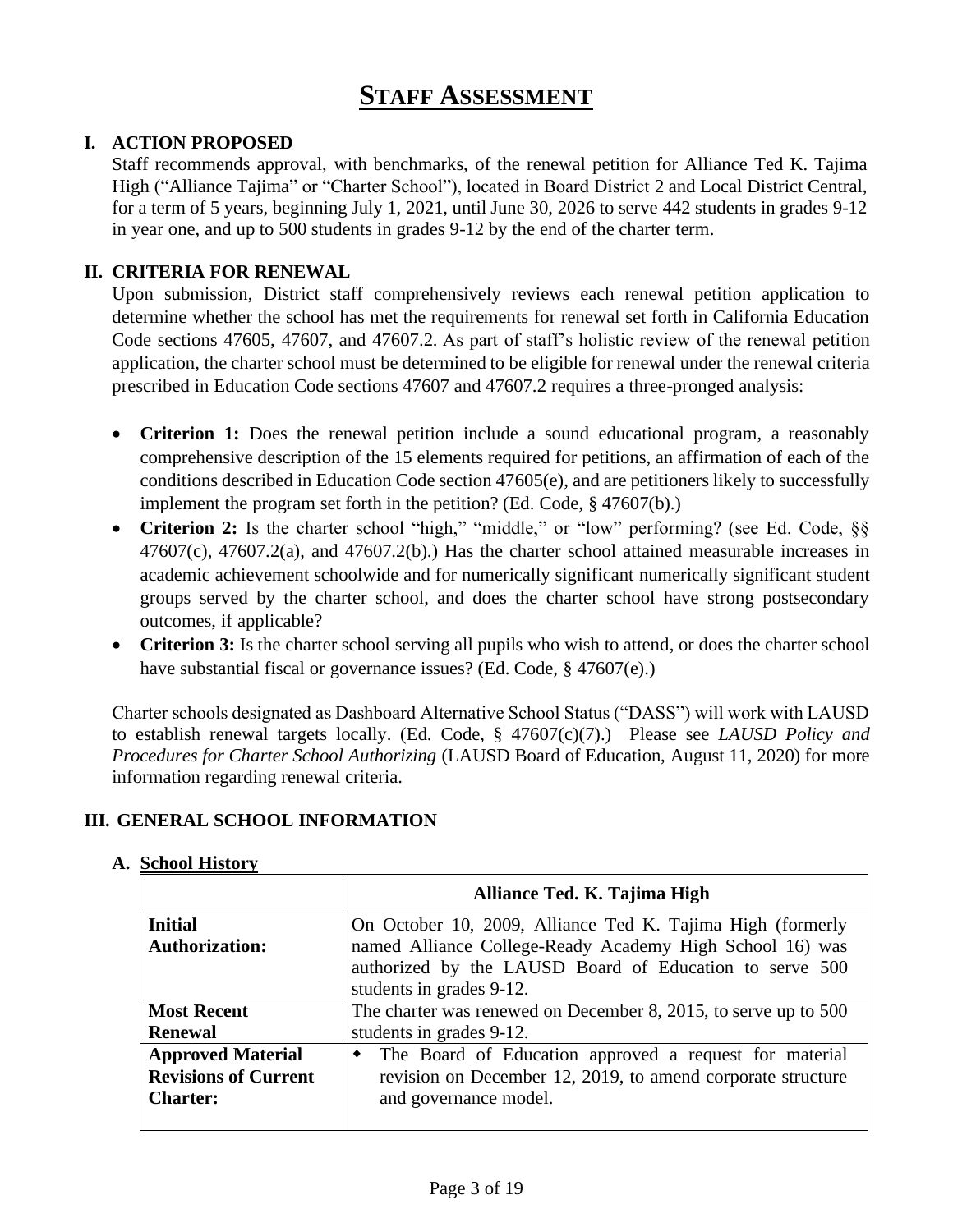|                                                               | Alliance Ted. K. Tajima High                                                                                                                                                                                                                                                                                                                                                                                                                                                                                                                                                                                                                                                                                                                                                                                                                                                                                                                                                                                                                                                                  |
|---------------------------------------------------------------|-----------------------------------------------------------------------------------------------------------------------------------------------------------------------------------------------------------------------------------------------------------------------------------------------------------------------------------------------------------------------------------------------------------------------------------------------------------------------------------------------------------------------------------------------------------------------------------------------------------------------------------------------------------------------------------------------------------------------------------------------------------------------------------------------------------------------------------------------------------------------------------------------------------------------------------------------------------------------------------------------------------------------------------------------------------------------------------------------|
| <b>Board Benchmarks in</b><br><b>Current Charter</b><br>Term: | On December 8, 2015, as part of the school's most recent renewal,<br>the LAUSD Board of Education issued the following benchmarks<br>to Alliance Tajima:<br>Governance:                                                                                                                                                                                                                                                                                                                                                                                                                                                                                                                                                                                                                                                                                                                                                                                                                                                                                                                       |
|                                                               | Alliance College-Ready Academy High School 16 will<br>implement the policy and procedure changes required by<br>the District's Notice to Cure: Further Action on<br>Governance, dated October 22, 2015, and in the<br>District's oversight observations regarding governance,<br>as well as any prospective oversight observations during<br>the 2015-16 academic year no later than July 1, 2016.<br>Alliance College-Ready Academy High School 16 shall<br>$\bullet$<br>provide to the District copies of the service agreement<br>and/or any other contracts between or among Alliance<br>for College-Ready Public Schools and Alliance College-<br>Ready Academy High School 16, as soon as possible,<br>and in any event on or prior to January 2, 2016.<br>Alliance College-Ready Academy High School 16's<br>$\bullet$<br>nonprofit governing board will submit any applicable<br>governance revisions to its charter petition (whether<br>administrative or material) for District review and<br>appropriate action to be completed by January 31, 2017<br>or earlier if practicable. |
|                                                               | Academic<br>Alliance College-Ready Academy High School 16 shall<br>provide a yearly student achievement report to the<br>Charter Schools Division summarizing schoolwide and<br>subgroup performance<br>and progress<br>on Smarter<br>Balanced Assessments and other measures considered<br>during this renewal by October 1 for the first two years<br>of its new term for District evaluation.                                                                                                                                                                                                                                                                                                                                                                                                                                                                                                                                                                                                                                                                                              |
|                                                               | Alliance Tajima met all of its benchmarks. Please see the "Staff"<br>Review and Assessment" section below.                                                                                                                                                                                                                                                                                                                                                                                                                                                                                                                                                                                                                                                                                                                                                                                                                                                                                                                                                                                    |
| <b>Submission of Renewal</b><br><b>Petition Application:</b>  | Alliance Tajima submitted its renewal petition application on<br>September 2, 2020. The 90-day statutory timeline for Board action<br>on the petition runs through November 30, 2020.                                                                                                                                                                                                                                                                                                                                                                                                                                                                                                                                                                                                                                                                                                                                                                                                                                                                                                         |
| <b>Concurrent Request</b><br>for Material Revision:           | N/A                                                                                                                                                                                                                                                                                                                                                                                                                                                                                                                                                                                                                                                                                                                                                                                                                                                                                                                                                                                                                                                                                           |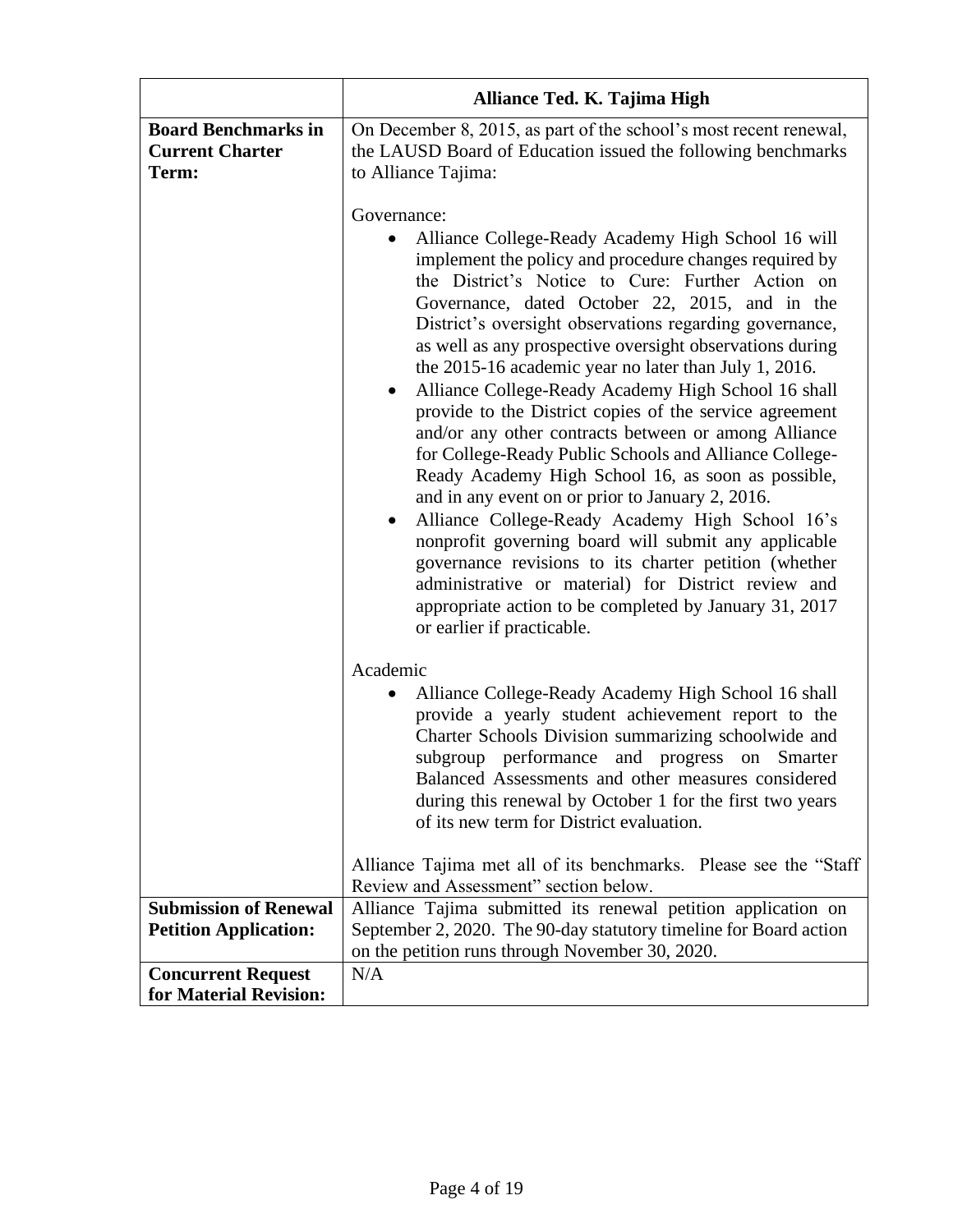# **B. Educational Program**

|                                                       | Alliance Ted K. Tajima High                                                                                                                                                                                                                                                                                                                                                                                                                                                                                                                                                        |
|-------------------------------------------------------|------------------------------------------------------------------------------------------------------------------------------------------------------------------------------------------------------------------------------------------------------------------------------------------------------------------------------------------------------------------------------------------------------------------------------------------------------------------------------------------------------------------------------------------------------------------------------------|
| <b>Key Features of</b><br><b>Educational Program:</b> | Alliance Tajima offers a 9-12 educational program, which<br>includes the following features:<br>• Small personalized classrooms, which offer small learning<br>communities and individualized instruction that targets<br>individual student learning needs.<br>• Daily learning time is structured in longer instructional blocks<br>of time (100 minutes) to allow for focused in-depth learning.<br>• Instructional focus on literacy that includes analyzing complex<br>texts, citing textual evidence through essay writing, and student<br>engagement in academic discourse. |
| <b>English Learner</b><br><b>Master Plan:</b>         | Alliance Tajima implements its own English Learner Master Plan<br>which includes the following features:<br>• Teachers implement both Integrated and Designated English<br>Language Development (ELD) instruction.<br>• Teachers provide multiple opportunities for use of academic<br>English through structured classroom discussions, small group<br>work, turn-and-talks, and presentations.<br>• The school uses <i>English 3D</i> and <i>Springboard ELD</i> to support<br>English Learners (ELs) in developing their listening, speaking,<br>reading and writing skills.    |
| <b>Special Education</b><br><b>SELPA</b>              | Alliance Tajima participates in LAUSD SELPA Option 3.                                                                                                                                                                                                                                                                                                                                                                                                                                                                                                                              |

# **C. Student Enrollment and Population**

|                                       | 2019-20 Enrollment by Ethnicity and Subgroup |                         |             |                                    |       |                                          |                    |                         |                                   |                                    |        |                  |                                                                       |                                                                             |                                                   |                                           |                                              |       |
|---------------------------------------|----------------------------------------------|-------------------------|-------------|------------------------------------|-------|------------------------------------------|--------------------|-------------------------|-----------------------------------|------------------------------------|--------|------------------|-----------------------------------------------------------------------|-----------------------------------------------------------------------------|---------------------------------------------------|-------------------------------------------|----------------------------------------------|-------|
|                                       | Ŵ.                                           | 带<br>$\omega$<br>E<br>ш | Ш<br>হ<br>ø | ska<br>$\circ$<br>Indian<br>Native | Asiar | $\mathbf{C}$<br>쏭<br><b>IN</b><br>∸<br>ω | <b>S</b><br>-<br>Ш | ۰<br>$\Omega$<br>≂<br>冨 | 횩<br>۰<br>B<br>m<br>$\circ$<br>Œ. | S<br><b>u</b><br>۰<br>-<br>a.<br>휸 | ۰<br>Б | π<br>ъ<br>ш<br>o | acific<br>O <sub>1</sub><br>ہ ۔<br>awaiian<br>Islande<br>ω<br>ia<br>2 | ত<br>$\overline{\omega}$<br>Đ.<br>$\circ$<br>$\alpha$<br>$\omega$<br>œ<br>ğ | ⋋<br>흉공<br>으 등<br>ocioeconom<br>Disad vanta<br>m. | <b>U</b><br>$\mathbf{u}$<br>÷<br>T.<br>Û. | <b>SC</b><br>ω<br>o<br>m<br>α<br>۰<br>۰<br>۰ | white |
| Alliance Ted K. Tajima<br><b>High</b> | 440                                          | 96.6%                   | 6.4%        | 0.0%                               | 0.5%  | 0.9%                                     | 11.8%              | 1.8%                    | 0.7%                              | 3.2%                               | 96.4%  | $0.0\%$          | 0.0%                                                                  | 0.2%                                                                        | 96.6%                                             | 9.8%                                      | 0.0%                                         | 0.2%  |

Data Source: DataQuest, Student and Downloadable Data File<https://www.cde.ca.gov/ds/sd/sd>

### **D. Charter School Operator**

Alliance Ted K. Tajima High is operated by Alliance Ted K. Tajima High School, a California nonprofit public benefit corporation. The school is part of a network of 25 LAUSD authorized charter schools with Alliance College-Ready Public Schools, a separate nonprofit public benefit corporation that is the sole statutory member of the Alliance Ted K. Tajima High's nonprofit public benefit corporation.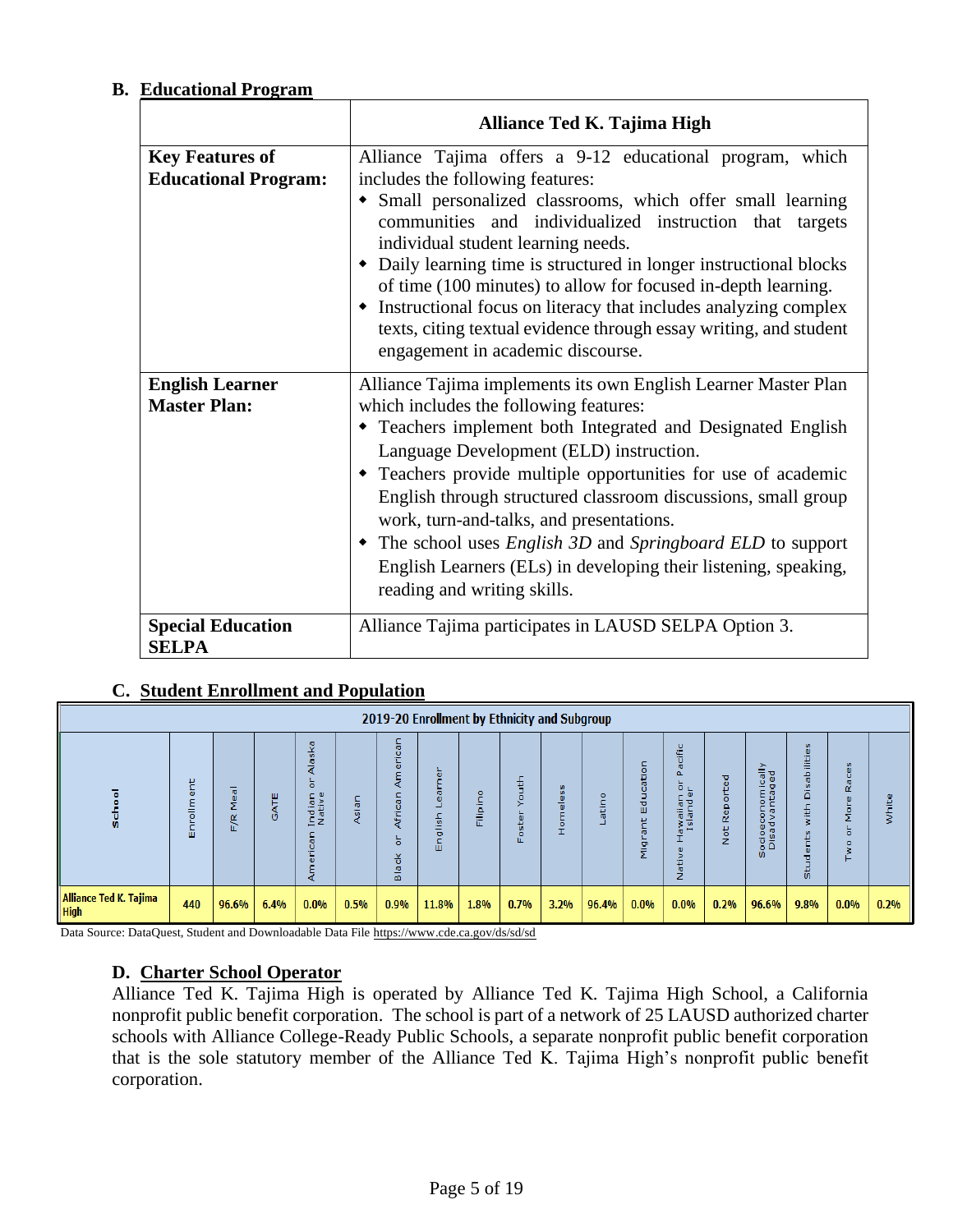# **IV. STAFF REVIEW AND ASSESSMENT**

Based on a comprehensive review of the renewal petition application and the school's record of performance, staff has determined that the charter school has met the standards and criteria for renewal. Staff findings include the following:

# **A. Criterion 1: Does the renewal petition include a sound educational program, a reasonably comprehensive description of the 15 elements required for petitions, an affirmation of each of the conditions described in Education Code section 47605(e), and are petitioners likely to successfully implement the program set forth in the petition?**

Yes, the charter school has presented a sound educational program; a reasonably comprehensive petition with the requisite affirmations and the Federal, State, and District Required Language; and petitioners are likely to successfully implement the educational program for its targeted student population. The petition sufficiently addresses and is consistent with the applicable legal and policy requirements, including but not limited to the identification of appropriate performance targets and description of an instructional program aligned to state performance standards and the salient needs of the target student population. Please see discussion of the charter school's record of academic performance in the section below.

**B. Criterion 2: Is the charter school "high," "middle," or "low" performing? (see Ed. Code, §§ 47607(c), 47607.2(a), and 47607.2(b).) Has the charter school attained measurable increases in academic achievement schoolwide and for numerically significant numerically significant student groups served by the charter school, and does the charter school have strong postsecondary outcomes, if applicable?**

Yes, the school has been classified by the state as Middle performing in 2019-2020. Please see discussion of the charter school's record of academic performance in the section below.

### Charter Renewal Term

For Middle performing schools, pursuant to Education Code section 47607.2(b), the LAUSD Board shall consider the following: 1) The schoolwide performance and performance of all subgroups of pupils served by the charter school on both the state and local indicators on the California School Dashboard; 2) The LAUSD Board shall provide greater weight to the performance on measurements of academic performance on the California School Dashboard; 3) Until January 1, 2026, the LAUSD Board shall also consider clear and convincing evidence, demonstrated by verified data, showing either of the following: a. The charter school achieved measurable increases in academic achievement, as defined by at least one year's progress for each year in school, or b. Strong postsecondary outcomes, as defined by college enrollment, persistence, and completion rates equal to similar peers.

The charter school's record of performance during the term of the charter reflects the following specific factors:

### 1. *Student Achievement and Educational Performance*

a. Summary

Alliance Tajima has been identified by the state as a Middle performing charter school. The charter school has attained measurable increases in academic achievement schoolwide and for numerically significant subgroups.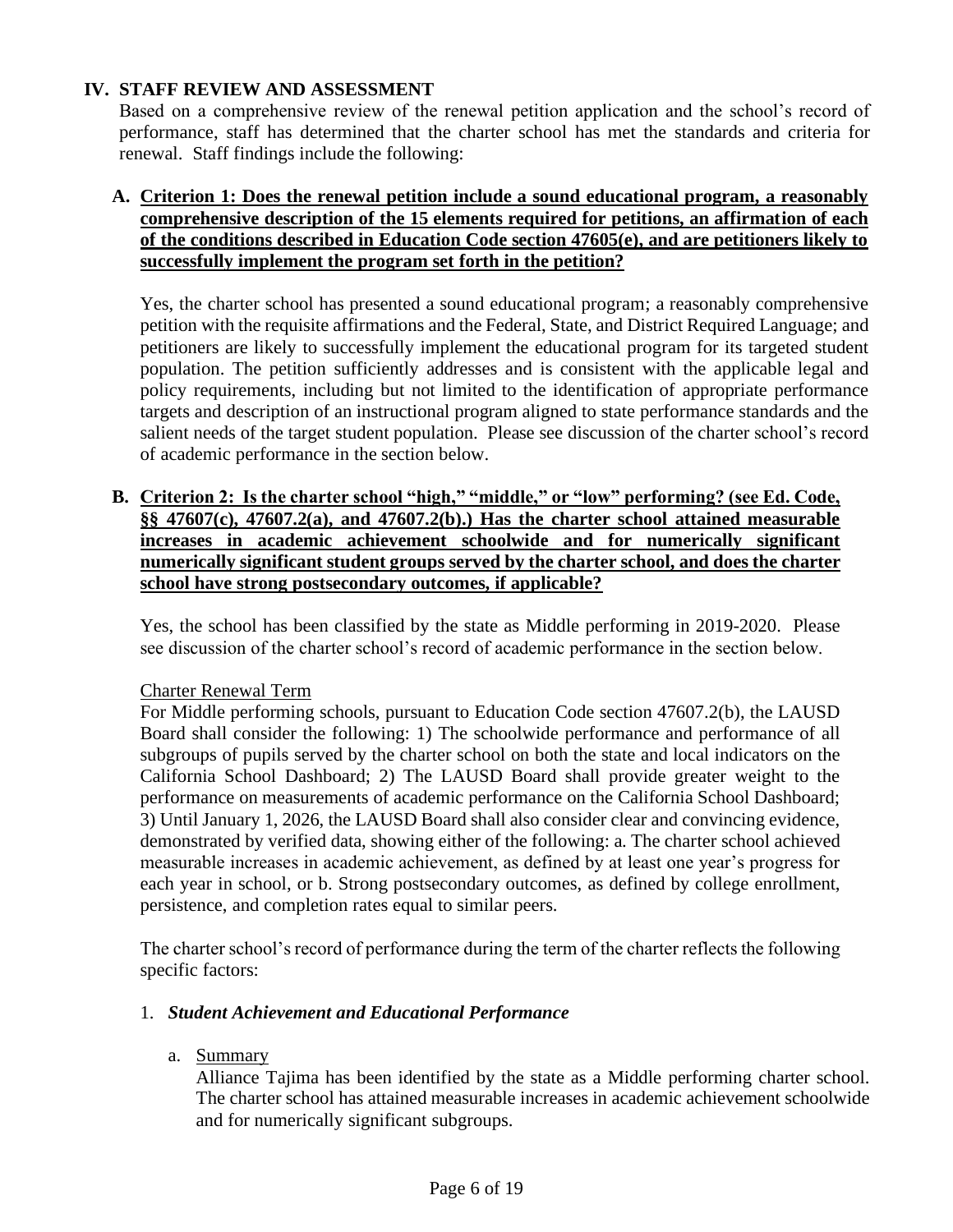b. Measurements of Academic Performance on the California School Dashboard As context, the state utilizes the colors received on all state indicators to determine the performance classification for charter schools. Please see the table below for more information on this school.

|              | Alliance Ted K. Tajima High |               |                         |                               |                    |                        |                        |  |  |  |  |  |  |  |  |
|--------------|-----------------------------|---------------|-------------------------|-------------------------------|--------------------|------------------------|------------------------|--|--|--|--|--|--|--|--|
| <b>Years</b> | <b>ELA</b>                  | Math          | EL Progress Indicator * | College / Career<br>Indicator | Chronic<br>Absent. | <b>Graduation Rate</b> | <b>Suspension Rate</b> |  |  |  |  |  |  |  |  |
| 2018         | <b>Blue</b>                 | <b>Blue</b>   | <b>NPC</b>              | Orange                        | N/A                | Orange                 | <b>Blue</b>            |  |  |  |  |  |  |  |  |
| 2019         |                             | <b>Yellow</b> | Yellow                  | <b>Blue</b>                   | N/A                | <b>Blue</b>            | Yellow                 |  |  |  |  |  |  |  |  |

Data Source: Data Quest, Student and Downloadable Data Fil[e https://www.cde.ca.gov/ds/sd/sd/](https://www.cde.ca.gov/ds/sd/sd/)

\*For the ELPI, the state uses status level as a proxy for color on the 2019 Dashboard where there are at least 30 students tested. (Note: There is no status level for 2018, therefore it is not used.)

NPC: No performance color

The recommendation for renewal has considered the schoolwide performance and performance of numerically significant subgroups served by the charter school on the state and local indicators, providing greater weight to performance on measurements of academy performance. In addition to the state and local indicators, the recommendation considered whether there was clear and convincing evidence showing the school demonstrated measurable increases in academic achievement, as defined by at least one year's progress in each year in school, and strong postsecondary outcomes, as defined by college enrollment, persistence, and completion rates equal to similar peers, as applicable.

Please see attached *Alliance Ted K. Tajima High* Data Set.

### c. English Language Arts Indicator

### Distance from Standard Schoolwide and Numerically Significant Subgroups:

|                                    | Alliance Ted K. Tajima High: (ELA Grades) Academic Indicator - CA School Dashboard Indicator |             |                                         |                                        |                                             |                                             |              |                                         |                                                     |                                             |  |  |  |
|------------------------------------|----------------------------------------------------------------------------------------------|-------------|-----------------------------------------|----------------------------------------|---------------------------------------------|---------------------------------------------|--------------|-----------------------------------------|-----------------------------------------------------|---------------------------------------------|--|--|--|
| Subgroup                           | Number of<br>Students with<br><b>Scores</b>                                                  | 2018 Color  | <b>School</b><br>2018<br>Average<br>DFS | <b>State</b><br>2018<br>Average<br>DFS | School to State<br><b>DFS</b><br>Comparison | Number of<br>Students with<br><b>Scores</b> | 2019 Color   | <b>School</b><br>2019<br>Average<br>DFS | <b>State</b><br>2019<br>Average <sup>1</sup><br>DFS | School to State<br><b>DFS</b><br>Comparison |  |  |  |
| <b>All Students</b>                | 60                                                                                           | <b>Blue</b> | 90.4                                    | $-6.0$                                 | <b>Higher</b>                               | 106                                         | Green        | 61.7                                    | $-2.5$                                              | <b>Higher</b>                               |  |  |  |
| English Learner                    | 18                                                                                           | No Color    | $-10.3$                                 | $-47.1$                                | --                                          | 30                                          | No Color     | 14.5                                    | $-45.1$                                             | Higher                                      |  |  |  |
| Latino                             | 55                                                                                           | <b>Blue</b> | 88.5                                    | $-31.3$                                | Higher                                      | 104                                         | <b>Green</b> | 62.2                                    | $-26.6$                                             | Higher                                      |  |  |  |
| Socioeconomically<br>Disadvantaged | 55                                                                                           | <b>Blue</b> | 92.1                                    | $-34.7$                                | Higher                                      | 105                                         | Green        | 62.3                                    | $-30.1$                                             | Higher                                      |  |  |  |

Data Source: Data Quest, Student and Downloadable Data Fil[e https://www.cde.ca.gov/ds/sd/sd/](https://www.cde.ca.gov/ds/sd/sd/)

For classification purposes of High, Middle or Low performance, the state removed four student subgroups (White, Asian, Two or More Races, Filipino). For the purpose of status and change, all numerically significant subgroups are included for the state, which include scores that span tested grades from K-12.

> As seen in the above table, in 2018 in English Language Arts (ELA), the charter school's Distance from Standard (DFS) was higher than the state's DFS for schoolwide and the two numerically significant subgroups (Latino and Socioeconomically Disadvantaged). Similarly, in 2019, the charter school's Distance from Standard (DFS) was higher than the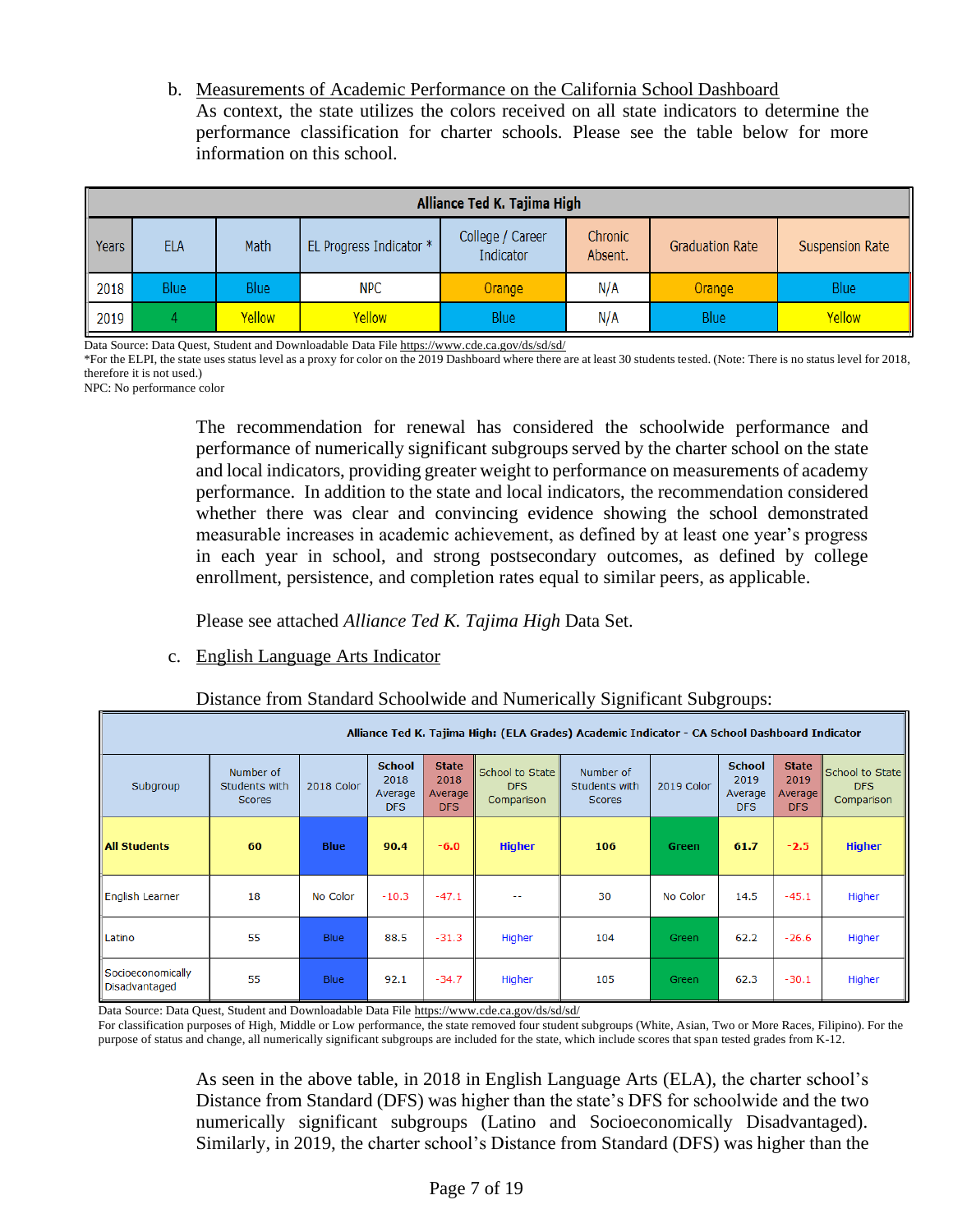state's DFS for schoolwide as well as for the three numerically significant subgroups (English Learner, Latino and Socioeconomically Disadvantaged).

|                                    | Alliance Ted K. Tajima High: (ELA Grades) Academic Indicator - CA School Dashboard Indicator |             |        |                                          |                        |                     |                                             |                    |         |                                         |                               |                  |  |
|------------------------------------|----------------------------------------------------------------------------------------------|-------------|--------|------------------------------------------|------------------------|---------------------|---------------------------------------------|--------------------|---------|-----------------------------------------|-------------------------------|------------------|--|
| Subgroup                           | Number of<br>Students with<br><b>Scores</b>                                                  | 2018 Color  | Change | Change Level                             | <b>State</b><br>Change | <b>Change Level</b> | Number of<br>Students with<br><b>Scores</b> | 2019 Color         | Change  | Change Level                            | <b>State</b><br><b>Change</b> | Change Level     |  |
| <b>All Students</b>                | 60                                                                                           | <b>Blue</b> | 29.5   | <b>Increased</b><br><b>Significantly</b> | 2.2                    | <b>Maintained</b>   | 106                                         | Green              | $-27.1$ | <b>Declined</b><br><b>Significantly</b> | 3.7                           | <b>Increased</b> |  |
| <b>English Learner</b>             | 18                                                                                           | No Color    | $-5.6$ | <b>Declined</b>                          | 3.3                    | <b>Increased</b>    | 30                                          | No Color           | 29.7    | Increased<br>Significantly              | 3.1                           | <b>Increased</b> |  |
| Latino                             | 55                                                                                           | <b>Blue</b> | 28.9   | Increased<br>Significantly               | 3.2                    | <b>Increased</b>    | 104                                         | Green <sup>1</sup> | $-24.7$ | <b>Declined</b><br>Significantly        | 4.5                           | Increased        |  |
| Socioeconomically<br>Disadvantaged | 55                                                                                           | <b>Blue</b> | 31.7   | Increased<br>Significantly               | 4.0                    | <b>Increased</b>    | 105                                         | Green              | $-28.1$ | <b>Declined</b><br>Significantly        | 4.4                           | Increased        |  |

# Change Level Schoolwide and Numerically Significant Subgroups:

Data Source: Data Quest, Student and Downloadable Data File<https://www.cde.ca.gov/ds/sd/sd/>

For classification purposes of High, Middle or Low performance, the state removed four student subgroups (White, Asian, Two or More Races, Filipino). For the purpose of status and change, all numerically significant subgroups are included for the state, which include scores that span tested grades from K-12.

> As seen in the above table, in 2018, the school Increased Significantly in Change Level schoolwide and the two numerically significant subgroups (Latino and Socioeconomically Disadvantaged). In 2019, the school Declined Significantly schoolwide and two of the three numerically significant subgroups (Latino and Socioeconomically Disadvantaged), with the exception of the English Learner subgroup which Increased Significantly.

# d. Math Academic Indicator

Distance from Standard Schoolwide and Numerically Significant Subgroups:

| Alliance Ted K. Tajima High- (Math Grades) Academic Indicator - CA School Dashboard Indic |                                      |             |                                         |                                        |                                          |                                             |            |                                                |                                        |                                   |  |  |  |
|-------------------------------------------------------------------------------------------|--------------------------------------|-------------|-----------------------------------------|----------------------------------------|------------------------------------------|---------------------------------------------|------------|------------------------------------------------|----------------------------------------|-----------------------------------|--|--|--|
| Subgroup                                                                                  | Number of<br>Students with<br>Scores | 2018 Color  | <b>School</b><br>2018<br>Average<br>DFS | <b>State</b><br>2018<br>Average<br>DFS | School to State<br><b>DFS Comparison</b> | Number of<br><b>Students</b><br>with Scores | 2019 Color | <b>School</b><br>2019<br>Average<br><b>DFS</b> | <b>State</b><br>2019<br>Average<br>DFS | School to State<br>DFS Comparison |  |  |  |
| <b>All Students</b>                                                                       | 59                                   | <b>Blue</b> | 11.4                                    | $-36.4$                                | <b>Higher</b>                            | 106                                         | Yellow     | $-7.5$                                         | $-33.5$                                | <b>Higher</b>                     |  |  |  |
| <b>English Learner</b>                                                                    | 18                                   | No Color    | $-80.8$                                 | $-69.9$                                | --                                       | 30                                          | No Color   | $-74.0$                                        | $-68.6$                                | Lower                             |  |  |  |
| Latino                                                                                    | 54                                   | Blue        | 6.0                                     | $-65.8$                                | Higher                                   | 104                                         | Yellow     | $-6.7$                                         | $-62.2$                                | Higher                            |  |  |  |
| Socioeconomically<br>Disadvantaged                                                        | 54                                   | Blue        | 16.2                                    | $-67.4$                                | Higher                                   | 105                                         | Yellow     | $-6.5$                                         | $-63.7$                                | Higher                            |  |  |  |

Data Source: Data Quest, Student and Downloadable Data Fil[e https://www.cde.ca.gov/ds/sd/sd/](https://www.cde.ca.gov/ds/sd/sd/)

For classification purposes of High, Middle or Low performance, the state removed four student subgroups (White, Asian, Two or More Races, Filipino). For the purpose of status and change, all numerically significant subgroups are included for the state, which include scores that span tested grades from K-12.

> As seen in the above table, in Math for 2018 and 2019, the charter school's DFS was higher than the state's DFS for schoolwide and the two numerically significant subgroups (Latino and Socioeconomically Disadvantaged). Similarly, in 2019, the charter school's Distance from Standard (DFS) was higher than the state's DFS for schoolwide and two numerically significant subgroups (Latino and Socioeconomically Disadvantaged), with the exception of the English Learner subgroup which performed below the state's DFS. Change Level Schoolwide and Numerically Significant Subgroups: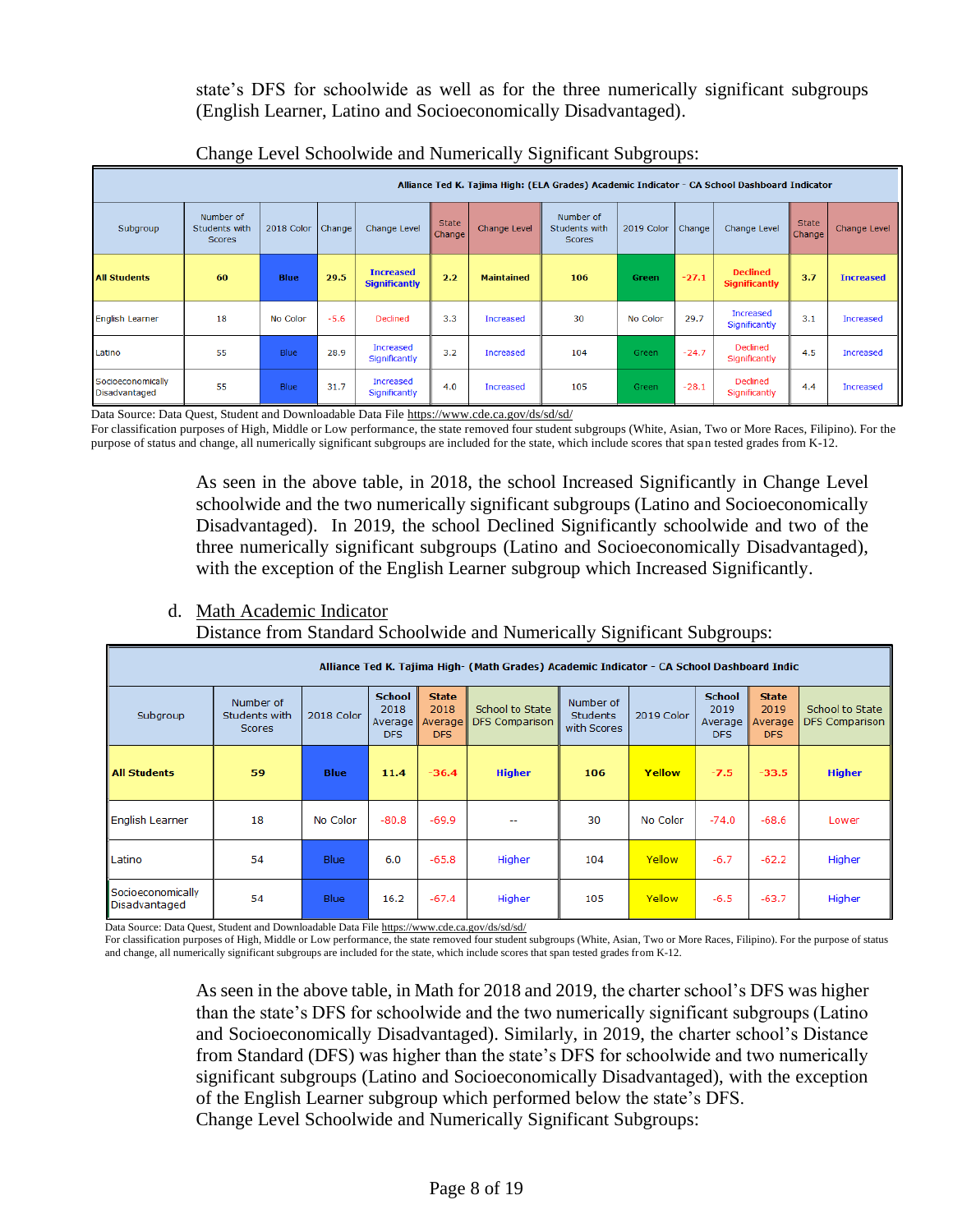|                                    | Alliance Ted K. Tajima High- (Math Grades) Academic Indicator - CA School Dashboard Indicator |             |        |                                          |                 |                   |                                             |                   |         |                                         |                        |                   |  |  |
|------------------------------------|-----------------------------------------------------------------------------------------------|-------------|--------|------------------------------------------|-----------------|-------------------|---------------------------------------------|-------------------|---------|-----------------------------------------|------------------------|-------------------|--|--|
| Subgroup                           | Number of<br>Students with<br><b>Scores</b>                                                   | 2018 Color  | Change | Change Level                             | State<br>Change | Change Level      | Number of<br><b>Students</b><br>with Scores | 2019 Color Change |         | Change Level                            | <b>State</b><br>Change | Change Level      |  |  |
| <b>All Students</b>                | 59                                                                                            | <b>Blue</b> | 54.2   | <b>Increased</b><br><b>Significantly</b> | 1.3             | <b>Maintained</b> | 106                                         | Yellow            | $-18.7$ | <b>Declined</b><br><b>Significantly</b> | 2.9                    | <b>Maintained</b> |  |  |
| <b>English Learner</b>             | 18                                                                                            | No Color    | 45.7   | Increased<br>Significantly               | 1.5             | Maintained        | 30                                          | No Color          | 11.2    | Increased                               | 2.2                    | Maintained        |  |  |
| Latino                             | 54                                                                                            | Blue        | 49.5   | Increased<br>Significantly               | 1.7             | Maintained        | 104                                         | Yellow            | $-12.6$ | Declined                                | 3.4                    | Increased         |  |  |
| Socioeconomically<br>Disadvantaged | 54                                                                                            | Blue        | 60.1   | Increased<br>Significantly               | 2.3             | Maintained        | 105                                         | Yellow            | $-22.4$ | Declined<br>Significantly               | 3.4                    | Increased         |  |  |

Data Source: Data Quest, Student and Downloadable Data File<https://www.cde.ca.gov/ds/sd/sd/>

For classification purposes of High, Middle or Low performance, the state removed four student subgroups (White, Asian, Two or More Races, Filipino). For the purpose of status and change, all numerically significant subgroups are included for the state, which include scores that span tested grades from K-12.

> As seen in the above table, in 2018, the school Increased Significantly in Change Level schoolwide and the two numerically significant subgroups (Latino and Socioeconomically Disadvantaged). In 2019, the school Declined Significantly schoolwide as well as the Socioeconomically Disadvantaged subgroup; the Latino subgroup Declined, and the English Learner subgroup Increased.

| Alliance Ted K. Tajima High - English Learner Progress Indicator - CA School Dashboard Indicator |                 |                                                                                        |                   |                                                                                               |                   |  |  |  |  |  |  |  |
|--------------------------------------------------------------------------------------------------|-----------------|----------------------------------------------------------------------------------------|-------------------|-----------------------------------------------------------------------------------------------|-------------------|--|--|--|--|--|--|--|
|                                                                                                  | 2019 School     |                                                                                        | 2019 State        |                                                                                               |                   |  |  |  |  |  |  |  |
| Number of<br>English Learner<br><b>Students</b>                                                  | 2019 Color      | Percentage of<br>English Learners<br>making progress<br>towards English<br>proficiency | Performance Level | Percentage of<br><b>English Learners</b><br>making progress<br>towards English<br>proficiency | Performance Level |  |  |  |  |  |  |  |
| 40                                                                                               | <b>No Color</b> | 45.0%                                                                                  | <b>Medium</b>     | 48.3                                                                                          | <b>Medium</b>     |  |  |  |  |  |  |  |

Percentage of English Learners Making Progress Toward English Proficiency:

Data Sources: California School Dashboard Research data files 2019 revised on 04/09/2020 and 2018 revised on 03/11/201[9 https://www.cde.ca.gov/ta/ac/cm/](https://www.cde.ca.gov/ta/ac/cm/)

As seen in the table above, the 2019 California School Dashboard indicates 48.3% of Alliance Tajima's English Learner (EL) students are making progress towards English proficiency, lower than the state at 48.3%. The Performance Level for the school is Medium comparable to the state Performance Level of Medium.

Alliance Tajima leadership shared, 1) the ELD Coordinator works in conjunction with mainstream teachers to provide strategies for differentiating supports for ELs that maximize engagement with both core concepts and texts, and 2) to help increase literacy skills of all English Learners, especially Long-Term English Learners, all ELD courses focus on enabling students to meet high cognitive and language demands.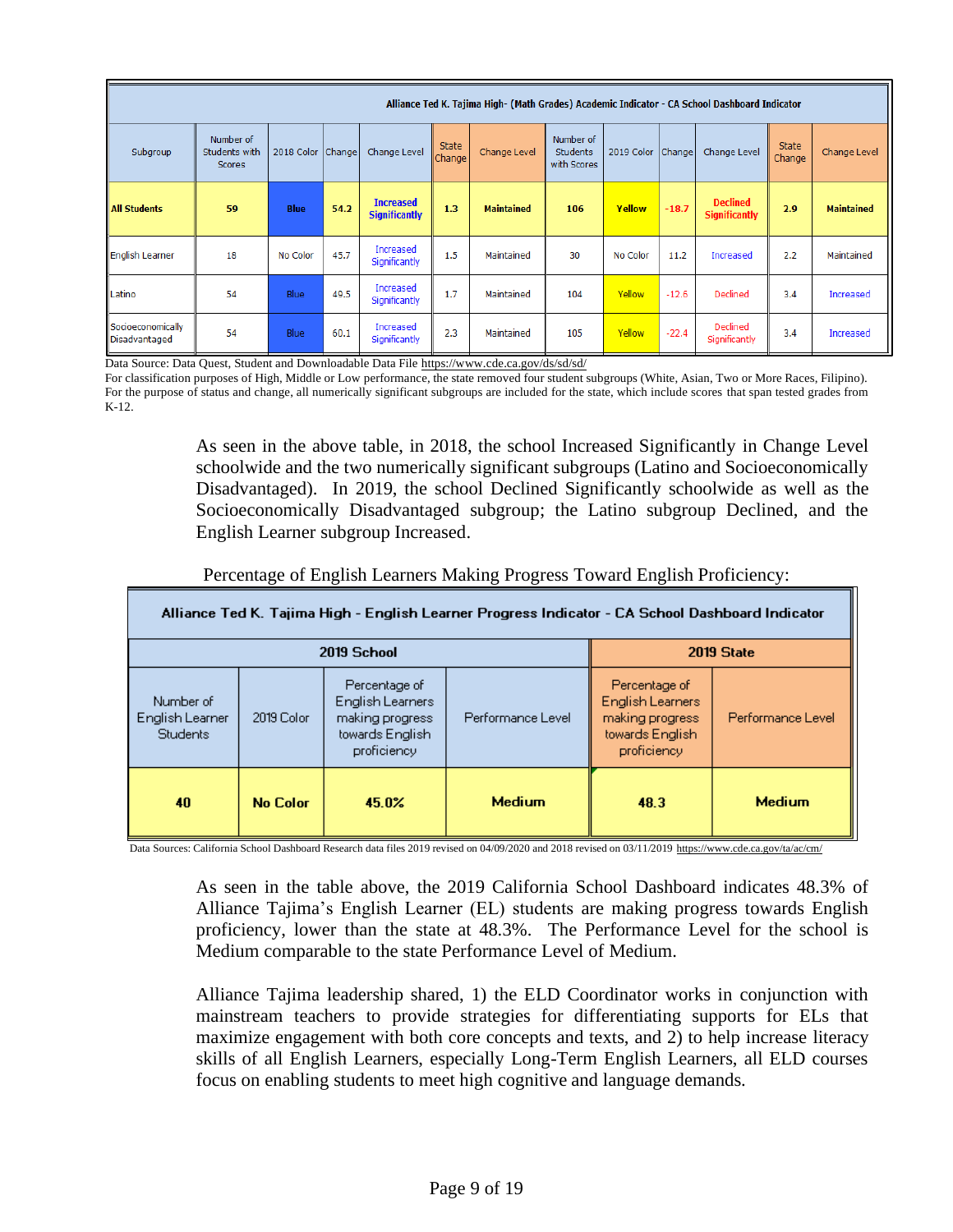e. Standardized Assessments Participation Rates

In 2019, in ELA, Math and the English Learner Progress Academic Indicator (ELPI), the school met the participation rates (of at least 95%) schoolwide and for all subgroups.

f. College/Career Academic Indicator

Percentage of Prepared Students Schoolwide and Numerically Significant Subgroups:

|                                    | Alliance Ted K. Tajima High - College / Career Academic Indicator - CA School Dashboard Indicator |            |                                                             |                                                                                                        |               |                                      |             |                                                             |                                                            |                                          |  |  |  |  |
|------------------------------------|---------------------------------------------------------------------------------------------------|------------|-------------------------------------------------------------|--------------------------------------------------------------------------------------------------------|---------------|--------------------------------------|-------------|-------------------------------------------------------------|------------------------------------------------------------|------------------------------------------|--|--|--|--|
| Subgroup                           | Number of<br>Students with<br>Scores                                                              | 2018 Color | <b>School 2018</b><br>percentage of<br>prepared<br>students | <b>State 2018</b><br>School to State<br>percentage of<br><b>CCI Comparison</b><br>prepared<br>students |               | Number of<br>Students with<br>Scores | 2019 Color  | <b>School 2019</b><br>percentage of<br>prepared<br>students | <b>State 2019</b><br>percentage of<br>prepared<br>students | School to State<br><b>CCI Comparison</b> |  |  |  |  |
| <b>All Students</b>                | 65                                                                                                | Orange     | 58.5%                                                       | 42.2%                                                                                                  | <b>Higher</b> | 62                                   | <b>Blue</b> | 82.3%                                                       | 44.1%                                                      | <b>Higher</b>                            |  |  |  |  |
| Latino                             | 62                                                                                                | Orange     | 58.1%                                                       | 33.8%                                                                                                  | <b>Higher</b> | 58                                   | <b>Blue</b> | 81.0%                                                       | 36.1%                                                      | <b>Higher</b>                            |  |  |  |  |
| Socioeconomically<br>Disadvantaged | 65                                                                                                | Orange     | 58.5%                                                       | 33.7%                                                                                                  | <b>Higher</b> | 61                                   | <b>Blue</b> | 82.0%                                                       | 35.8%                                                      | <b>Higher</b>                            |  |  |  |  |

Data Source: Data Quest, Student and Downloadable Data Fil[e https://www.cde.ca.gov/ds/sd/sd/](https://www.cde.ca.gov/ds/sd/sd/)

For classification purposes, the state removed four student subgroups (White, Asian, Two or More Races, Filipino). For the purpose of status and change, all numerically significant subgroups are included for the state, which include scores that span tested grades from K-12.

> As seen in the table above, in both 2018 and 2019, the school performed higher than the state for both schoolwide and all numerically significant subgroups (Latino and Socioeconomically Disadvantaged).

| Alliance Ted K. Tajima High - College / Career Academic Indicator - CA School Dashboard Indicator |                                      |            |          |                                         |                                                                         |                   |            |             |              |                  |              |                   |  |
|---------------------------------------------------------------------------------------------------|--------------------------------------|------------|----------|-----------------------------------------|-------------------------------------------------------------------------|-------------------|------------|-------------|--------------|------------------|--------------|-------------------|--|
| Subgroup                                                                                          | Number of<br>Students with<br>Scores | 2018 Color | Change   | Change Level                            | Number of<br>State<br>Change Level<br>Students with<br>Change<br>Scores |                   | 2019 Color | Change      | Change Level | State<br>Change  | Change Level |                   |  |
| <b>All Students</b>                                                                               | 65                                   | Orange     | $-15.5%$ | <b>Declined</b><br><b>Significantly</b> | 1.1%                                                                    | <b>Maintained</b> | 62         | <b>Blue</b> | 21.1%        | <b>Increased</b> | 1.8%         | <b>Maintained</b> |  |
| Latino                                                                                            | 62                                   | Orange     | $-16.4%$ | Declined<br>Significantly               | 1.2%                                                                    | Maintained        | 58         | Blue        | 21.7%        | Increased        | 2.2%         | Increased         |  |
| Socioeconomically<br>Disadvantaged                                                                | 65                                   | Orange     | $-15.0%$ | Declined<br>Significantly               | 1.5%                                                                    | Maintained        | 61         | Blue        | 20.8%        | Increased        | 2.0%         | Increased         |  |

Change Level Schoolwide and Numerically Significant Subgroups:

Data Source: Data Quest, Student and Downloadable Data Fil[e https://www.cde.ca.gov/ds/sd/sd/](https://www.cde.ca.gov/ds/sd/sd/)

As seen in the table above, in 2018, the school Declined Significantly in Change Level schoolwide and for the two numerically significant subgroups (Latino and Socioeconomically Disadvantaged). In 2019, the school Increased schoolwide as well as the two numerically significant subgroups (Latino and Socioeconomically Disadvantaged).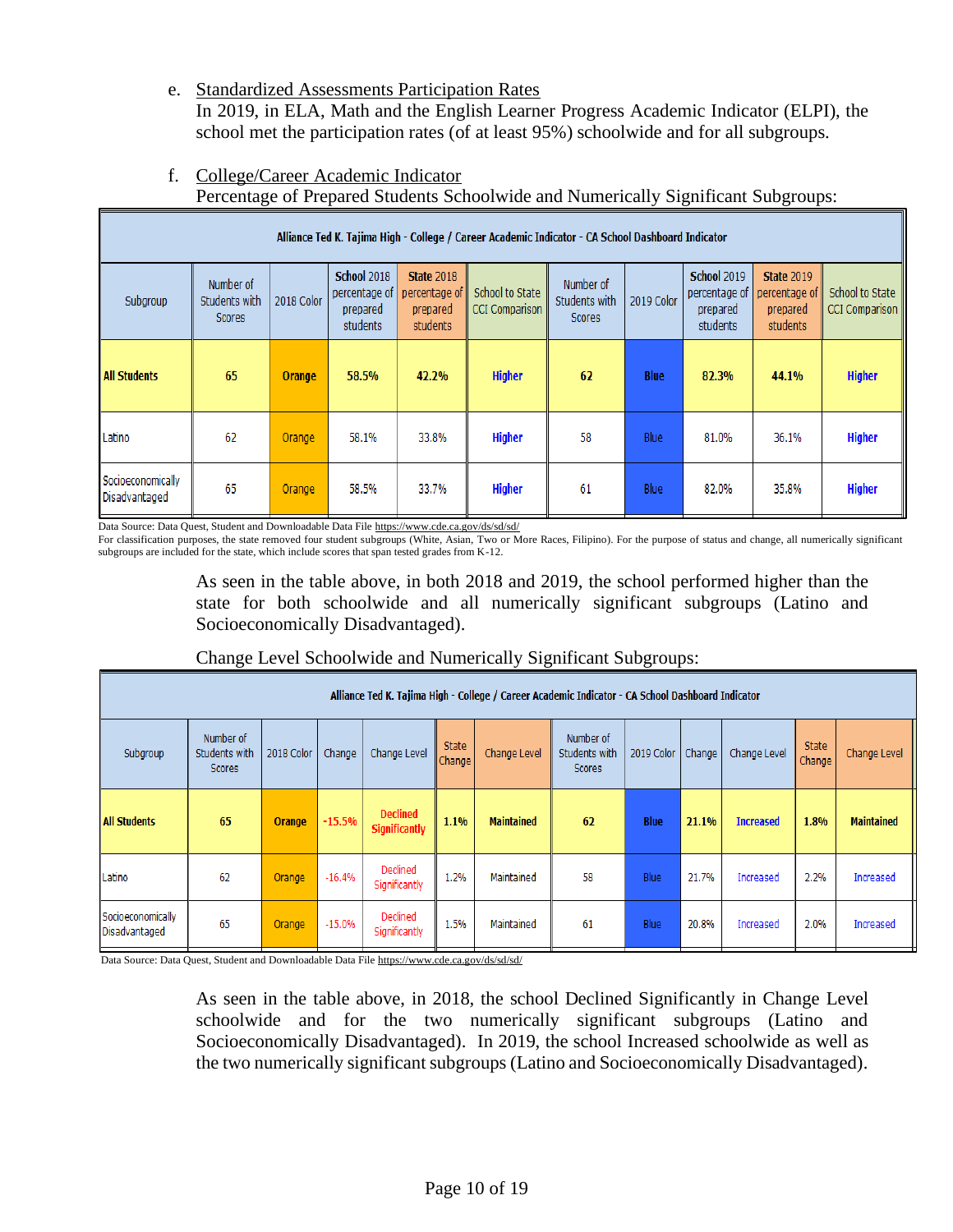# g. Verified Data

As noted above, a charter school classified by the state as Middle performing may present verified data. Pursuant to Education Code Section  $47607.2(c)(1)$ , "verified data" means data derived from nationally recognized, valid, peer reviewed, and reliable sources that are externally produced. Verified data shall include measures of postsecondary outcomes (if applicable).

Per the LAUSD Policy and Procedures for Charter Schools, until such time that the State Board of Education adopts a pupil-level academic growth measure, for the purposes of this Policy and Procedures, the District defines "one year's progress" as growth in achievement in ELA and Math from one academic year to the next. The District's expectation is that a charter school demonstrates either the same or higher growth levels as schools serving similar student populations, for each year of the charter school's current term of the charter (e.g., seven-year, six-year, five-year, or two-year term). Until such time that the State Board of Education provides postsecondary outcome data, charter schools may submit verified data specific to college enrollment, persistence, and completion rates, equal to similar peers, at the time of the submission of the renewal petition. Charter schools submitting verified data for this purpose must provide a clear explanation as to its alignment with the requirements in the *LAUSD Policy and Procedures for Charter Schools*.

Staff determined that the schoolwide performance and performance of all numerically significant subgroups on the California School Dashboard provided sufficient information to determine the renewal recommendation.

- h. Postsecondary Outcomes [HS only] N/A
- i. Local Indicators

Staff also considered the Local Indicators (i.e. Basic: Teachers, Instructional Materials, Facilities; Implementation of Academic Standards; Parent and Family Engagement; Local Climate Survey; Access to a Broad Course of Study) and all are reported as Met

- j. "May Deny" Analysis for Middle Performing Charter Schools [if applicable] N/A
- k. Suspension Rate Indicator Percentage of Students Suspended At Least Once Schoolwide and Numerically Significant Subgroups: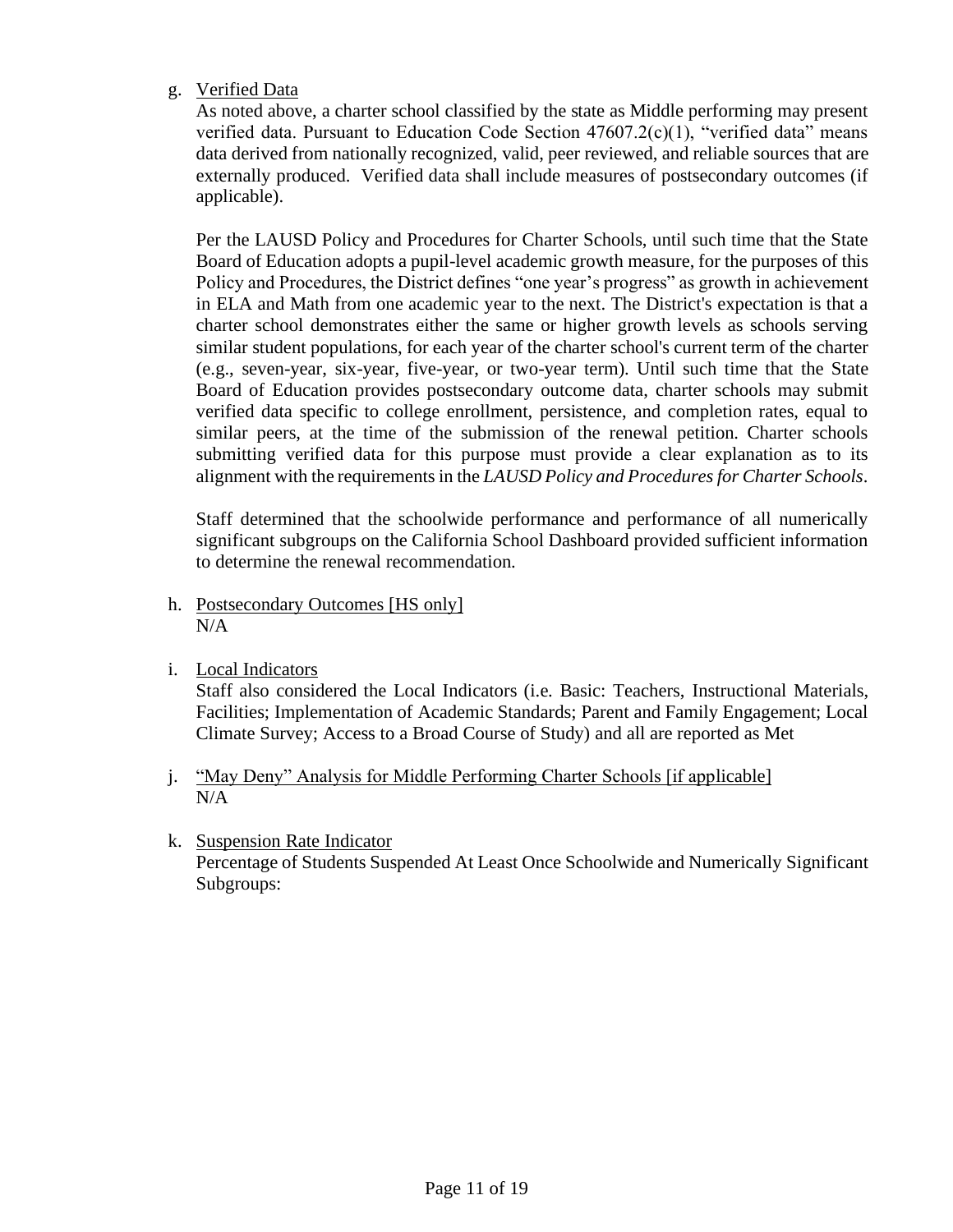|                                    | Alliance Ted K. Tajima High -Suspension Rate Indicator - CA School Dashboard Indicator |             |                                           |                                                  |                                                            |                              |            |                                                  |                                                  |                                              |  |  |  |  |  |
|------------------------------------|----------------------------------------------------------------------------------------|-------------|-------------------------------------------|--------------------------------------------------|------------------------------------------------------------|------------------------------|------------|--------------------------------------------------|--------------------------------------------------|----------------------------------------------|--|--|--|--|--|
| Subgroup                           | Number of<br><b>Students</b>                                                           | 2018 Color  | Students<br>suspended<br>at least<br>once | <b>Students</b><br>suspended<br>at least<br>once | <b>School to State</b><br><b>Suspensions</b><br>Comparison | Number of<br><b>Students</b> | 2019 Color | <b>Students</b><br>suspended<br>at least<br>once | <b>Students</b><br>suspended<br>at least<br>once | School to State<br>Suspensions<br>Comparison |  |  |  |  |  |
| <b>All Students</b>                | 376                                                                                    | <b>Blue</b> | 0.5%                                      | 3.5%                                             | <b>Lower</b>                                               | 420                          | Yellow     | 1.0%                                             | 3.4%                                             | <b>Lower</b>                                 |  |  |  |  |  |
| <b>English Learner</b>             | 85                                                                                     | Green       | 2.4%                                      | 3.0%                                             | Lower                                                      | 55                           | Green      | 1.8%                                             | 3.1%                                             | Lower                                        |  |  |  |  |  |
| Latino                             | 344                                                                                    | Green       | 0.6%                                      | 3.6%                                             | Lower                                                      | 395                          | Yellow     | 1.0%                                             | 3.5%                                             | Lower                                        |  |  |  |  |  |
| Socioeconomically<br>Disadvantaged | 355                                                                                    | Green       | 0.6%                                      | 4.4%                                             | Lower                                                      | 397                          | Yellow     | 1.0%                                             | 4.3%                                             | Lower                                        |  |  |  |  |  |
| Students with<br>Disabilities      | 41                                                                                     | <b>Blue</b> | $0.0\%$                                   | 6.8%                                             | Lower                                                      | 40                           | Orange     | 5.0%                                             | 6.2%                                             | Lower                                        |  |  |  |  |  |

Data Source: DataQuest, Student and Downloadable Data File<https://www.cde.ca.gov/ds/sd/sd/>

As seen in the table above, in both 2018 and 2019, the charter school had a lower percentage of students suspended at least once than the state for both schoolwide and all numerically significant subgroups (English Learner, Latino, Socioeconomically Disadvantaged and Students with Disabilities).

|                                      |                                                                                        |             |         |                 |                 |                   | J                            | ັ          | $\overline{\phantom{a}}$ |                  |                        |                   |  |  |  |
|--------------------------------------|----------------------------------------------------------------------------------------|-------------|---------|-----------------|-----------------|-------------------|------------------------------|------------|--------------------------|------------------|------------------------|-------------------|--|--|--|
|                                      | Alliance Ted K. Tajima High -Suspension Rate Indicator - CA School Dashboard Indicator |             |         |                 |                 |                   |                              |            |                          |                  |                        |                   |  |  |  |
| Subgroup                             | Number of<br><b>Students</b>                                                           | 2018 Color  | Change  | Change Level    | State<br>Change | Change Level      | Number of<br><b>Students</b> | 2019 Color | Change                   | Change Level     | <b>State</b><br>Change | Change Level      |  |  |  |
| <b>All Students</b>                  | 376                                                                                    | <b>Blue</b> | $-0.4%$ | <b>Declined</b> | $-0.1%$         | <b>Maintained</b> | 420                          | Yellow     | 0.4%                     | <b>Increased</b> | $-0.1%$                | <b>Maintained</b> |  |  |  |
| <b>English Learner</b>               | 85                                                                                     | Green       | $-1.2%$ | Declined        | $-0.1%$         | Maintained        | 55                           | Green      | $-0.5%$                  | Declined         | 0.1%                   | Maintained        |  |  |  |
| Latino                               | 344                                                                                    | Green       | $-0.4%$ | Declined        | $-0.1%$         | Maintained        | 395                          | Yellow     | 0.4%                     | Increased        | $-0.1%$                | Maintained        |  |  |  |
| Socioeconomically<br>Disadvantaged   | 355                                                                                    | Green       | $-0.5%$ | Declined        | $-0.2%$         | Maintained        | 397                          | Yellow     | 0.4%                     | Increased        | $-0.1%$                | Maintained        |  |  |  |
| Students with<br><b>Disabilities</b> | 41                                                                                     | Blue        | $-9.1%$ | Declined        | 0.3%            | Declined          | 40                           | Orange     | 5.0%                     | Increased        | 0.6%                   | Declined          |  |  |  |

Change Level Schoolwide and Numerically Significant Subgroups:

Data Source: DataQuest, Student and Downloadable Data Fil[e https://www.cde.ca.gov/ds/sd/sd/](https://www.cde.ca.gov/ds/sd/sd/)

In 2018, Alliance Tajima Declined in Change Level for schoolwide and all numerically significant subgroups (English Learner, Latino, Socioeconomically Disadvantaged and Students with Disabilities). In 2019, the school Increased in the Change level for schoolwide and the majority of numerically significant subgroups (Latino, Socioeconomically Disadvantaged and Students with Disabilities), with the exception of the English Learner subgroup, which Declined.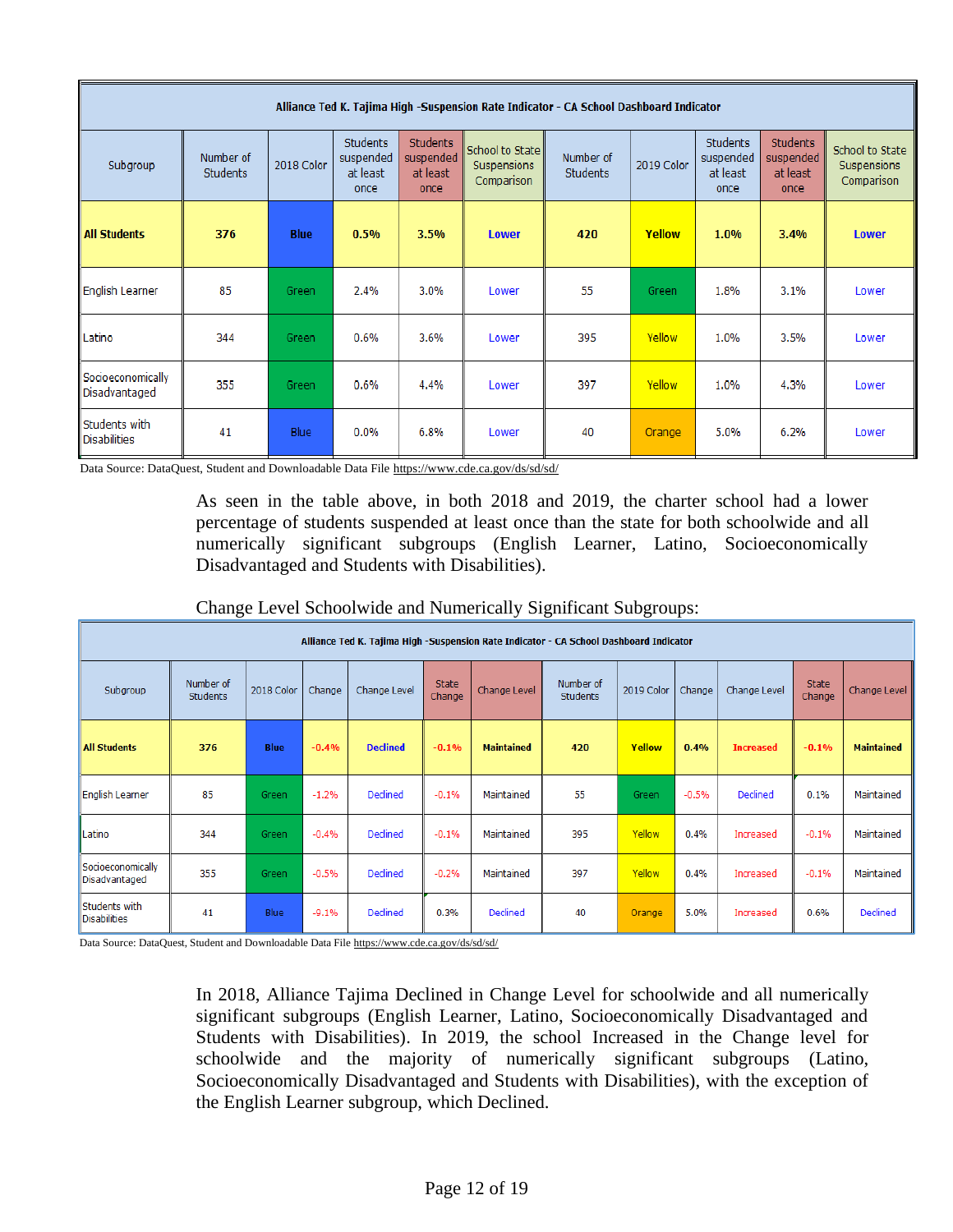# l. Graduation Rate Indicator [HS Only]

| Alliance Ted K. Tajima High -Graduation Rate Indicator - CA School Dashboard Indicator |               |                                                                                                                                                                                                                                                                                                                                                              |       |              |    |             |       |       |               |  |  |  |  |  |
|----------------------------------------------------------------------------------------|---------------|--------------------------------------------------------------------------------------------------------------------------------------------------------------------------------------------------------------------------------------------------------------------------------------------------------------------------------------------------------------|-------|--------------|----|-------------|-------|-------|---------------|--|--|--|--|--|
| Subgroup                                                                               | 2018 Color    | School to State<br>School to State<br>Percentage of<br>Percentage of<br>Number of<br>Percentage of<br>Percentage of<br>Graduated<br>Graduated<br>Students with<br>2019 Color<br>graduated<br>graduated<br>graduated<br>graduated<br><b>Students</b><br><b>Students</b><br>students<br>students<br>students<br>students<br>Scores<br>Comparison<br>Comparison |       |              |    |             |       |       |               |  |  |  |  |  |
| <b>All Students</b>                                                                    | <b>Orange</b> | 83.1%                                                                                                                                                                                                                                                                                                                                                        | 83.5% | <b>Lower</b> | 64 | <b>Blue</b> | 96.9% | 85.9% | <b>Higher</b> |  |  |  |  |  |
| Latino                                                                                 | Orange        | 82.3%                                                                                                                                                                                                                                                                                                                                                        | 81.2% | Higher       | 60 | Blue        | 96.7% | 83.8% | Higher        |  |  |  |  |  |
| Socioeconomically<br>Disadvantaged                                                     | Orange        | 83.1%                                                                                                                                                                                                                                                                                                                                                        | 80.8% | Higher       | 63 | <b>Blue</b> | 96.8% | 83.3% | Higher        |  |  |  |  |  |

# Percentage of Graduated Students Schoolwide and Numerically Significant Subgroups:

Data Source: Data Quest, Student and School Downloadable Data File[s https://www.cde/ca/gov/ds/sd/sd/filesltel.asp](https://www.cde/ca/gov/ds/sd/sd/filesltel.asp)

As seen in the table above, in 2018, Alliance Tajima's schoolwide graduation rate was lower than the state's, and the two numerically significant subgroups (Latino and Socioeconomically Disadvantaged) were higher than the state. In 2019, the school's schoolwide graduation rate was higher than the state as well as for the two numerically significant subgroups. Alliance Tajima's students must meet A-G requirements with a grade of "C" or better.

### Change Level Schoolwide and Numerically Significant Subgroups:

| Alliance Ted K. Tajima High -Graduation Rate Indicator - CA School Dashboard Indicator |               |               |                 |                        |                   |             |        |                  |                 |                  |  |  |  |
|----------------------------------------------------------------------------------------|---------------|---------------|-----------------|------------------------|-------------------|-------------|--------|------------------|-----------------|------------------|--|--|--|
| Subgroup                                                                               | 2018 Color    | <b>Change</b> | Change Level    | <b>State</b><br>Change | Change Level      | 2019 Color  | Change | Change Level     | State<br>Change | Change Level     |  |  |  |
| <b>All Students</b>                                                                    | <b>Orange</b> | $-8.9%$       | <b>Declined</b> | $-0.9%$                | <b>Maintained</b> | Blue        | 13.3%  | <b>Increased</b> | 2.7%            | <b>Increased</b> |  |  |  |
| Latino                                                                                 | Orange        | $-11.4%$      | Declined        | $-0.8%$                | Maintained        | <b>Blue</b> | 13.9%  | Increased        | 3.0%            | Increased        |  |  |  |
| Socioeconomically<br>Disadvantaged                                                     | Orange        | $-8.8%$       | Declined        | $-0.4%$                | Maintained        | <b>Blue</b> | 13.3%  | Increased        | 2.8%            | Increased        |  |  |  |

Data Source: Data Quest, Student and School Downloadable Data File[s https://www.cde/ca/gov/ds/sd/sd/filesltel.asp](https://www.cde/ca/gov/ds/sd/sd/filesltel.asp)

In 2018, the school Declined in Change Level schoolwide and for the two numerically significant subgroups (Latino and Socioeconomically Disadvantaged). In 2019, the school Increased both schoolwide and for numerically significant subgroups.

m. Chronic Absenteeism Indicator N/A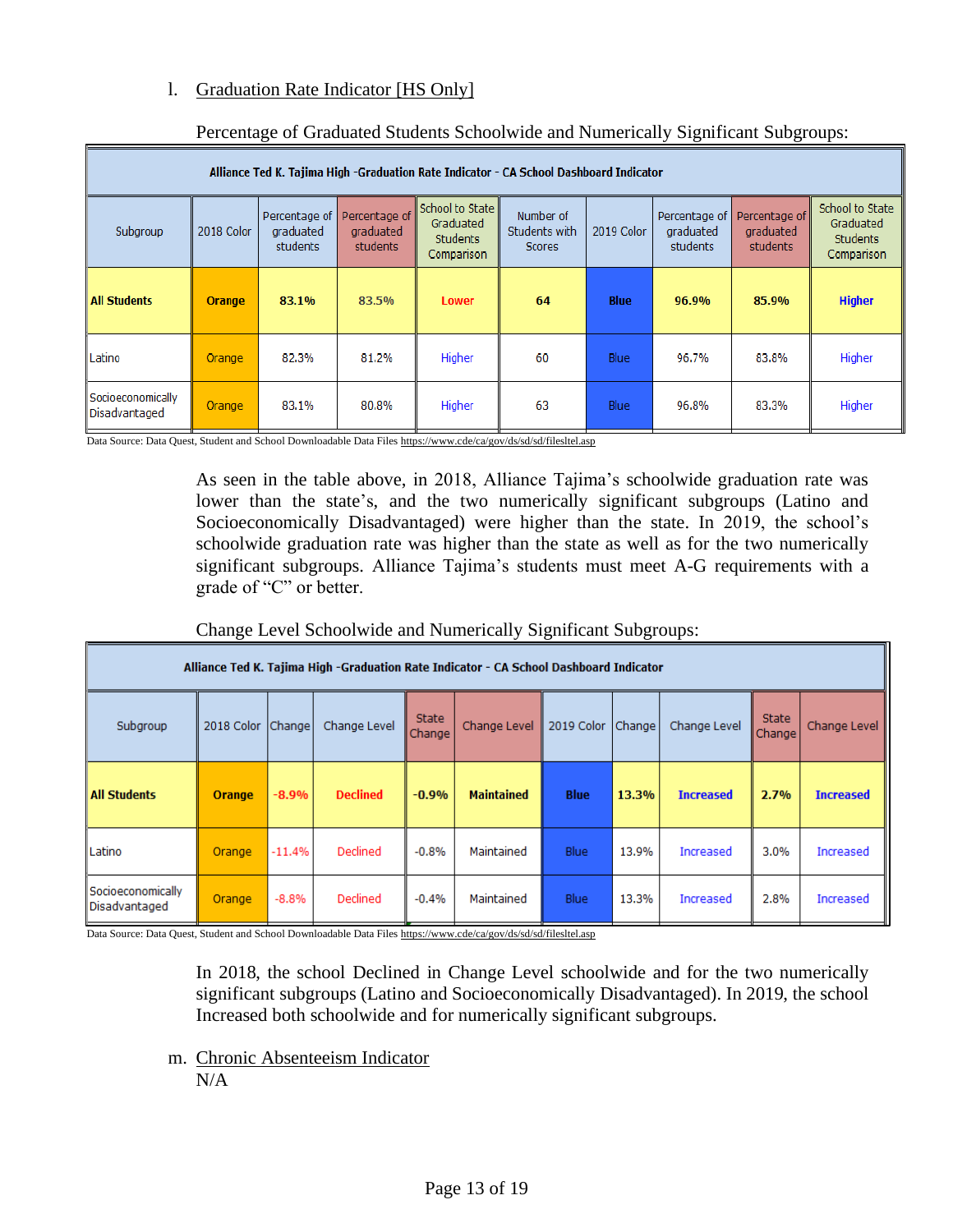### n. English Learner Performance Reclassification Rates:

| Year    | <b>Students</b><br><b>Redesignated FEP</b> | <b>Alliance</b><br><b>Tajima</b><br><b>High</b> | <b>State</b> | <b>School to</b><br><b>State RFEP</b><br>Comparison |  |
|---------|--------------------------------------------|-------------------------------------------------|--------------|-----------------------------------------------------|--|
|         | 17-18 EL $#$                               | 63                                              | 1,271,150    |                                                     |  |
| 2018-19 | 18-19 Reclass $#$                          | 18                                              | 175,746      | <b>Higher</b>                                       |  |
|         | 18-19 Reclass Rate                         | 28.6%                                           |              |                                                     |  |
|         | 18-19 EL $#$                               | 49                                              | 1,195,988    |                                                     |  |
| 2019-20 | 19-20 Reclass $#$                          | 6                                               | 164,653      | Lower                                               |  |
|         | 19-20 Reclass Rate                         | 12.2%                                           | 13.8%        |                                                     |  |

Data Source: Data Quest, Student and School Downloadable Data File[s https://www.cde.ca.gov/ds/sd/sd/filesreclass.asp](https://www.cde.ca.gov/ds/sd/sd/filesreclass.asp)

In 2019-2020, Alliance Tajimas's reclassification rate was 12.2%, which was lower than the state's reclassification rate of 13.8%. In 2018-2019, Alliance Tajima's reclassification rate of 28.6% was higher than the state's rate of 13.8%. School leadership shared, 1) the school continues to provide Designated and Integrated ELD instruction and 1:1 support from bilingual aides, and 2) the school has identified students who have met all reclassification criteria apart from ELPAC in order to support growth in English proficiency.

Alliance Tajima's reclassification criteria are as follows:

- Assessment of Language Proficiency: ELPAC Score of 4
- Basic Skills Assessment: Lexile of 830 or CAASPP ELA Nearly Met (2), Met (3), or Exceeded (4) grade level standards
- Teacher Evaluation: ELA Grade of C (2.0) or higher
- Parent opinion and consultation

Long-Term English Learners and "At-Risk" Rates:

|                         |                               |         | 2018-19           |         |                   |                               | 2019-20           |                |  |
|-------------------------|-------------------------------|---------|-------------------|---------|-------------------|-------------------------------|-------------------|----------------|--|
|                         | <b>Alliance Ted K. Tajima</b> |         | <b>State</b>      |         |                   | <b>Alliance Ted K. Tajima</b> | <b>State</b>      |                |  |
| <b>English Learners</b> | <b>Enrollment</b>             | Percent | <b>Enrollment</b> | Percent | <b>Enrollment</b> | <b>Percent</b>                | <b>Enrollment</b> | <b>Percent</b> |  |
| <b>IEL 0-3 Years</b>    | 18                            | 5.3%    | 607,888           | 26.1%   | 16                | 4.3%                          | 576,805           | 25.3%          |  |
| At-Risk 4-5 Years       |                               | 0.3%    | 220,738           | 9.5%    | 1                 | 0.3%                          | 130,783           | 5.7%           |  |
| LTEL 6+ Years           | 30                            | 8.9%    | 342,983           | 14.7%   | 27                | 7.3%                          | 204,042           | 8.9%           |  |

Data Source: Data Quest, Student and School Downloadable Data Files<https://www.cde/ca/gov/ds/sd/sd/filesltel.asp>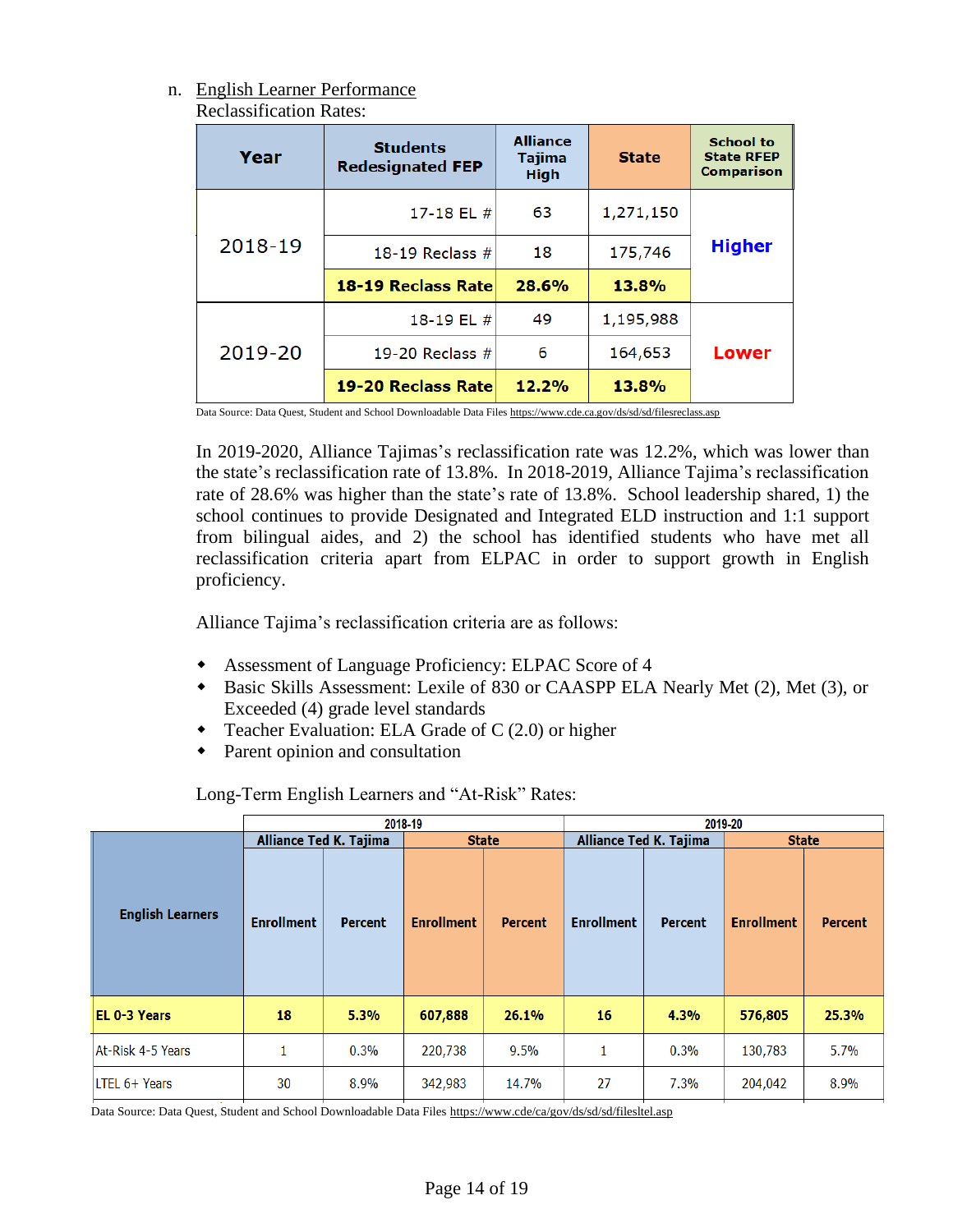In 2019-2020, Alliance Tajima had 7.3% Long-term English Learners (LTELs), which was lower than the state's LTEL percentage of 8.9%. In 2018-2019, Alliance Tajima's LTEL percentage of 8.9% was lower than the state's 14.7%. In 2019-2020, the charter school had 0.3% "At-Risk" (1 student), which was lower than the state's rate of 5.7%. In 2018-2019, Alliance Tajima had 0.3% "At-Risk" which was lower than the state's 9.5%.

# 2. *Annual Oversight Results*

# a. *Student Achievement and Educational Performance*

Alliance Tajima has achieved the ratings of *Accomplished* and *Proficient* in the category of Student Achievement and Educational Performance on its annual oversight evaluation reports for the last two years.

|                                                          | 2018-2019    | 2019-2020  |
|----------------------------------------------------------|--------------|------------|
| Annual Oversight Evaluation Report Rating in Category of |              |            |
| <b>Student Achievement and Educational Performance</b>   | Accomplished | Proficient |

\*Note: The annual oversight rating represents the Charter Schools Division staff evaluation of the school's performance as outlined in the Annual Performance-Based Oversight Visit Report on or about the date of the annual oversight visit.

### b. *Governance*

Alliance Tajima's record of performance and related information demonstrate that the school is likely to succeed in the area of governance.

The school has earned the rating of *Proficient* in the category of Governance on its annual oversight evaluation reports over the past two years and has no unresolved governance issues pending.

|                                                     | 2018-2019  | 2019-2020  |
|-----------------------------------------------------|------------|------------|
| <b>Annual Oversight Evaluation Report Rating in</b> |            |            |
| Category of <b>Governance</b>                       | Proficient | Proficient |

\*Note: The annual oversight rating represents the Charter Schools Division staff evaluation of the school's performance as outlined in the Annual Performance-Based Oversight Visit Report on or about the date of the annual oversight visit.

### c. *Organizational Management, Programs, and Operations*

Alliance Tajima's record of performance and related information demonstrate that the school is likely to succeed in the area of organizational management, programs, and operations.

Alliance Tajima has achieved the rating of *Accomplished* in the category of Organization Management, Programs, and Operations on its annual oversight evaluation reports for the last two years and has no unresolved operations issues pending.

|                                                                                                                           | 2018-2019                   | 2019-2020 |
|---------------------------------------------------------------------------------------------------------------------------|-----------------------------|-----------|
| Annual Oversight Evaluation Report Rating in<br>Category of Organizational Management,<br><b>Programs, and Operations</b> | Accomplished   Accomplished |           |

\*Note: The annual oversight rating represents the Charter Schools Division staff evaluation of the school's performance as outlined in the Annual Performance-Based Oversight Visit Report on or about the date of the annual oversight visit.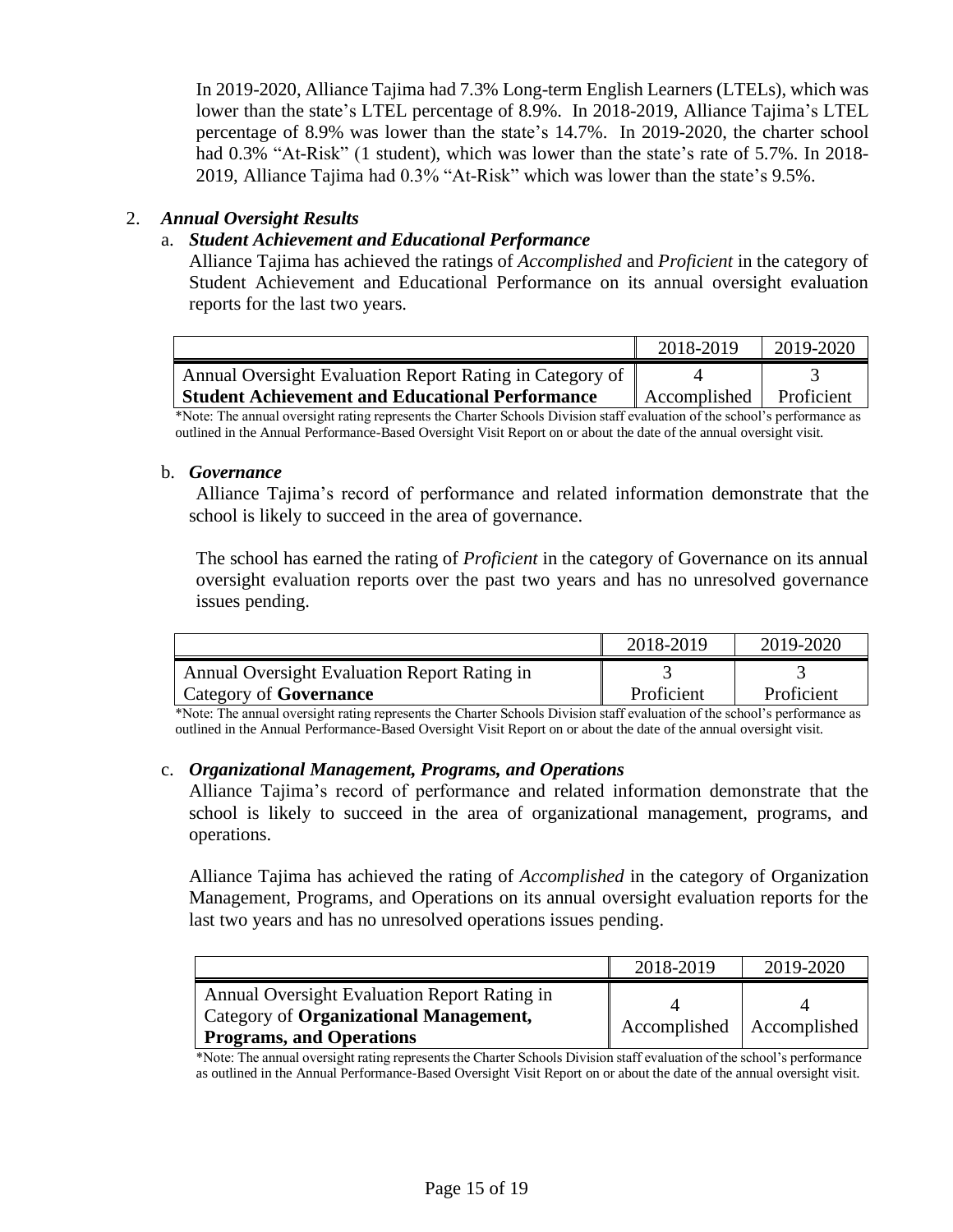|                                              | 1.               |                                                      |           | <b>Access and Equity</b>                       |       |                                      |                                        |              |                                  |                         |       |                       |                                                                        |              |                                     |                                                                    |                                                                               |       |
|----------------------------------------------|------------------|------------------------------------------------------|-----------|------------------------------------------------|-------|--------------------------------------|----------------------------------------|--------------|----------------------------------|-------------------------|-------|-----------------------|------------------------------------------------------------------------|--------------|-------------------------------------|--------------------------------------------------------------------|-------------------------------------------------------------------------------|-------|
| 2019-20 Enrollment by Ethnicity and Subgroup |                  |                                                      |           |                                                |       |                                      |                                        |              |                                  |                         |       |                       |                                                                        |              |                                     |                                                                    |                                                                               |       |
| School                                       | ť<br>w<br>E<br>品 | $\overline{\sigma}$<br>$\pmb{\omega}$<br>Σ<br>ğ<br>m | GATE      | Alaska<br>능<br>Indian<br>Native<br>erican<br>Ę | Asian | n<br>S<br>Ę<br>African<br>ă<br>Black | $\omega$<br>ø<br>lish<br>$\sigma$<br>岳 | ۰<br>Filipin | outh <sub>0</sub><br>≻<br>Foster | $\mathbf{v}$<br>Homeles | atino | c<br>ã<br>ъ<br>Ш<br>Ξ | acific<br>Δ.<br>۰<br>ailar<br>and<br>ø<br>ŠΞ<br>T<br>$\omega$<br>Nativ | Not Reported | Socioeconomically<br>Disad vantaged | abilities<br>ä<br>with<br>nts<br>$\overline{\mathbf{v}}$<br>ಕ<br>å | $\mathbf{u}$<br>$\omega$<br>ũ<br>≃<br>$\circ$<br>Σ<br>$\circ$<br>$\circ$<br>¥ | white |
| Alliance Ted K. Tajima<br>High               | 440              | 96.6%                                                | 6.4%      | $0.0\%$                                        | 0.5%  | 0.9%                                 | 11.8%                                  | 1.8%         | 0.7%                             | 3.2%                    | 96.4% | 0.0%                  | 0.0%                                                                   | 0.2%         | 96.6%                               | 9.8%                                                               | 0.0%                                                                          | 0.2%  |
| <b>Statewide</b>                             | 6,163,001        | 59.3%                                                | <b>NA</b> | 0.5%                                           | 9.3%  | 5.3%                                 | 18.6%                                  | 2.4%         | $0.5\%$                          | 3.2%                    | 54.9% | $0.8\%$               | 0.4%                                                                   | 0.9%         | 60.7%                               | 11.7%                                                              | 3.9%                                                                          | 22.4% |
| <b>Los Angeles Unified</b>                   | 596,937          | 80.3%                                                | 10.7%     | 0.2%                                           | 3.6%  | 7.7%                                 | 20.0%                                  | 1.9%         | $0.7\%$                          | 1.3%                    | 74.1% | 0.1%                  | 0.2%                                                                   | 0.4%         | 81.5%                               | 11.4%                                                              | 1.6%                                                                          | 10.3% |

Data Source: Data Quest, Student and School Downloadable Data File[s https://www.cde.ca.gov/ds/sd/sd/filesenr.asp](https://www.cde.ca.gov/ds/sd/sd/filesenr.asp) and CALPADS County Authorizing LEA Report 1.1 Enrollment by Primary Status

|                                       | 11.                                                                                                                                                                                                                                            |         |       | <b>Special Education</b> |            |            |            |                                  |            |            |            |            |            |            |            |            |            |            |
|---------------------------------------|------------------------------------------------------------------------------------------------------------------------------------------------------------------------------------------------------------------------------------------------|---------|-------|--------------------------|------------|------------|------------|----------------------------------|------------|------------|------------|------------|------------|------------|------------|------------|------------|------------|
|                                       |                                                                                                                                                                                                                                                |         |       |                          |            |            |            | 2019-20 Enrollment by Disability |            |            |            |            |            |            |            |            |            |            |
| School                                | % High<br>Sp Ed<br><b>OCT 2019</b><br>Sp Ed<br>% Low<br># AUT<br>#DB<br>#ED<br>$#$ EMD<br># HOH<br># ID<br>$# OHI*$<br>$\#$ SLD <sup>*</sup><br>$# SLI^*$<br>$#$ TBI<br># DEAF<br>#OI<br>Enroll # Enroll % Incidence   Incidence<br>Enroll $#$ |         |       |                          |            |            |            |                                  |            |            |            |            |            |            |            | # VI       |            |            |
| Alliance Ted K. Tajima<br><b>High</b> | 440                                                                                                                                                                                                                                            | 43      | 9.8%  | 86.0%                    | 14.0%      | 6          | $\bf{0}$   | $\bf{0}$                         | $\bf{0}$   | $\bf{0}$   | $\bf{0}$   | $\bf{0}$   | 8          | $\bf{0}$   | 29         | $\bf{0}$   | $\bf{0}$   | 0          |
| <b>Statewide</b>                      | 6,163,001                                                                                                                                                                                                                                      | 721,198 | 11.7% | <b>N/A</b>               | <b>N/A</b> | <b>N/A</b> | <b>NIA</b> | <b>N/A</b>                       | <b>NIA</b> | <b>N/A</b> | <b>N/A</b> | <b>N/A</b> | <b>N/A</b> | <b>NIA</b> | <b>N/A</b> | <b>N/A</b> | <b>N/A</b> | <b>NIA</b> |
| <b>Los Angeles Unified</b>            | 607,723                                                                                                                                                                                                                                        | 84,730  | 13.37 | 69.1%                    | 31.0%      | 16,067     | 15         | 336                              | 1,569      | 5          | 1,431      | 4,271      | 10,828     | 1,970      | 35,116     | 12,579     | 102        | 418        |

# Data Source: Data Quest, Student and School Downloadable Data File[s https://www.cde.ca.gov/ds/sd/sd/filesenr.asp](https://www.cde.ca.gov/ds/sd/sd/filesenr.asp) and CALPADS County Authorizing LEA Report 1.1 Enrollment by Primary Status.

According to 2019 CALPADS Fall 1 Certified Student Profile List Report, Alliance Tajima has a 9.8% Special Education enrollment, which is lower than the state's percentage of 11.7% and the District's percentage of 13.9%. The CSD has conferred with staff in the Division of Special Education, and no concerns have been noted at this time.

### iii. Additional Information

As noted earlier in this report, Alliance Tajima had three governance benchmarks and one academic benchmark as part of its previous renewal. The school provided the required information within the timelines indicated and CSD staff monitored as part of ongoing oversight.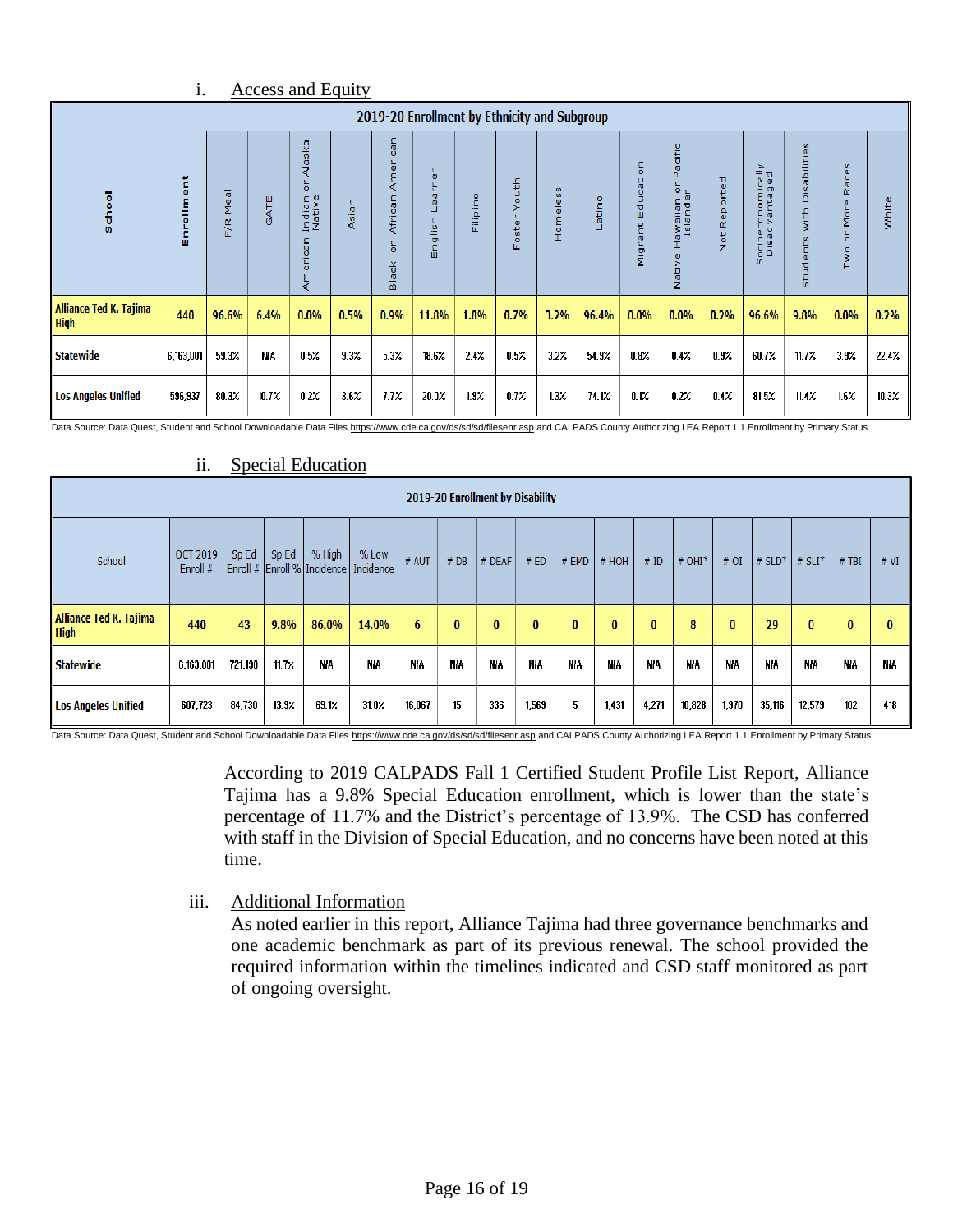# **C. Criterion 3: Is the charter school serving all pupils who wish to attend, or does the charter school have substantial fiscal or governance issues? (Ed. Code, § 47607(e).)**

- At the time of renewal, Charter School does not have substantial fiscal or substantial governance factors that would lead to a finding that the Charter School is demonstrably unlikely to successfully implement the program set forth in the renewal petition.
- There is no evidence at the time of renewal that Charter School is not serving all pupils who wish to attend based on data on pupil enrollment patterns.

*For more information about enrollment or dismissal practices, substantial fiscal issues or substantial governance issues, please see the Access and Equity, Fiscal Operations, and Governance sections, respectively.* 

# **F. Does the Petition Contain a Declaration of Whether or Not the Charter School Shall Be Deemed the Exclusive Public Employer of the Employees of the Charter School?**  *Yes, the petition contains the required declaration.*

# 3. *Fiscal Operations*

Please see the review of the school's performance in fiscal operations below. The CSD will continue to monitor the school's performance in this category as part of annual oversight.

a. Summary

Alliance Ted K. Tajima High achieved the ratings of *Developing* and *Unsatisfactory* in the category of Fiscal Operations on its annual oversight evaluation reports for the last two years,

The school's *Developing* and *Unsatisfactory* ratings for Fiscal Years 2018-2019 and 2019- 2020 are primarily due to the school's negative year-end net assets balances over the last several Fiscal Years.

During the 2019-2020 oversight visit, the CSD noted that the school's internal controls and processes were generally in place and implemented in practice.

|                                                | 2018-2019  | 2019-2020      |
|------------------------------------------------|------------|----------------|
| <b>Annual Oversight Evaluation Report</b>      |            |                |
| <b>Rating in Category of Fiscal Operations</b> | Developing | Unsatisfactory |

\*Note: The annual oversight rating represents the Charter Schools Division staff evaluation of the school's performance as outlined in the Annual Performance-Based Oversight Visit Report on or about the date of the annual oversight visit.

### b. Fiscal Condition

Alliance Ted K. Tajima High's fiscal condition is negative. According to the 2018-2019 independent audit report, the school had negative net assets of (\$925,527) and net income of \$460,171. The school's 2019-2020 Unaudited Actuals projected negative net assets and net income.

The school primarily attributes its negative fiscal condition to increased facilities costs and lower-than-expected enrollment. In Fiscal Year 2015-2016, the school relocated from a Proposition 39 site to a private site, which resulted in significantly higher facilities costs.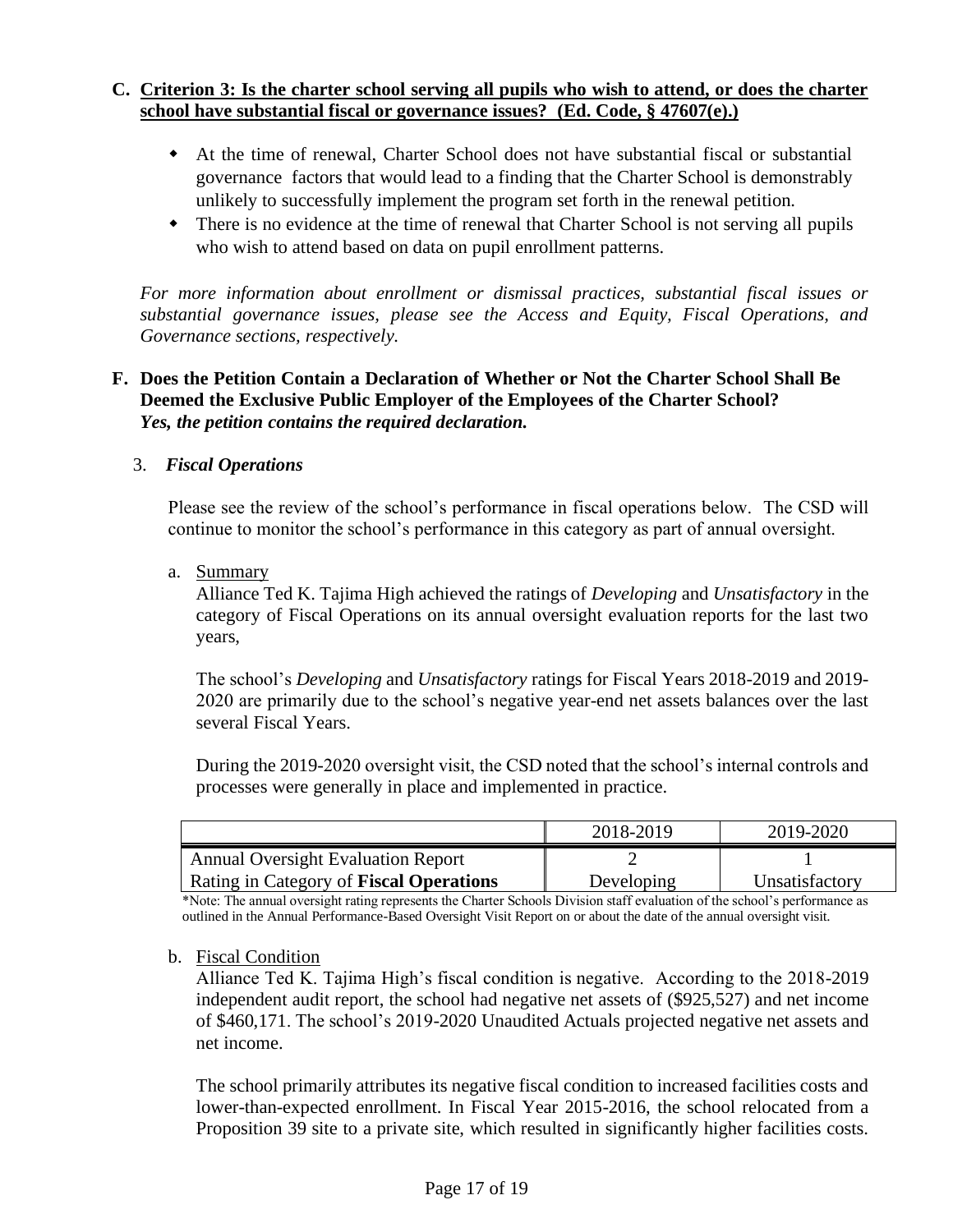With respect to enrollment, while the school was approved for a maximum enrollment of 500 students, the school's enrollment historically has been below its approved maximum enrollment. The school's reported Norm Enrollment for 2020-2021 was 444 students.

According to the Alliance Home Office, the leadership and the governing board of Alliance Ted K. Tajima High are committed to operating a fiscally responsible school for the school's scholars and staff. The organization advised the CSD that a concerted effort was made to improve the school's financial standing during Fiscal Year 2018-2019. The school recently increased its enrollment modestly and has closely managed its budget.

|                             | 2015-2016<br>(Audited<br>Actuals) | 2016-2017<br>(Audited<br>Actuals) | 2017-2018<br>(Audited<br>Actuals) | 2018-2019<br>(Audited<br>Actuals) | 2019-2020<br>(Unaudited<br>Actuals) |
|-----------------------------|-----------------------------------|-----------------------------------|-----------------------------------|-----------------------------------|-------------------------------------|
| <b>Net Assets</b>           | $(\$20,980)$                      | $(\$598,595)$                     | (\$1,385,698)                     | $(\$925,527)$                     | $(\$347,900)$                       |
| <b>Net</b><br>Income/Loss   | $(\$701,351)$                     | $(\$577,615)$                     | $(\$787,103)$                     | \$460,171                         | \$577,626                           |
| <b>Transfers</b><br>In/Out  | \$0                               | \$0                               | \$0                               | \$0                               | \$0                                 |
| Prior Year<br>Adjustment(s) | \$0                               | \$0                               | \$0                               | \$0                               | \$0                                 |

According to Alliance College Ready Public Schools' (ACRPS) independent audit report for the fiscal year ended June 30, 2019, ACRPS's fiscal condition is strong. ACRPS and its charter schools reported positive net assets of \$150,618,446 and net income of \$13,185,349. ACRPS, without its charter schools, reported positive net assets of \$46,598,188 and a net loss of (\$1,821,242).

During 2019-2020, Alliance Ted K. Tajima High paid annual management fees of 10% to ACRPS for administrative services such as: finance and accounting, human resources and employee relations, new teacher recruitment and support, educator effectiveness, recruitment & selection, assessments, data and analysis, information technology, student information services, school operations support, facilities, professional development, marketing communications, college success support, school development, and parent & community engagement services. These management fees were calculated based on Alliance Ted K. Tajima High's total revenues—less 10% of excluded revenues (e.g., school fundraising, proceeds from equipment sales, extraordinary one-time donations, other fees & contracts, etc.).

2018-2019 Independent Audit Report Audit Opinion: Unmodified Material Weaknesses: None Reported Deficiencies/Findings: None Reported Going Concern: None Reported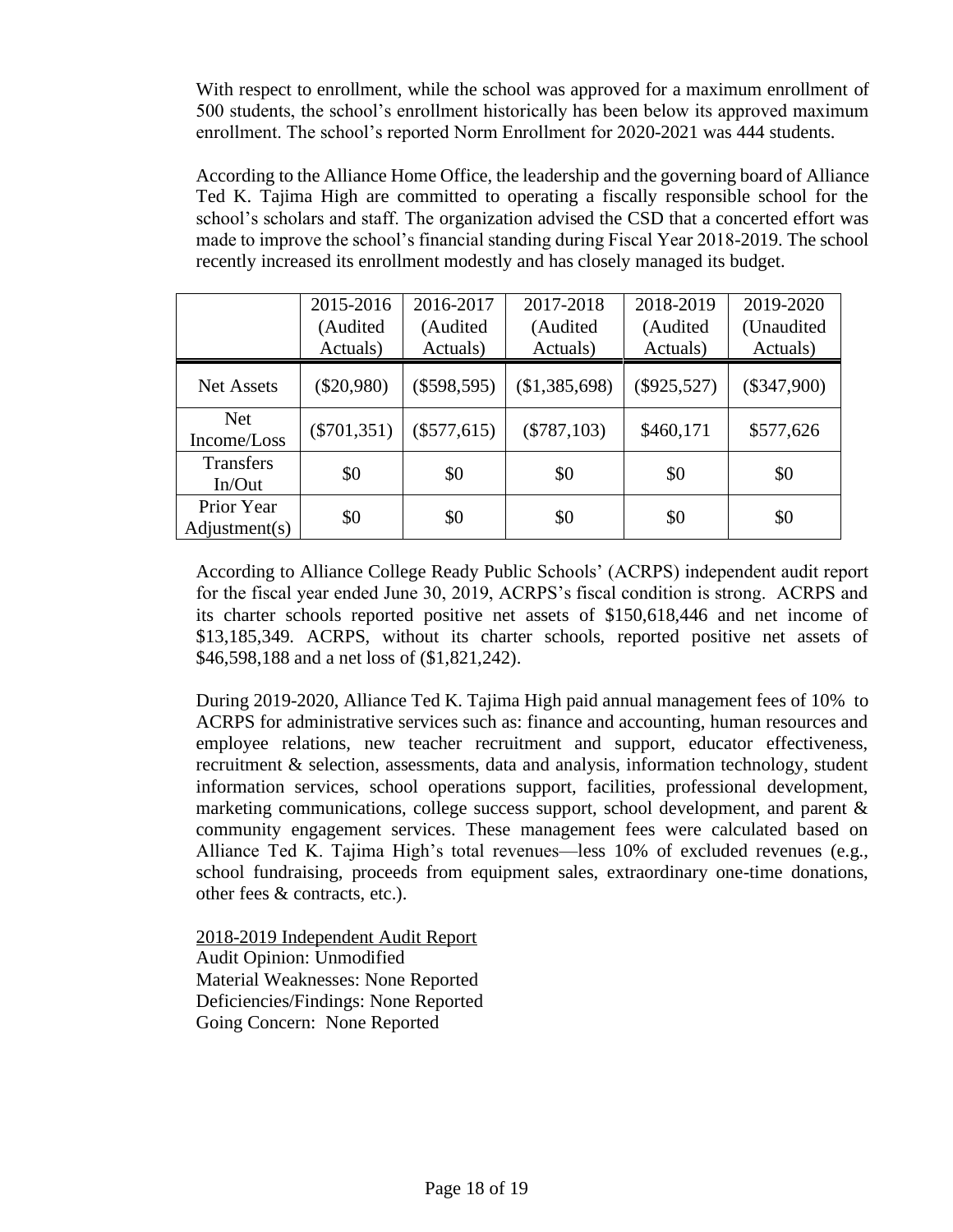# c. Other Significant Fiscal Information

On May 26, 2020 a Notice of Concern (NOC) was issued to Alliance Ted K. Tajima High concerning the school's weak fiscal condition, as evidenced in part by the school's negative net assets for the last four completed Fiscal Years (2015-2016, 2016-2017, 2017-2018, and 2018-2019). The school's Unaudited Actuals Report for 2019-2020 projects negative yearend net assets of (\$347,900) and net income of \$577,626.

The 3-year budget and cash flows submitted with the renewal petition projects positive net assets and net income at the end of the current Fiscal Year, 2020-2021 and the two subsequent years.

According to ACRPS, as of June 30, 2020, the school had an outstanding intraorganizational loan of approximately \$1.0M due to ACRPS, based on funds the school borrowed from ACRPS to support the school's operating expenses. The budget submitted with the petition indicates that the loan balance will decrease because of payment installments totaling \$400,000 in Fiscal Year 2020-2021, \$200,000 in Fiscal Year 2021- 2022, and \$300,000 in Fiscal Year 2022-2023. Including these installments, the school projects net income, positive year-end net assets, and cash reserve levels of 11.92%, 12.09%, and 13.05%, for Fiscal Years 2020-2021, 2021-2022, and 2022-2023, respectively.

The CSD recommends approval with proposed benchmarks that would require the charter school to provide a five-year budget and an annual update of the school's fiscal condition to the Charter Schools Division. Please see the Proposed Benchmarks section above for a detailed description of this requirement.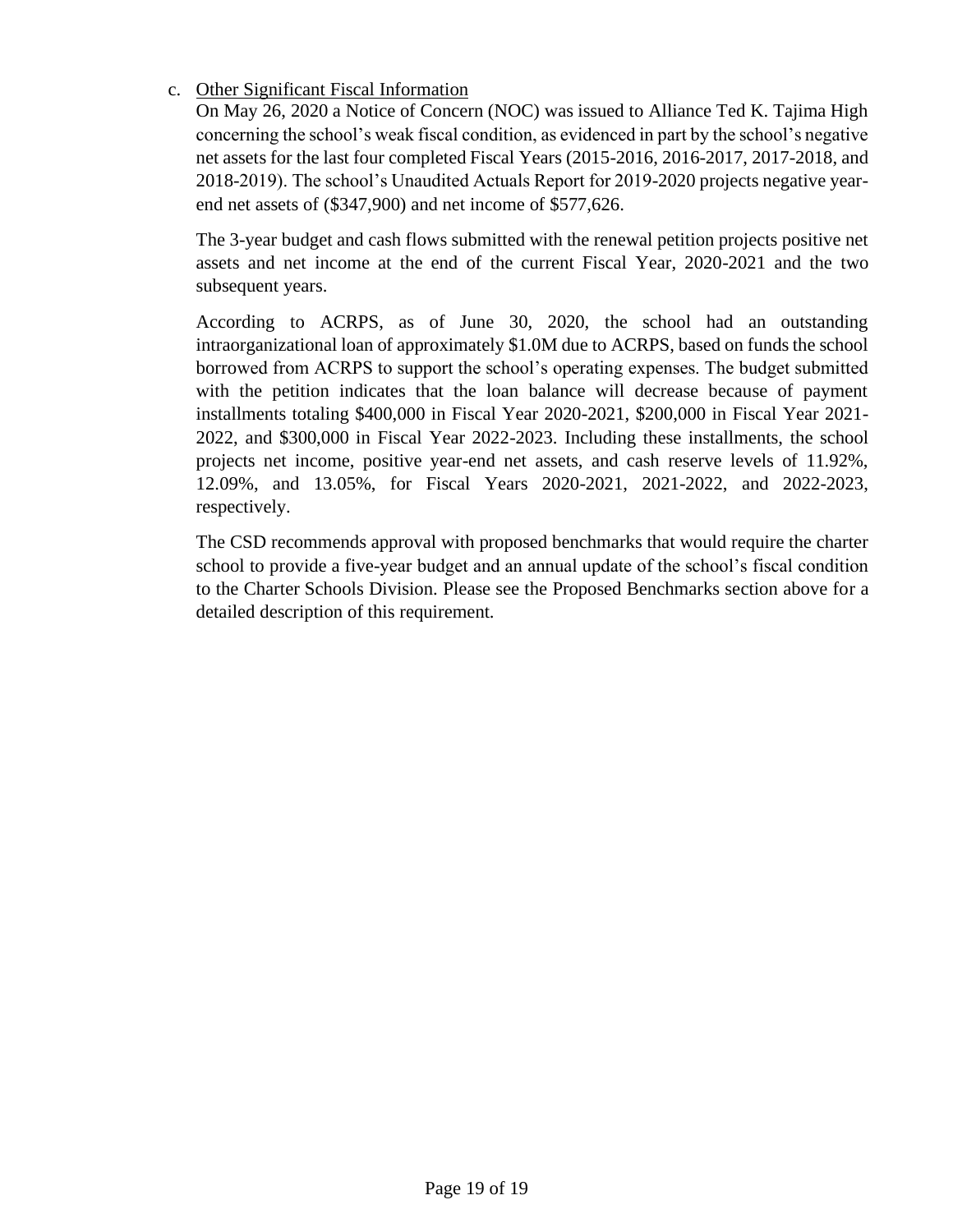#### ATTACHMENT B

#### **Alliance Ted K. Tajima High**

#### **Academic Performance - English Language Arts**

This report shows the performance levels for a single state indicator, English Language Arts, for all student groups. It also shows how the current year (status) compares to prior years (change) for each state indicator. S than 30 students in any year used to calculate status and change. An "--" means that data is not currently available.

Source: Data collected by the California Department of Education (CDE) through the California Longitudinal Pupil Achievement Data System (CALPADS), California School Dashboard, and testing vendor. Aggregate data files are *provided by the CDE – Data Reporting Office at http://www.cde.ca.gov/ds/sd/sd/filesenr.asp and California School Dashboard System of Support https://www.cde.ca.gov/ta/ac/cm/. Please note: There may be slight*  .<br>differences with some of the information in this report and with what is displayed in Dataquest and CA Dashboard due to changes in file modifications such as Date Modified, Date Posted, other data updates by the testing *vendor and updates in CALPADS.* 

|              |                |             |                             |                                        |                                      |            |                                         |        | (ELA Grades) Academic Indicator - CA School Dashboard Indicator |                                               |        |                   |                                          |                                      |              |                                         |               |                                         |                                               |        |                  |                                      |
|--------------|----------------|-------------|-----------------------------|----------------------------------------|--------------------------------------|------------|-----------------------------------------|--------|-----------------------------------------------------------------|-----------------------------------------------|--------|-------------------|------------------------------------------|--------------------------------------|--------------|-----------------------------------------|---------------|-----------------------------------------|-----------------------------------------------|--------|------------------|--------------------------------------|
| LD           | <b>BD</b>      | Loc<br>Code | School                      | Subgroup                               | Number of<br>Students with<br>Scores | 2018 Color | School<br>2018<br>Average<br><b>DFS</b> | Change | Change Level                                                    | <b>State</b><br>2018<br>Average<br><b>DFS</b> | Change | Change Level      | School to State<br><b>DFS Comparison</b> | Number of<br>Students with<br>Scores | 2019 Color   | School<br>2019<br>Average<br><b>DFS</b> | Change        | Change Level                            | <b>State</b><br>2019<br>Average<br><b>DFS</b> | Change | Change Level     | School to State<br>DFS<br>Comparison |
| $\mathbf{c}$ | $\overline{2}$ | 7685        | Alliance Ted K. Tajima High | <b>All Students</b>                    | 60                                   | Blue       | 90.4                                    | 29.5   | <b>Increased</b><br><b>Significantly</b>                        | $-6.0$                                        | 2.2    | <b>Maintained</b> | <b>Higher</b>                            | 106                                  | <b>Green</b> | 61.7                                    | $-27.1$       | <b>Declined</b><br><b>Significantly</b> | $-2.5$                                        | 3.7    | <b>Increased</b> | Higher                               |
|              |                |             |                             | American Indian or<br>Alaska Native    | $\circ$                              | $\sim$     | $\sim$                                  | $\sim$ | $\sim$                                                          | $-36.8$                                       | 2.3    | Maintained        | $\sim$                                   | $\circ$                              | $\sim$       | $\sim$                                  | $\sim$        | $\sim$                                  | $-34.1$                                       | 2.1    | Maintained       | $\sim$                               |
|              |                |             |                             | Asian                                  | $\circ$                              | $\sim$     | $\sim$                                  | $\sim$ | $\sim$                                                          | 62.4                                          | 2.0    | Maintained        | $\sim$ $\sim$                            | $\sim$                               | No Color     | $\sim$                                  | $\sim$        | No Data                                 | 64.8                                          | 3.1    | Increased        | $\sim$ $\sim$                        |
|              |                |             |                             | <b>Black or African</b><br>American    | 1.                                   | No Color   | $\sim$                                  | $\sim$ | No Data                                                         | $-51.8$                                       | 0.9    | Maintained        | $\sim$                                   | $\circ$                              | $\sim$       | $\sim$                                  | $\sim$        | $\sim$                                  | $-476$                                        | 3.7    | Increased        | $\sim$                               |
|              |                |             |                             | English Learner                        | 18                                   | No Color   | $-10.3$                                 | $-5.6$ | Declined                                                        | $-47.1$                                       | 3.3    | Increased         | $\sim$                                   | 30                                   | No Color     | 14.5                                    | 29.7          | Increased<br>Significantly              | $-45.1$                                       | 3.1    | Increased        | Higher                               |
|              |                |             |                             | Filipino                               | $\overline{2}$                       | No Color   | $\sim$                                  | $\sim$ | No Data                                                         | 44.0                                          | 2.7    | Maintained        | $\sim$                                   | $\circ$                              | $\sim$       | $\sim$                                  | $\sim$        | $\sim$ $\sim$                           | 46.7                                          | 3.6    | Increased        | $\sim$ $\sim$                        |
|              |                |             |                             | Foster Youth                           | $\circ$                              | $\sim$     | $\sim$                                  | $\sim$ | $\sim$                                                          | $-79.2$                                       | 1.4    | Maintained        | $\sim$                                   | $\overline{1}$                       | No Color     | $\sim$                                  | $\sim$        | No Data                                 | $-71.9$                                       | 5.7    | Increased        | $\sim$                               |
|              |                |             |                             | Homeless                               | $\circ$                              | $\sim$     | $\sim$                                  | $\sim$ | $\ldots$                                                        | $-51.0$                                       | 3.3    | Increased         | $\sim$                                   | 6                                    | No Color     | $\sim$                                  | $\sim$        | No Data                                 | $-46.7$                                       | 3.8    | Increased        | $\sim$                               |
|              |                |             |                             | Latino                                 | 55                                   | Blue       | 88.5                                    | 28.9   | Increased<br>Significantly                                      | $-31.3$                                       | 3.2    | Increased         | Higher                                   | 104                                  | Green        | 62.2                                    | $-24.7$       | Declined<br>Significantly               | $-26.6$                                       | 4.5    | Increased        | Higher                               |
|              |                |             |                             | Native Hawaiian or<br>Pacific Islander | $\circ$                              | $\sim$     | $\sim$                                  | $\sim$ | $\sim$                                                          | $-21.3$                                       | 0.7    | Maintained        | $\sim$ $\sim$                            | $\circ$                              | $\sim$       | $\sim$                                  | $\sim$        | $\sim$                                  | $-19.5$                                       | 1.8    | Maintained       | $\sim$ $\sim$                        |
|              |                |             |                             | Socioeconomically<br>Disadvantaged     | 55                                   | Blue       | 92.1                                    | 31.7   | Increased<br>Significantly                                      | $-34.7$                                       | 4.0    | Increased         | Higher                                   | 105                                  | Green        | 62.3                                    | $-28.1$       | <b>Declined</b><br>Significantly        | $-30.1$                                       | 4.4    | Increased        | Higher                               |
|              |                |             |                             | Students with<br><b>Disabilities</b>   | $\mathbf{R}$                         | No Color   | $\sim$                                  | $\sim$ | No Data                                                         | $-95.5$                                       | 2.1    | Maintained        | $\sim$ $\sim$                            | 10                                   | No Color     | $\sim$                                  | $\sim$        | No Data                                 | $-88.1$                                       | 7.8    | Increased        | $\sim$                               |
|              |                |             |                             | Two or More Races                      | $\circ$                              | $\sim$     | $\sim$                                  | $\sim$ | $\sim$                                                          | 28.6                                          | 2.3    | Maintained        | $\sim$                                   | $\circ$                              | $\sim$       | $\sim$                                  | $\sim$        | $\sim$                                  | 30.3                                          | 2.0    | Maintained       | $\sim$                               |
|              |                |             |                             | White                                  | <sup>2</sup>                         | No Color   | $\sim$                                  | $\sim$ | No Data                                                         | 27.7                                          | 0.8    | Maintained        | $\sim$ $\sim$                            | $\circ$                              | $\sim$       | $\sim$                                  | $\sim$ $\sim$ | $\sim$ $\sim$                           | 30.7                                          | 3.4    | Increased        | $\sim$                               |

Participation Rate Report below displays the percent of students tested by content area. The Every Student Succeeds Act requires districts and schools to test at least 95 percent of all students and subdent groups in Engli Indicator. If a district, school, or student group does not meet the 95% participation rate target, the Distance from Standard (DFS) value for the Academic Indicator is adjusted downward.

|                                       |              |                                     |        |                                 |                 |          | English Language Arts Indicator Participation Rate By Group |                                                                                                |        |                               |                                    |                            |                      |        |
|---------------------------------------|--------------|-------------------------------------|--------|---------------------------------|-----------------|----------|-------------------------------------------------------------|------------------------------------------------------------------------------------------------|--------|-------------------------------|------------------------------------|----------------------------|----------------------|--------|
|                                       | All Students | American Indian or<br>Alaska Native | Asian  | Black or<br>African<br>American | English Learner | Filipino | Foster Youth                                                | Homeless                                                                                       | Latino | Hawaiian or<br>Pacific Island | Socioeconomically<br>Disadvantaged | Students with Disabilities | Two or More<br>Races | White  |
| Percent of students<br>tested in 2018 | 100%         | 100%                                | $- -$  | 100%                            | 100%            | 100%     | $-$                                                         | $\frac{1}{2} \left( \frac{1}{2} \right) \left( \frac{1}{2} \right) \left( \frac{1}{2} \right)$ | 100%   | $\sim$ $-$                    | 100%                               | 100%                       | $-$                  | 100%   |
| Participation Rate Met<br>2018        | Yes          | Yes                                 | $\sim$ | Yes                             | Yes             | Yes      | $\sim$                                                      | $\sim$                                                                                         | Yes    | --                            | Yes                                | Yes                        | $\sim$ $-$           | Yes    |
| Percent of students<br>tested in 2019 | 100%         | 100%                                | 100%   | $\sim$                          | 100%            | $\sim$   | 100%                                                        | 100%                                                                                           | 100%   | $\sim$                        | 100%                               | 100%                       | $\sim$ $-$           | $\sim$ |
| Participation Rate Met<br>2019        | Yes          | Yes                                 | Yes    | $\sim$                          | Yes             | $\sim$   | Yes                                                         | Yes                                                                                            | Yes    | $\sim$ $-$                    | Yes                                | Yes                        | $\sim$ $-$           | $\sim$ |

\* Note: An asterisk (\*) indicates that the student group consists of less than 11 students, the minimum size for reporting.

\*\* Whole number rounding is used for the participation rate.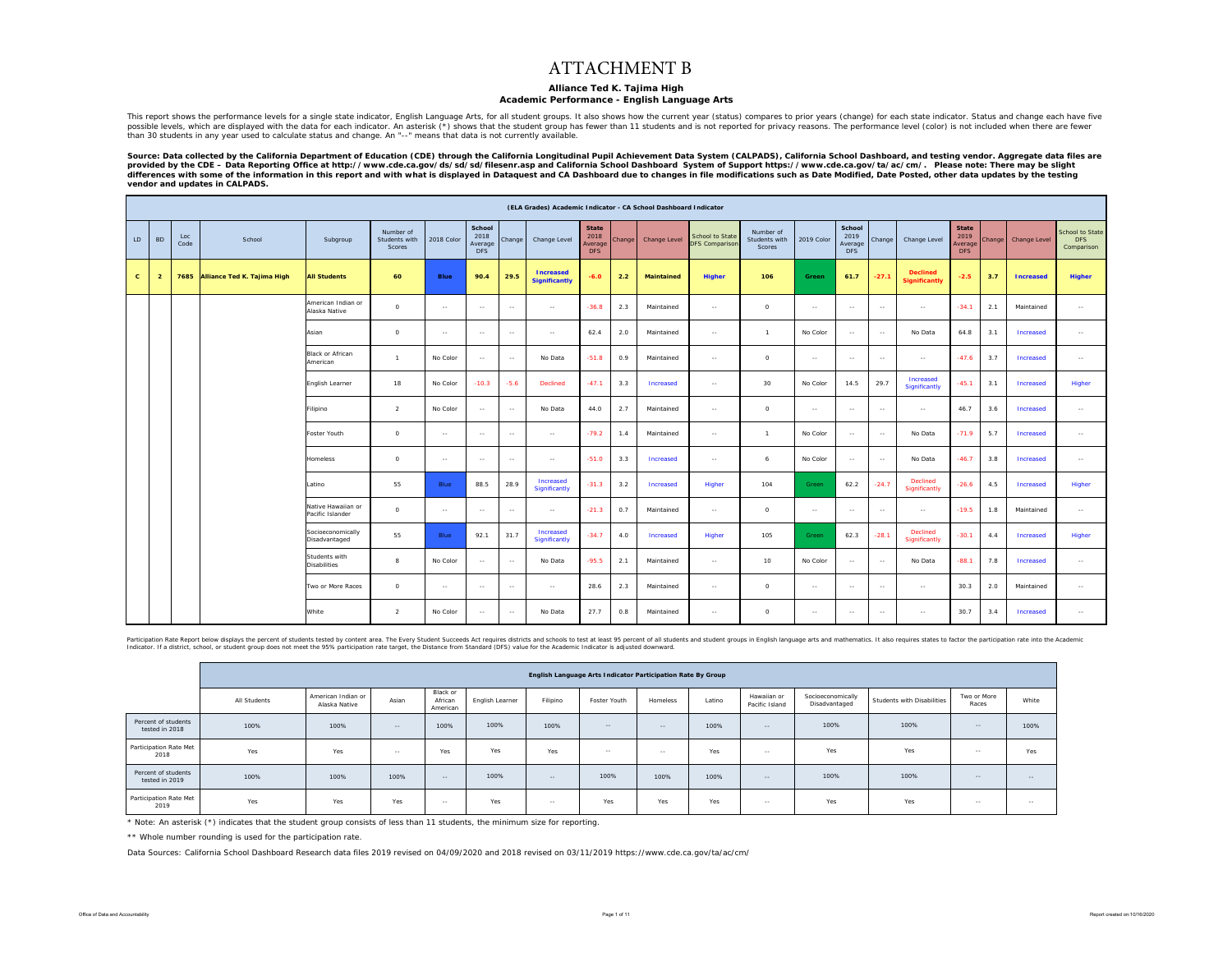#### **Alliance Ted K. Tajima High Academic Performance - Math**

This report shows the performance levels for a single state indicator, Mathematics, for all student groups. It also shows how the current year (status) compares to prior years (enable between than 10 suddents in any vear u calculate status and change. An "--" means that data is not currently available.

Source: Data collected by the California Department of Education (CDE) through the California Longitudinal Pupil Achievement Data System (CALPADS), California School Dashboard, and testing vendor. Aggregate data files are<br> differences with some of the information in this report and with what is displayed in Dataquest and CA Dashboard due to changes in file modifications such as Date Modified, Date Posted, other data updates by the testing ve *and updates in CALPADS.* 

|              |                |             |                             |                                        |                                      |            |                                         |        |                                          |                                               |        | (Math Grades) Academic Indicator - CA School Dashboard Indicator |                                          |                                            |               |                                         |         |                                         |                                               |        |                   |                                          |
|--------------|----------------|-------------|-----------------------------|----------------------------------------|--------------------------------------|------------|-----------------------------------------|--------|------------------------------------------|-----------------------------------------------|--------|------------------------------------------------------------------|------------------------------------------|--------------------------------------------|---------------|-----------------------------------------|---------|-----------------------------------------|-----------------------------------------------|--------|-------------------|------------------------------------------|
| LD           | <b>BD</b>      | Loc<br>Code | School                      | Subgroup                               | Number of<br>Students with<br>Scores | 2018 Color | School<br>2018<br>Average<br><b>DFS</b> | Change | Change Level                             | <b>State</b><br>2018<br>Average<br><b>DFS</b> | Change | Change Level                                                     | School to State<br><b>DFS Comparison</b> | Number of<br>tudents with<br><b>Scores</b> | 2019 Color    | School<br>2019<br>Average<br><b>DFS</b> | Change  | Change Level                            | <b>State</b><br>2019<br>Average<br><b>DFS</b> | Change | Change Level      | School to State<br><b>DFS Comparison</b> |
| $\mathbf{c}$ | $\overline{2}$ | 7685        | Alliance Ted K. Tajima High | <b>All Students</b>                    | 59                                   | Blue       | 11.4                                    | 54.2   | <b>Increased</b><br><b>Significantly</b> | $-36.4$                                       | 1.3    | <b>Maintained</b>                                                | <b>Higher</b>                            | 106                                        | Yellow        | $-7.5$                                  | $-18.7$ | <b>Declined</b><br><b>Significantly</b> | $-33.5$                                       | 2.9    | <b>Maintained</b> | Higher                                   |
|              |                |             |                             | American Indian or<br>Alaska Native    | $\Omega$                             | $\sim$     | $\sim$                                  | $\sim$ | $\sim$                                   | $-73.0$                                       | $-0.7$ | Maintained                                                       | $\sim$                                   | $\Omega$                                   | $\sim$ $\sim$ | $\sim$                                  | $\sim$  | $\sim$ $\sim$                           | $-69.6$                                       | 2.8    | Maintained        | $\sim$                                   |
|              |                |             |                             | Asian                                  | $\circ$                              | $\sim$     | $\sim$                                  | $\sim$ | $\sim$                                   | 56.7                                          | 2.4    | Maintained                                                       | $\sim$                                   | $\overline{1}$                             | No Color      | $\sim$                                  | $\sim$  | No Data                                 | 59.8                                          | 3.9    | Increased         | $\sim$                                   |
|              |                |             |                             | <b>Black or African</b><br>American    | $\mathbf{A}$                         | No Color   | $\sim$                                  | $\sim$ | No Data                                  | $-91.5$                                       | 0.2    | Maintained                                                       | $\sim$                                   | $\circ$                                    | $\sim$        | $\sim$                                  | $\sim$  | $\sim$                                  | $-87.9$                                       | 2.8    | Maintained        | $\sim$                                   |
|              |                |             |                             | English Learner                        | 18                                   | No Color   | $-80.8$                                 | 45.7   | Increased<br>Significantly               | $-69.9$                                       | 1.5    | Maintained                                                       | $\sim$                                   | 30                                         | No Color      | $-74.0$                                 | 11.2    | Increased                               | $-68.6$                                       | 2.2    | Maintained        | Lower                                    |
|              |                |             |                             | Filipino                               | $\overline{2}$                       | No Color   | $\sim$                                  | $\sim$ | No Data                                  | 13.1                                          | 2.8    | Maintained                                                       | $\sim$                                   | $\circ$                                    | $\sim$        | $\sim$                                  | $\sim$  | $\sim$ $\sim$                           | 18.0                                          | 5.6    | Increased         | $\sim$                                   |
|              |                |             |                             | Foster Youth                           | $\circ$                              | $\sim$     | $\sim$                                  | $\sim$ | $\sim$                                   | $-114.0$                                      | $-0.5$ | Maintained                                                       | $\sim$                                   | $\overline{1}$                             | No Color      | $\sim$                                  | $\sim$  | No Data                                 | $-107.2$                                      | 5.1    | Increased         | $\sim$                                   |
|              |                |             |                             | <b>Homeless</b>                        | $\circ$                              | $\sim$     | $\sim$                                  | $\sim$ | $\sim$                                   | $-81.0$                                       | 1.5    | Maintained                                                       | $\sim$                                   | 6                                          | No Color      | $\sim$                                  | $\sim$  | No Data                                 | $-77.7$                                       | 2.9    | Maintained        | $\sim$                                   |
|              |                |             |                             | Latino                                 | 54                                   | Blue       | 6.0                                     | 49.5   | Increased<br>Significantly               | $-65.8$                                       | 1.7    | Maintained                                                       | Higher                                   | 104                                        | Yellow        | $-6.7$                                  | $-12.6$ | Declined                                | $-62.2$                                       | 3.4    | Increased         | Higher                                   |
|              |                |             |                             | Native Hawaiian or<br>Pacific Islander | $\circ$                              | $\sim$     | $\sim$ $\sim$                           | $\sim$ | $\sim$ $\sim$                            | $-52.0$                                       | $-0.7$ | Maintained                                                       | $\sim$                                   | $\circ$                                    | $\sim$ $\sim$ | $\sim$                                  | $\sim$  | $\sim$ $\sim$                           | $-49.8$                                       | 2.1    | Maintained        | $\sim$                                   |
|              |                |             |                             | Socioeconomically<br>Disadvantaged     | 54                                   | Blue       | 16.2                                    | 60.1   | Increased<br>Significantly               | $-67.4$                                       | 2.3    | Maintained                                                       | Higher                                   | 105                                        | Yellow        | $-6.5$                                  | $-22.4$ | <b>Declined</b><br>Significantly        | $-63.7$                                       | 3.4    | Increased         | Higher                                   |
|              |                |             |                             | Students with<br><b>Disabilities</b>   | 8                                    | No Color   | $\sim$ $\sim$                           | $\sim$ | No Data                                  | $-125.3$                                      | 0.8    | Maintained                                                       | $\sim$                                   | 10                                         | No Color      | $\sim$                                  | $\sim$  | No Data                                 | $-119.4$                                      | 6.6    | Increased         | $\sim$                                   |
|              |                |             |                             | Two or More Races                      | $\Omega$                             | $\sim$     | $\sim$                                  | $\sim$ | $\sim$                                   | 1.9                                           | 1.9    | Maintained                                                       | $\sim$                                   | $\circ$                                    | $\sim$        | $\sim$                                  | $\sim$  | $\sim$                                  | 2.5                                           | 0.9    | Maintained        | $\ldots$                                 |
|              |                |             |                             | White                                  | $\overline{a}$                       | No Color   | $\sim$                                  | $\sim$ | No Data                                  | $-1.0$                                        | 0.6    | Maintained                                                       | $\sim$                                   | $\circ$                                    | $\sim$        | $\sim$                                  | $\sim$  | $\sim$                                  | 1.4                                           | 2.7    | Maintained        | $\sim$                                   |

Participation Rate Report below displays the percent of students tested by content area. The Every Student Succeeds Act requires districts and schools to test at least 95 percent of all students and student groups in Engli It also requires states to factor the participation rate into the Academic Indicator. If a district, school, or student group does not meet the 95% participation rate target, the Distance from Standard (DFS) value for the downward.

|                                       |              |                                     |        |                                 |                 |               | <b>Mathematics Indicator Participation Rate By Group</b> |            |        |                               |                                    |                            |                      |               |
|---------------------------------------|--------------|-------------------------------------|--------|---------------------------------|-----------------|---------------|----------------------------------------------------------|------------|--------|-------------------------------|------------------------------------|----------------------------|----------------------|---------------|
|                                       | All Students | American Indian or<br>Alaska Native | Asian  | Black or<br>African<br>American | English Learner | Filipino      | Foster Youth                                             | Homeless   | Latino | Hawaiian or<br>Pacific Island | Socioeconomically<br>Disadvantaged | Students with Disabilities | Two or More<br>Races | White         |
| Percent of students<br>tested in 2018 | 99%          | 99%                                 | $\sim$ | 100%                            | 100%            | 100%          | $\sim$ $-$                                               | $\sim$     | 99%    | $\sim$                        | 99%                                | 100%                       | $\sim$ $-$           | 100%          |
| Participation Rate Met<br>2018        | Yes          | Yes                                 | $\sim$ | Yes                             | Yes             | Yes           | $\sim$                                                   | $\sim$ $-$ | Yes    | $\sim$ $-$                    | Yes                                | Yes                        | $\sim$ $-$           | <b>Yes</b>    |
| Percent of students<br>tested in 2019 | 100%         | 100%                                | 100%   | $\sim$                          | 100%            | $\sim$ $-$    | 100%                                                     | 100%       | 100%   | $\sim$ $-$                    | 100%                               | 100%                       | $\sim$ $-$           | $\sim$ $-$    |
| Participation Rate Met<br>2019        | Yes          | Yes                                 | Yes    | $\sim$                          | Yes             | $\sim$ $\sim$ | Yes                                                      | Yes        | Yes    | $\sim$ $-$                    | Yes                                | Yes                        | $\sim$ $-$           | $\sim$ $\sim$ |

\* Note: An asterisk (\*) indicates that the student group consists of less than 11 students, the minimum size for reporting.

\*\* Whole number rounding is used for the participation rate.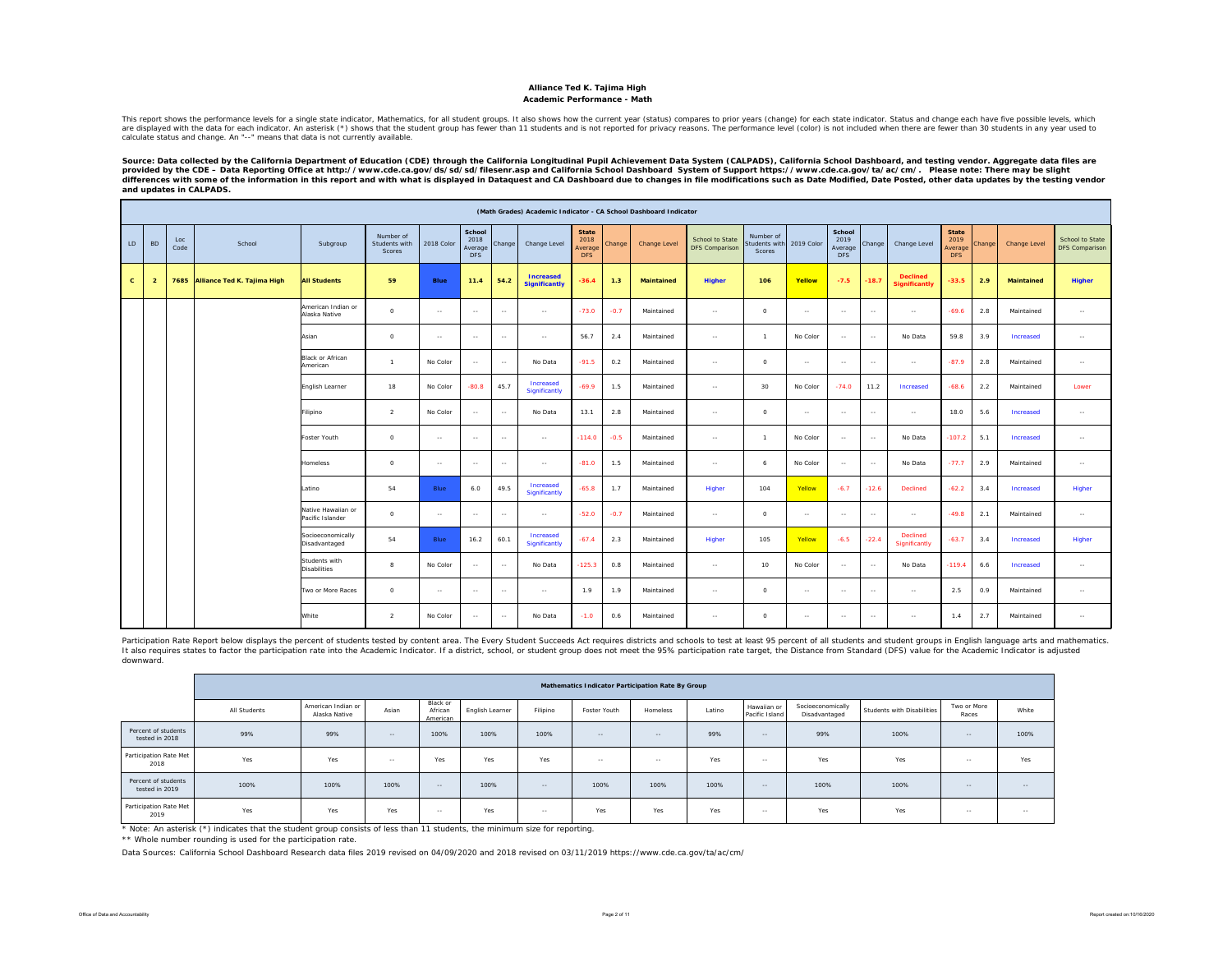#### **English Learner Progress Indicator**

This Reports shows the percentage of current EL students making progress towards English language proficiency or maintaining the highest level. ELs take the ELPAC exam to measure progress towards English language proficien ELPAC has 4 levels. The 4 ELPAC levels were divided into 6 ELPI levels to determine whether ELs made progress toward English language proficiency. English Learner Progress with the transition to a new assessment, the 2018 is unable to report a performance level (color) for this measure. However, the percent of students performing at each level on the new assessment is reported.

Source: Data collected by the California Department of Education (CDE) through the California Longitudinal Pupil Achievement Data System (CALPADS), California School Dashboard, and testing vendor. Aggregate data files are provided by the CDE - Data Reporting Office at http://www.cde.ca.gov/ds/sd/sd/filesenr.asp and California School Dashboard System of Support https://www.cde.ca.gov/ta/ac/cm/. Please note: *There may be slight differences with some of the information in this report and with what is displayed in Dataquest and CA Dashboard due to changes in file modifications such as Date Modified, Date Posted, other data updates by the testing vendor and updates in CALPADS.* 

|              |           |          |                                  |                        |                                                       |                                                                            | English Learner Progress Indicator - CA School Dashboard Indicator |                                                                                               |                   |                                                        |                 |                                                                                               |                   |                                                                                               |                   |
|--------------|-----------|----------|----------------------------------|------------------------|-------------------------------------------------------|----------------------------------------------------------------------------|--------------------------------------------------------------------|-----------------------------------------------------------------------------------------------|-------------------|--------------------------------------------------------|-----------------|-----------------------------------------------------------------------------------------------|-------------------|-----------------------------------------------------------------------------------------------|-------------------|
|              |           |          |                                  |                        |                                                       | 2018 School                                                                |                                                                    |                                                                                               | 2018 State        |                                                        |                 | 2019 School                                                                                   |                   |                                                                                               | 2019 State        |
| LD.          | <b>BD</b> | Loc Code | School                           | Subgroup               | Number of<br>English Learner   2018 Color<br>Students | Percentage of<br><b>English Learners</b><br>towards English<br>proficiency | making progress Performance Level                                  | Percentage of<br><b>English Learners</b><br>making progress<br>towards English<br>proficiency | Performance Level | Number of<br><b>English Learner</b><br><b>Students</b> | 2019 Color      | Percentage of<br><b>English Learners</b><br>making progress<br>towards English<br>proficiency | Performance Level | Percentage of<br><b>English Learners</b><br>making progress<br>towards English<br>proficiency | Performance Level |
| $\mathbf{c}$ |           |          | 7685 Alliance Ted K. Tajima High | <b>English Learner</b> | 57                                                    |                                                                            |                                                                    |                                                                                               |                   | 40                                                     | <b>No Color</b> | 45.0%                                                                                         | <b>Medium</b>     | 48.3                                                                                          | <b>Medium</b>     |

Note: LEAs and schools that did not test at least 95 percent of their English learner population on the English Language Proficiency Assessments for California (ELPAC) are assigned a "Low" Status, unless they have **"Very Low" Status. Number of English Learners: '0 to 10'=Fewer than 11 EL students have an overall PL on ELPAC SA in both prior and current years (Status rate and level are suppressed) '11 to 29'=Number of EL students with overall PL on ELPAC SA in both prior and current years is 11 thru 29 (Status rate and level are reported but are not used for accountability) '30 and Up'=At least 30 EL students have an overall PL on ELPAC SA in both prior and current years (status rate and level are reported and will be used for accountability)** 

#### **Student English Language Acquisition Results**

The percentage of current EL students who progressed at least one ELPI level, maintained ELPI level 4, maintained lower ELPI levels (i.e, levels 1, 2L, 2H, 3L, or 3H), or decreased at least one ELPI Level

|                                       | <b>ELPAC Participation Rate</b> |
|---------------------------------------|---------------------------------|
| Percent of students<br>tested in 2018 | N/A                             |
| Participation Rate Met<br>2018        | N/A                             |
| Percent of students<br>tested in 2019 | 98%                             |
| Participation Rate Met<br>2019        | Yes                             |

| 2018 Student English Language Acquisition Results |       |              |
|---------------------------------------------------|-------|--------------|
| Alliance Ted K. Tajima High                       |       | <b>State</b> |
| Level 4 - Well Developed                          | 17.5% | 30.6%        |
| Level 3 - Moderately Developed                    | 17.5% | 34.6%        |
| Level 2 - Somewhat Developed                      | 36.8% | 20.2%        |
| Level 1 - Beginning Stage                         | 28.1% | 14.6%        |

| 2018 Student English Language Acquisition Results |                |              | 2019 Student English Language Acquisition Results |       |              |
|---------------------------------------------------|----------------|--------------|---------------------------------------------------|-------|--------------|
| Alliance Ted K. Tajima High                       |                | <b>State</b> | Alliance Ted K. Tajima High                       |       | <b>State</b> |
| ped                                               | 17.5%          | 30.6%        | ELs Who Progressed at Least One ELPI Level        | 42.5% | 42.9%        |
| eveloped                                          | 17.5%<br>34.6% |              | ELs Who Maintained ELPI Level 4                   | 2.5%  | 5.3%         |
| eveloped                                          | 36.8%          | 20.2%        | ELs Who Maintained ELPI Level 1, 2L, 2H, 3L, 3H   | 45.0% | 31.5%        |
| age                                               | 28.1%          | 14.6%        | ELs Who Decreased at Least One ELPI Level         | 10.0% | 20.1%        |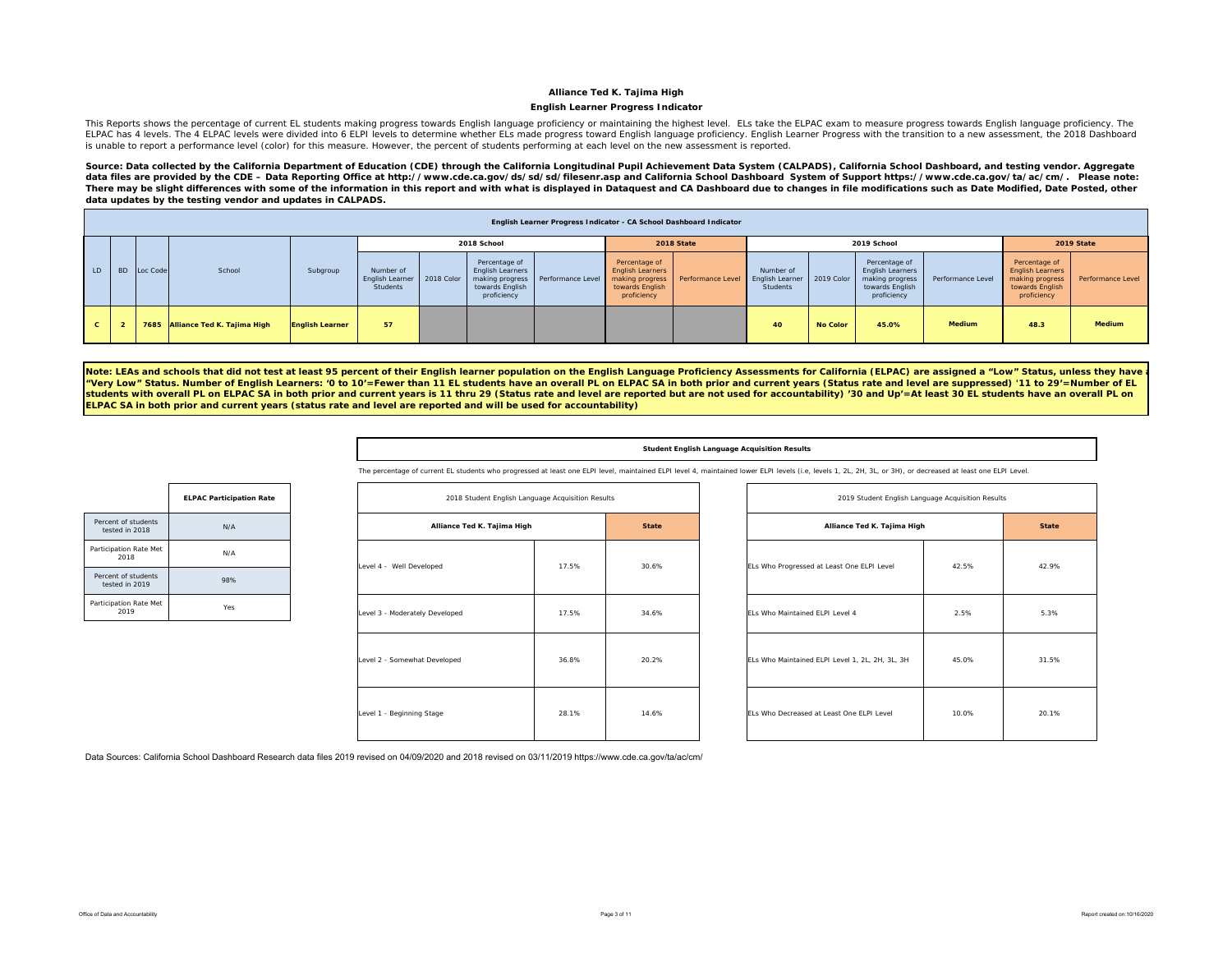#### **Academic Performance - College / Career**

This report shows whether high school students are prepared for success after graduation based on measures like graduation rate, performance on state tests, and college credit courses. It displays the percentage of high sc "Prepared" level on the College/Career Indicator.

Source: Data collected by the California Department of Education (CDE) through the California Longitudinal Pupil Achievement Data System (CALPADS), California School Dashboard, and testing vendor. Aggregate data files are

|              |                |             |                             |                                        |                                      |            |                                                      |          |                                         |                                                            |         | College / Career Academic Indicator - CA School Dashboard Indicator |                                                 |                                      |             |                                                             |                |                  |                                                            |         |                   |                                   |
|--------------|----------------|-------------|-----------------------------|----------------------------------------|--------------------------------------|------------|------------------------------------------------------|----------|-----------------------------------------|------------------------------------------------------------|---------|---------------------------------------------------------------------|-------------------------------------------------|--------------------------------------|-------------|-------------------------------------------------------------|----------------|------------------|------------------------------------------------------------|---------|-------------------|-----------------------------------|
| LD.          | <b>BD</b>      | Loc<br>Code | School                      | Subgroup                               | Number of<br>Students with<br>Scores | 2018 Color | School 2018<br>percentage of<br>prepared<br>students | Change   | Change Level                            | <b>State 2018</b><br>percentage of<br>prepared<br>students | Change  | Change Level                                                        | <b>School to State</b><br><b>CCI Comparison</b> | Number of<br>Students with<br>Scores | 2019 Color  | <b>School 2019</b><br>percentage of<br>prepared<br>students | Change         | Change Level     | <b>State 2019</b><br>percentage of<br>prepared<br>students | Change  | Change Level      | School to State<br>CCI Comparison |
| $\mathbf{c}$ | $\overline{2}$ | 7685        | Alliance Ted K. Tajima High | <b>All Students</b>                    | 65                                   | Orange     | 58.5%                                                | ####     | <b>Declined</b><br><b>Significantly</b> | 42.2%                                                      | 1.1%    | <b>Maintained</b>                                                   | Higher                                          | 62                                   | <b>Blue</b> | 82.3%                                                       | 21.1%          | <b>Increased</b> | 44.1%                                                      | 1.8%    | <b>Maintained</b> | Higher                            |
|              |                |             |                             | American Indian or<br>Alaska Native    | $\Omega$                             | $\sim$     | $\sim$ $\sim$                                        | $\sim$   | $\sim$                                  | 25.2%                                                      | 0.1%    | Maintained                                                          | $\sim$                                          | $\circ$                              | $\sim$      | $\sim$                                                      | $\sim$         | $\sim$ $-$       | 25.9%                                                      | 0.5%    | Maintained        | $\cdots$                          |
|              |                |             |                             | Asian                                  | $\circ$                              | $\sim$     | $\sim$ $\sim$                                        | $\sim$   | $\sim$                                  | 74.1%                                                      | 0.7%    | Maintained                                                          | $\sim$ $\sim$                                   | $\circ$                              | $\sim$      | $\sim$                                                      | $\sim$         | $\sim$           | 74.0%                                                      | $-0.2%$ | Maintained        | $\cdots$                          |
|              |                |             |                             | Black or African<br>American           | $\overline{2}$                       | No Color   | $\sim$                                               | $\sim$   | No Data                                 | 21.2%                                                      | 0%      | Maintained                                                          | $\sim$                                          | $\circ$                              | $\sim$      | $\sim$                                                      | $\sim$         | $\sim$           | 23.7%                                                      | 2.4%    | Increased         | $\sim$                            |
|              |                |             |                             | English Learner                        | 22                                   | No Color   | 36.4%                                                | $-21.5%$ | Declined<br>Significantly               | 14.5%                                                      | 1.9%    | Maintained                                                          | $\sim$ $\sim$                                   | 12                                   | No Color    | 50.0%                                                       | 8.3%           | Increased        | 16.8%                                                      | 2.1%    | Increased         | $\cdots$                          |
|              |                |             |                             | Filipino                               | $\mathbf{1}$                         | No Color   | $\sim$ $\sim$                                        | $\sim$   | No Data                                 | 62.7%                                                      | $-0.3%$ | Maintained                                                          | $\sim$ $\sim$                                   | $\overline{2}$                       | No Color    | $\sim$                                                      | $\sim$         | No Data          | 64.5%                                                      | 1.7%    | Maintained        | $\sim$                            |
|              |                |             |                             | Foster Youth                           | $^{\circ}$                           | $\sim$     | $\sim$                                               | $\sim$   | $\sim$                                  | 10.4%                                                      | 1.3%    | Maintained                                                          | $\sim$                                          | $\overline{1}$                       | No Color    | $\sim$                                                      | $\sim$         | No Data          | 13.3%                                                      | 2.8%    | Increased         | $\cdots$                          |
|              |                |             |                             | Homeless                               | $\overline{2}$                       | No Color   | $\sim$ $\sim$                                        | $\sim$   | No Data                                 | 24.3%                                                      | $-1.3%$ | Maintained                                                          | $\sim$ $\sim$                                   | $\overline{7}$                       | No Color    | $\sim$                                                      | $\sim$         | No Data          | 25.9%                                                      | 1.4%    | Maintained        | $\sim$                            |
|              |                |             |                             | Latino                                 | 62                                   | Orange     | 58.1%                                                | $-16.49$ | Declined<br>Significantly               | 33.8%                                                      | 1.2%    | Maintained                                                          | Higher                                          | 58                                   | Blue        | 81.0%                                                       | 21.7%          | Increased        | 36.1%                                                      | 2.2%    | Increased         | Higher                            |
|              |                |             |                             | Native Hawaiian or<br>Pacific Islander | $^{\circ}$                           | $\sim$     | $\sim$                                               | $\sim$   | $\sim$                                  | 31.7%                                                      | 0.5%    | Maintained                                                          | $\sim$                                          | $\circ$                              | ÷.          | $\sim$                                                      | $\sim$         | $\sim$           | 33.5%                                                      | 1.7%    | Maintained        | $\sim$                            |
|              |                |             |                             | Socioeconomically<br>Disadvantaged     | 65                                   | Orange     | 58.5%                                                | $-15.0%$ | Declined<br>Significantly               | 33.7%                                                      | 1.5%    | Maintained                                                          | Higher                                          | 61                                   | Blue        | 82.0%                                                       | 20.8%          | Increased        | 35.8%                                                      | 2.0%    | Increased         | Higher                            |
|              |                |             |                             | Students with<br><b>Disabilities</b>   | $\overline{A}$                       | No Color   | $\sim$ $\sim$                                        | $\sim$   | No Data                                 | 9.2%                                                       | 1.9%    | Maintained                                                          | <b>COL</b>                                      | 10                                   | No Color    | $\sim$                                                      | $\sim$         | No Data          | 10.8%                                                      | 1.5%    | Maintained        | $\sim$                            |
|              |                |             |                             | Two or More Races                      | $\circ$                              | $\sim$     | $\sim$                                               | $\sim$   | $\sim$                                  | 48.6%                                                      | 1.7%    | Maintained                                                          | $\sim$                                          | $\circ$                              | $\sim$      | $\sim$                                                      | <b>Section</b> | $\sim$           | 49.7%                                                      | 0.9%    | Maintained        | $\overline{\phantom{a}}$          |
|              |                |             |                             | White                                  | $^{\circ}$                           | $\sim$     | $\sim$ $\sim$                                        | $\sim$   | $\sim$                                  | 52.2%                                                      | 1.2%    | Maintained                                                          | $\sim$ $\sim$                                   | $\overline{1}$                       | No Color    | $\sim$                                                      | $\sim$         | No Data          | 53.8%                                                      | 1.4%    | Maintained        | $\sim$                            |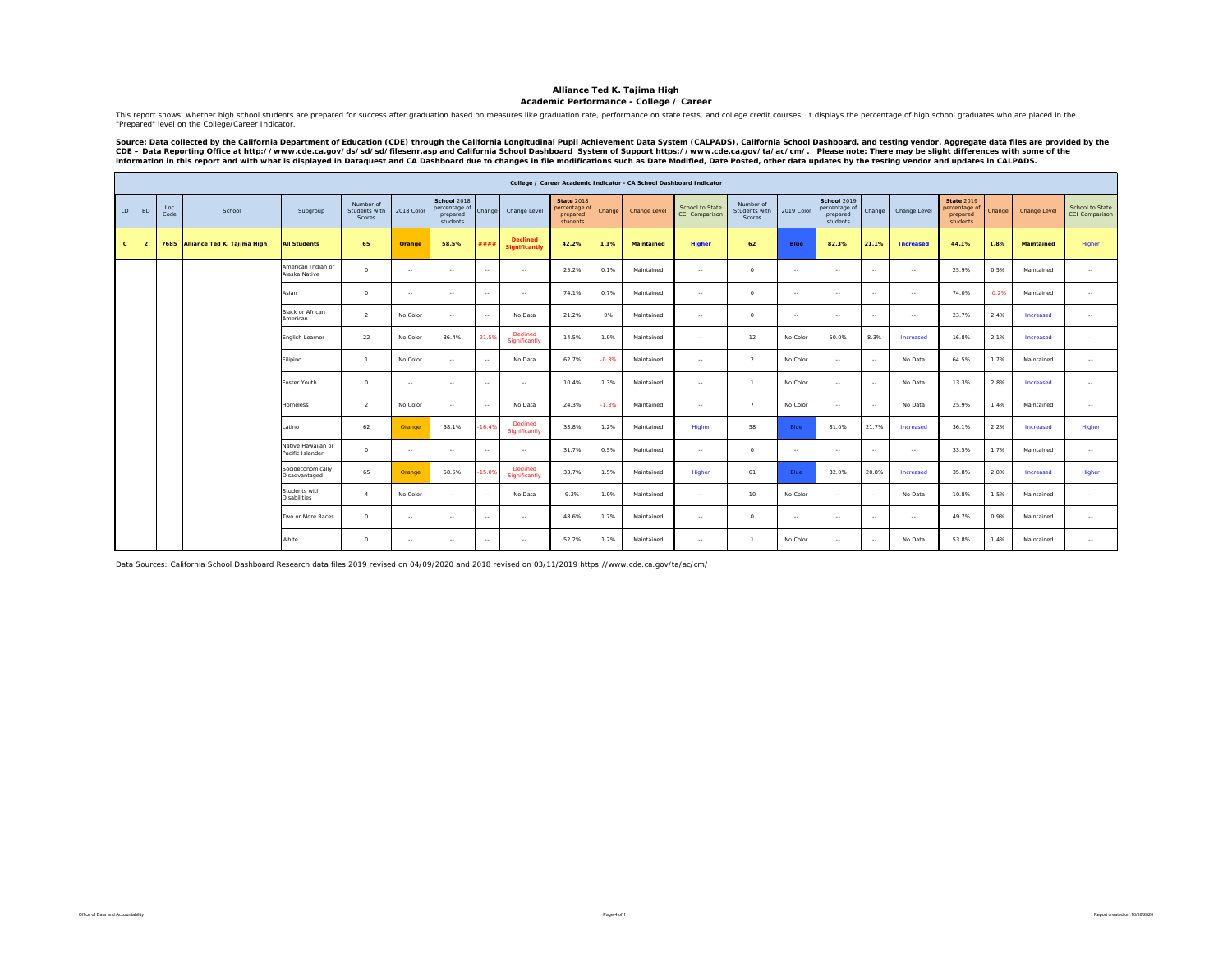#### **Suspension Rate Indicator**

Suspension Rate: The percentage of students in kindergarten through grade 12 who have been suspended at least once in a given school year. Students who are suspended multiple times are only counted once.

Source: Data collected by the California Department of Education (CDE) through the California Longitudinal Pupil Achievement Data System (CALPADS), California School Dashboard, and testing vendor. Aggregate data files are

|              |                |             |                             |                                        |                         |               |                                                          |         |                 |                    |                                              |         | Suspension Rate Indicator - CA School Dashboard Indicator |                                              |                         |               |                                        |               |                  |                            |                                                    |         |                   |                                              |
|--------------|----------------|-------------|-----------------------------|----------------------------------------|-------------------------|---------------|----------------------------------------------------------|---------|-----------------|--------------------|----------------------------------------------|---------|-----------------------------------------------------------|----------------------------------------------|-------------------------|---------------|----------------------------------------|---------------|------------------|----------------------------|----------------------------------------------------|---------|-------------------|----------------------------------------------|
| LD           | <b>BD</b>      | Loc<br>Code | School                      | Subgroup                               | Number of<br>Students   |               | Students<br>2018 Color suspended at Change<br>least once |         | Change Level    | State 201<br>Color | <b>Students</b><br>uspended at<br>least once | Change  | Change Level                                              | School to State<br>Suspensions<br>Comparison | Number of<br>Students   | 2019 Color    | Students<br>suspended at<br>least once | Change        | Change Level     | <b>State 2019</b><br>Color | <b>Students</b><br>spended at Change<br>least once |         | Change Level      | School to State<br>Suspensions<br>Comparison |
| $\mathbf{c}$ | $\overline{2}$ | 7685        | Alliance Ted K. Tajima High | <b>All Students</b>                    | 376                     | <b>Blue</b>   | 0.5%                                                     | $-0.4%$ | <b>Declined</b> | Yellow             | 3.5%                                         | $-0.1%$ | <b>Maintained</b>                                         | Lower                                        | 420                     | Yellow        | 1.0%                                   | 0.4%          | <b>Increased</b> | Yellow                     | 3.4%                                               | 0.1%    | <b>Maintained</b> | Lower                                        |
|              |                |             |                             | American Indian or<br>Alaska Native    | $\Omega$                | $\sim$ $\sim$ | $\sim$                                                   | $\sim$  | $\sim$ $\sim$   | Yellow             | 7.2%                                         | 0.3%    | Declined                                                  | $\cdots$                                     | $\Omega$                | $\sim$ $\sim$ | $\sim$                                 | $\sim$        | $\sim$           | Orange                     | 7.2%                                               | 0.1%    | Maintained        | $\sim$                                       |
|              |                |             |                             | Asian                                  | $\overline{2}$          | No Color      | $\sim$                                                   | $\sim$  | No Data         | Blue               | 1.0%                                         | 0.0%    | Maintained                                                | $\sim$ $\sim$                                | $\overline{\mathbf{3}}$ | No Color      | $\sim$                                 | $\sim$        | No Data          | Blue                       | 1.0%                                               | $-0.1%$ | Maintained        | $\sim$ $\sim$                                |
|              |                |             |                             | Black or African<br>American           | $\mathbf{r}$            | No Color      | $\sim$                                                   | $\sim$  | No Data         | Orange             | 9.4%                                         | 0.4%    | Declined                                                  | $\sim$ $\sim$                                | $\mathcal{R}$           | No Color      | $\sim$                                 | $\sim$ $-$    | No Data          | Orange                     | 8.8%                                               | $-0.6%$ | Declined          | $\sim$ $\sim$                                |
|              |                |             |                             | English Learner                        | 85                      | Green         | 2.4%                                                     | $-1.2%$ | <b>Declined</b> | Yellow             | 3.0%                                         | $-0.1%$ | Maintained                                                | Lower                                        | 55                      | Green         | 1.8%                                   | $-0.5%$       | <b>Declined</b>  | Yellow                     | 3.1%                                               | 0.1%    | Maintained        | Lower                                        |
|              |                |             |                             | Filipino                               | $\circ$                 | No Color      | $\sim$                                                   | $\sim$  | No Data         | Green              | 1.3%                                         | $-0.1%$ | Maintained                                                | $\sim$ $\sim$                                | 11                      | No Color      | 0.0%                                   | $\sim$        | No Data          | Green                      | 1.3%                                               | 0.0%    | Maintained        | $\sim$ $\sim$                                |
|              |                |             |                             | Foster Youth                           | $\overline{\mathbf{3}}$ | No Color      | $\sim$                                                   | $\sim$  | No Data         | <b>Red</b>         | 15.2%                                        | 0.1%    | Maintained                                                | $\sim$ $\sim$                                | $\overline{1}$          | No Color      | $\cdots$                               | $\sim$        | No Data          | Orange                     | 14.6%                                              | $-0.6%$ | Declined          | $\sim$                                       |
|              |                |             |                             | <b>Homeless</b>                        | -5                      | No Color      | $\sim$                                                   | $\sim$  | No Data         | Orange             | 5.6%                                         | $-0.1%$ | Maintained                                                | $\cdots$                                     | 19                      | No Color      | 0.0%                                   | $\sim$ $-$    | No Data          | Orange                     | 6.2%                                               | 0.5%    | Increased         | $\sim$                                       |
|              |                |             |                             | Latino                                 | 344                     | Green         | 0.6%                                                     | $-0.4%$ | Declined        | Yellow             | 3.6%                                         | $-0.1%$ | Maintained                                                | Lower                                        | 395                     | Yellow        | 1.0%                                   | 0.4%          | Increased        | Yellow                     | 3.5%                                               | $-0.1%$ | Maintained        | Lower                                        |
|              |                |             |                             | Native Hawaiian or<br>Pacific Islander | $^{\circ}$              | $\sim$ $\sim$ | $\sim$                                                   | $\sim$  | $\sim$ $\sim$   | Yellow             | 4.7%                                         | 0.3%    | Declined                                                  | $\sim$ $\sim$                                | $\circ$                 | $\sim$        | $\sim$                                 | $\sim$ $\sim$ | $\sim$ $\sim$    | Yellow                     | 4.5%                                               | $-0.2%$ | Maintained        | $\sim$                                       |
|              |                |             |                             | Socioeconomically<br>Disadvantaged     | 355                     | Green         | 0.6%                                                     | $-0.5%$ | Declined        | Yellow             | 4.4%                                         | $-0.2%$ | Maintained                                                | Lower                                        | 397                     | Yellow        | 1.0%                                   | 0.4%          | Increased        | Yellow                     | 4.3%                                               | $-0.1%$ | Maintained        | Lower                                        |
|              |                |             |                             | Students with<br><b>Disabilities</b>   | 41                      | Blue          | 0.0%                                                     | $-9.1%$ | <b>Declined</b> | Yellow             | 6.8%                                         | 0.3%    | <b>Declined</b>                                           | Lower                                        | 40                      | Orange        | 5.0%                                   | 5.0%          | Increased        | Yellow                     | 6.2%                                               | $-0.6%$ | <b>Declined</b>   | Lower                                        |
|              |                |             |                             | Two or More Races                      | 11                      | No Color      | 0.0%                                                     | $\sim$  | No Data         | Yellow             | 3.4%                                         | 0.0%    | Maintained                                                | $\sim$ $\sim$                                | 6                       | No Color      | $\sim$                                 | $\sim$        | No Data          | Yellow                     | 3.3%                                               | $-0.1%$ | Maintained        | $\sim$ $\sim$                                |
|              |                |             |                             | White                                  | Б.                      | No Color      | $\sim$                                                   | $\sim$  | No Data         | Yellow             | 3.0%                                         | $-0.1%$ | Maintained                                                | $\sim$                                       | $\overline{2}$          | No Color      | $\cdots$                               | $\sim$        | No Data          | Yellow                     | 2.9%                                               | $-0.2%$ | Maintained        | $\sim$                                       |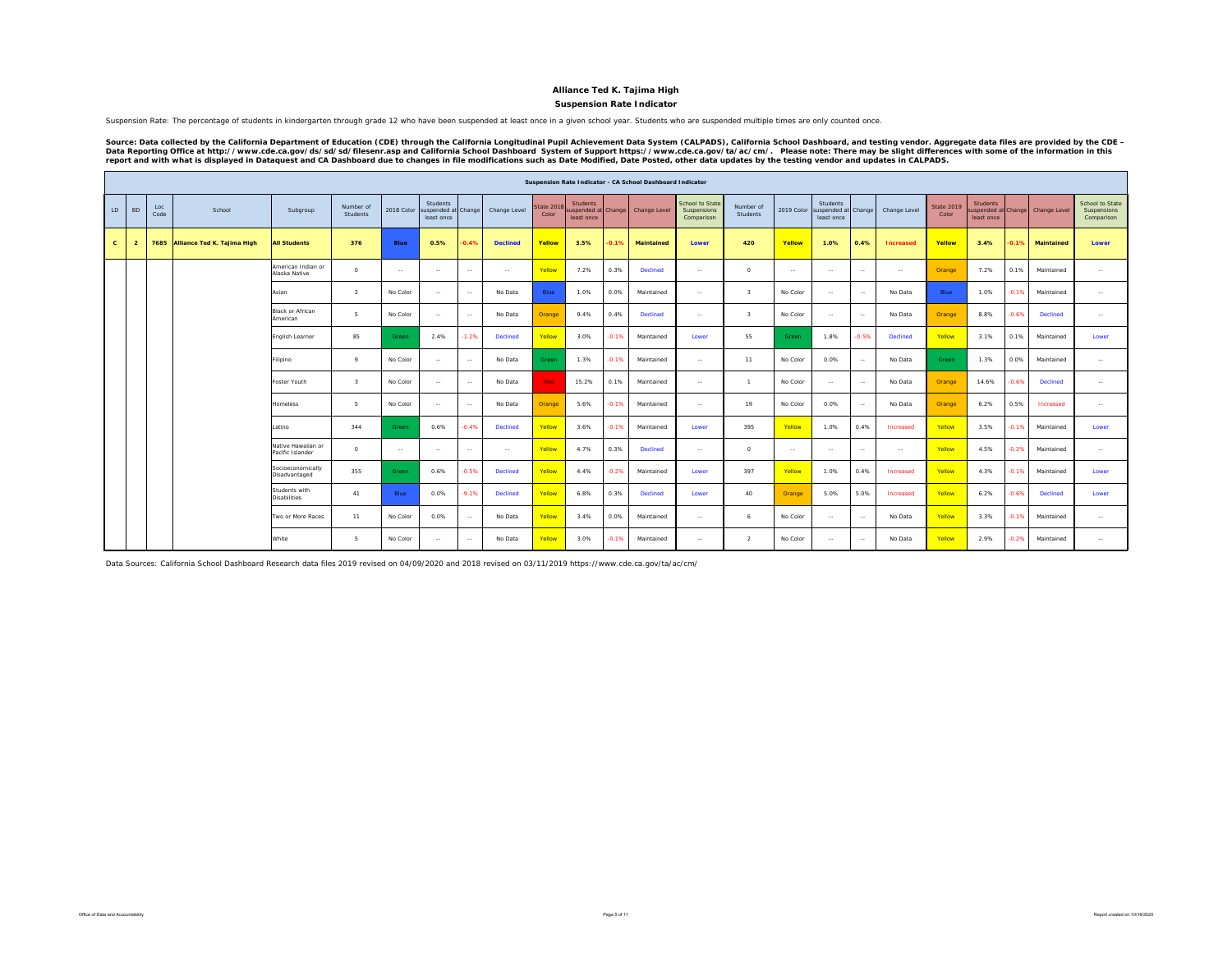#### **Graduation Rate Indicator**

Graduation Rate: Students completing high school, which includes students who receive a standard high school diploma or complete their graduation requirements at an alternative school.

Source: Data collected by the California Department of Education (CDE) through the California Longitudinal Pupil Achievement Data System (CALPADS), California School Dashboard, and testing vendor. Aggregate data files are

|              |                |             |                                  |                                        |                                      |            |                                        |          |                 |                            |                                        |         | <b>Graduation Rate Indicator - CA School Dashboard Indicator</b> |                                                        |                                      |                |                                        |               |                  |                            |                                        |      |                     |                                                        |
|--------------|----------------|-------------|----------------------------------|----------------------------------------|--------------------------------------|------------|----------------------------------------|----------|-----------------|----------------------------|----------------------------------------|---------|------------------------------------------------------------------|--------------------------------------------------------|--------------------------------------|----------------|----------------------------------------|---------------|------------------|----------------------------|----------------------------------------|------|---------------------|--------------------------------------------------------|
| LD           | <b>BD</b>      | Loc<br>Code | School                           | Subgroup                               | Number of<br>Students with<br>Scores | 2018 Color | Percentage of<br>graduated<br>students | Change   | Change Level    | <b>State 2018</b><br>Color | Percentage of<br>graduated<br>students | Change  | Change Level                                                     | School to State<br>Graduated<br>Students<br>Comparison | Number of<br>Students with<br>Scores | 2019 Color     | Percentage of<br>graduated<br>students | Change        | Change Level     | <b>State 2019</b><br>Color | Percentage of<br>graduated<br>students |      | Change Change Level | School to State<br>Graduated<br>Students<br>Comparison |
| $\mathbf{c}$ | $\overline{2}$ |             | 7685 Alliance Ted K. Tajima High | <b>All Students</b>                    | 65                                   | Orange     | 83.1%                                  | $-8.9%$  | <b>Declined</b> | Yellow                     | 83.5%                                  | $-0.9%$ | <b>Maintained</b>                                                | Lower                                                  | 64                                   | Blue           | 96.9%                                  | 13.3%         | <b>Increased</b> | Green                      | 85.9%                                  | 2.7% | <b>Increased</b>    | <b>Higher</b>                                          |
|              |                |             |                                  | American Indian or<br>Alaska Native    | $\Omega$                             | $\sim$     | <b>Service</b>                         | $\sim$   | $\sim$ $-$      | Orange                     | 74.4%                                  | 1.8%    | Declined                                                         | $\sim$ $-$                                             | $\Omega$                             | <b>Service</b> | $\sim$ $\sim$                          | $\sim$ $\sim$ | $\sim$           | Yellow                     | 78.4%                                  | 4.7% | Increased           | $\sim$                                                 |
|              |                |             |                                  | Asian                                  | $\circ$                              | $\sim$     | $\sim$ $\sim$                          | $\sim$   | $\sim$ $\sim$   | Green                      | 93.4%                                  | 0%      | Maintained                                                       | $\sim$ $\sim$                                          | $\Omega$                             | $\sim$         | $\sim$                                 | $\sim$ $\sim$ | $\sim$           | Green                      | 93.9%                                  | 0.6% | Maintained          | $\sim$                                                 |
|              |                |             |                                  | <b>Black or African</b><br>American    | $\mathcal{L}$                        | No Color   | <b>Service</b>                         | $\sim$   | No Data         | Orange                     | 72.1%                                  | 3.4%    | Declined                                                         | $\sim$ $\sim$                                          | $\circ$                              | $\sim$         | $\sim$                                 | $\sim$ $\sim$ | $\sim$           | Yellow                     | 78.7%                                  | 6.7% | Increased           | $\sim$                                                 |
|              |                |             |                                  | English Learner                        | 22                                   | No Color   | 68.2%                                  | $-16.0%$ | Declined        | Orange                     | 70.9%                                  | 0%      | Maintained                                                       | $\sim$                                                 | 13                                   | No Color       | 92.3%                                  | 21.5%         | Increased        | Yellow                     | 72.7%                                  | 1.7% | Increased           | $\sim$                                                 |
|              |                |             |                                  | Filipino                               | $\mathbf{1}$                         | No Color   | $\sim$ $\sim$                          | $\sim$   | No Data         | Green                      | 92.7%                                  | $-0.9%$ | Maintained                                                       | $\sim$                                                 | $\overline{2}$                       | No Color       | 100.0%                                 | 0.0%          | Maintained       | Green                      | 93.9%                                  | 1.3% | Increased           | $\sim$                                                 |
|              |                |             |                                  | Foster Youth                           | $\circ$                              | $\sim$     | $\sim$ $\sim$                          | $\sim$   | $\sim$ $\sim$   | Red -                      | 59.0%                                  | 1.0%    | Increased                                                        | $\sim$                                                 | $\mathbf{1}$                         | No Color       | 0.0%                                   | $\sim$ $\sim$ | No Data          | Red                        | 64.2%                                  | 5.0% | Increased           | $\sim$                                                 |
|              |                |             |                                  | <b>Homeless</b>                        | 2                                    | No Color   | $\sim$ $\sim$                          | $\sim$   | No Data         | Orange                     | 76.0%                                  | 2.5%    | Declined                                                         | $\sim$ $\sim$                                          | $\overline{7}$                       | No Color       | 71.4%                                  | $-28.6%$      | Declined         | Yellow                     | 77.8%                                  | 2.2% | Increased           | $\sim$                                                 |
|              |                |             |                                  | Latino                                 | 62                                   | Orange     | 82.3%                                  | $-11.4%$ | Declined        | Yellow                     | 81.2%                                  | $-0.8%$ | Maintained                                                       | Higher                                                 | 60                                   | <b>Blue</b>    | 96.7%                                  | 13.9%         | Increased        | Green                      | 83.8%                                  | 3.0% | Increased           | Higher                                                 |
|              |                |             |                                  | Native Hawaiian or<br>Pacific Islander | $\circ$                              | $\sim$ $-$ | <b>Service</b>                         | $\sim$   | $\sim$          | Orange                     | 81.0%                                  | 2.6%    | Declined                                                         | $\sim$ $\sim$                                          | $\circ$                              | $\sim$         | $\sim$                                 | $\sim$ $\sim$ | $\sim$           | Green                      | 85.1%                                  | 4.3% | Increased           | $\sim$                                                 |
|              |                |             |                                  | Socioeconomically<br>Disadvantaged     | 65                                   | Orange     | 83.1%                                  | $-8.8%$  | Declined        | Yellow                     | 80.8%                                  | $-0.4%$ | Maintained                                                       | Higher                                                 | 63                                   | Blue           | 96.8%                                  | 13.3%         | Increased        | Green                      | 83.3%                                  | 2.8% | Increased           | Higher                                                 |
|              |                |             |                                  | Students with<br><b>Disabilities</b>   | $\mathbf{A}$                         | No Color   | $\sim$                                 | $\sim$   | No Data         | Orange                     | 71.4%                                  | 0.7%    | Maintained                                                       | $\sim$                                                 | 11                                   | No Color       | 81.8%                                  | 31.8%         | Increased        | Orange                     | 70.7%                                  | 1.3% | Declined            | $\sim$                                                 |
|              |                |             |                                  | Two or More Races                      | $\Omega$                             | $\sim$     | $\sim$ $\sim$                          | $\sim$   | $\sim$          | Yellow                     | 84.7%                                  | $-0.7%$ | Maintained                                                       | $\sim$ $\sim$                                          | $\circ$                              | $\sim$         | $\sim$                                 | $\sim$ $\sim$ | $\sim$           | Green                      | 86.9%                                  | 2.6% | Increased           | $\sim$                                                 |
|              |                |             |                                  | White                                  | $^{\circ}$                           | $\sim$     | $\sim$                                 | $\sim$   | $\sim$          | Orange                     | 87.7%                                  | 1.2%    | Declined                                                         | $\sim$                                                 | $\mathbf{1}$                         | No Color       | 100.0%                                 | $\sim$ $\sim$ | No Data          | Green                      | 89.1%                                  | 1.7% | Increased           | $\sim$                                                 |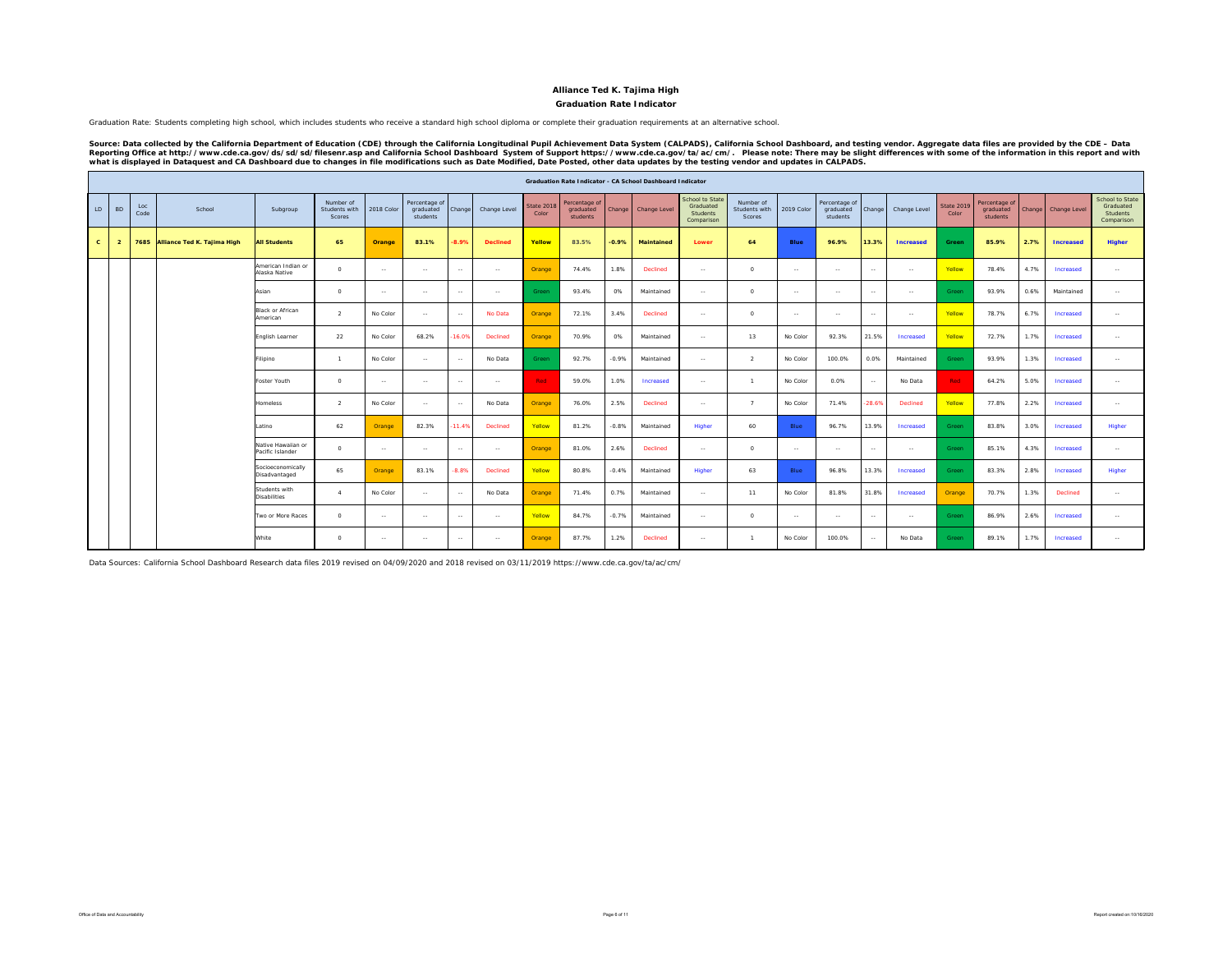#### **Enrollment Report**

This report displays CALPADS k-12 enrollment number and persentator base and error interest and the number of students primate in reduced by the first Wethesday in Data wers and CALPADS submissions bare reviewed and certif

#### **2019-20 Enrollment by Ethnicity and Subgroup**

| LD BD                      | Loc<br>Code | School                           | Enrollment | F/R Meal | <b>GATE</b> | American<br>Indian or<br>Alaska<br>Native | Asian | Black or<br>African<br>American | English<br>Learner | Filipino | Foster<br>Youth | Homeless | Latino | Migrant | Native<br>Hawaiian<br>Islander | <b>Not</b> | Socio-<br>economica Students<br>aged | with<br>Education or Pacific Reported Disadvant- Disabilities | Two or<br>More<br>Races | White |
|----------------------------|-------------|----------------------------------|------------|----------|-------------|-------------------------------------------|-------|---------------------------------|--------------------|----------|-----------------|----------|--------|---------|--------------------------------|------------|--------------------------------------|---------------------------------------------------------------|-------------------------|-------|
| $C$   2                    |             | 7685 Alliance Ted K. Tajima High | 440        | 96.6%    | 6.4%        | 0.0%                                      | 0.5%  | 0.9%                            | 11.8%              | .8%      | 0.7%            | 3.2%     | 96.4%  | 0.0%    | 0.0%                           | 0.2%       | 96.6%                                | 9.8%                                                          | 0.0%                    | 0.2%  |
| <b>Statewide</b>           |             |                                  | 6,163,001  | 59.3%    | N/A         | 0.5%                                      | 9.3%  | 5.3%                            | 18.6%              | 2.4%     | 0.5%            | 3.2%     | 54.9%  | 0.8%    | 0.4%                           | 0.9%       | 60.7%                                | 11.7%                                                         | 3.9%                    | 22.4% |
| <b>Los Angeles Unified</b> |             | 596,937                          | 80.3%      | 10.7%    | $0.2\%$     | 3.6%                                      | 7.7%  | 20.0%                           | 1.9%               | 0.7%     | 1.3%            | 74.1%    | 0.1%   | 0.2%    | 0.4%                           | 81.5%      | 11.4%                                | 1.6%                                                          | 10.3%                   |       |

#### **2018-19 Enrollment by Ethnicity and Subgroup**

|          | LD BD     | Loc<br>Code                | School                           | Enrollment | F/R Meal | <b>GATE</b> | American<br>Indian or<br>Alaska<br>Native | Asian   | Black or<br>African<br>American | English<br>Learner | Filipino | Foster<br>Youth | Homeless | Latino | Migrant<br>Education or Pacific Reported | Native<br>Hawaiian<br>Islander | <b>Not</b> | Socio-<br>economica Students<br>IIv<br>aged | with<br>Disadvant-Disabilities | Two or<br>More<br>Races | White |
|----------|-----------|----------------------------|----------------------------------|------------|----------|-------------|-------------------------------------------|---------|---------------------------------|--------------------|----------|-----------------|----------|--------|------------------------------------------|--------------------------------|------------|---------------------------------------------|--------------------------------|-------------------------|-------|
| <b>C</b> |           |                            | 7685 Alliance Ted K. Tajima High | 400        | 93.3%    | 9.8%        | 0.0%                                      | 0.8%    | 0.3%                            | 12.3%              | 2.3%     | 0.3%            | 1.5%     | 94.8%  | 0.0%                                     | 0.0%                           | 1.5%       | 95.3%                                       | 9.3%                           | 0.0%                    | 0.5%  |
|          | Statewide |                            |                                  | 6.186.278  | 59.4%    | N/A         | 0.5%                                      | $9.3\%$ | 5.4%                            | 19.3%              | 2.4%     | 0.5%            | 3.4%     | 54.6%  | 0.8%                                     | 0.5%                           | 0.9%       | 60.9%                                       | 11.7%                          | 3.6%                    | 22.9% |
|          |           | <b>Los Angeles Unified</b> |                                  | 607.723    | 79.3%    | 10.7%       | 0.2%                                      | 4.0%    | 8.4%                            | 20.3%              | 2.0%     | 0.7%            | 2.8%     | 74.1%  | 0.1%                                     | 0.3%                           | 0.3%       | 80.8%                                       | 13.0%                          | 0.2%                    | 10.7% |

Data Source: Data Quest, Student and School Downloadable Data Files https://www.cde.ca.gov/ds/sd/sd/filesenr.asp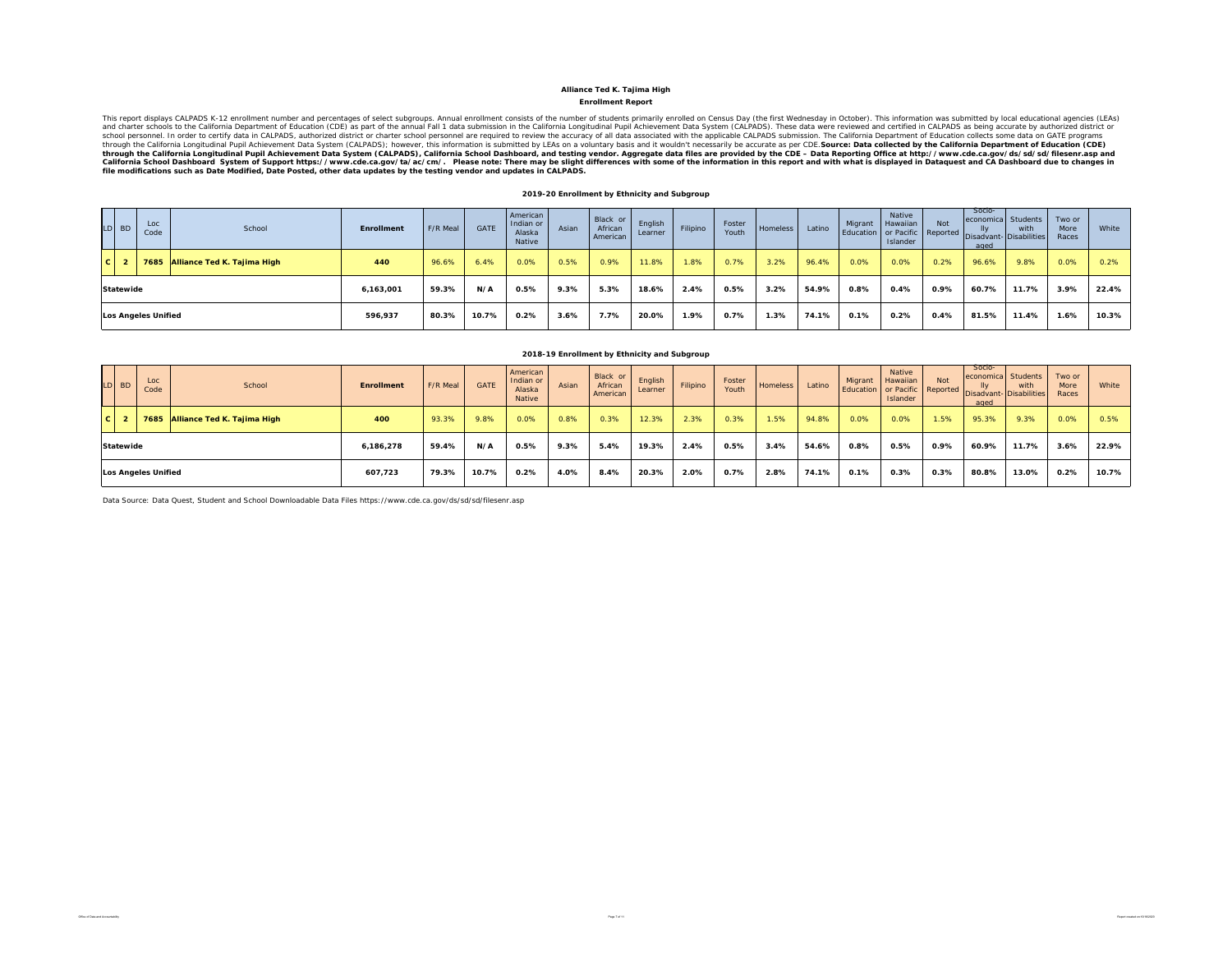# **Alliance Ted K. Tajima High RECLASSIFICATION RATES**

This reports shows a two year comparison of the number of English Learners (ELs) on Census Day, the number of students reclassified since the prior Census Day, and the reclassification rate for each specified year. The reclassification rate, displayed in percentage, is calculated by dividing the number reclassified by the number of prior year ELs.

*Source: Data collected by the California Department of Education (CDE) through the California Longitudinal Pupil Achievement Data System (CALPADS), California School Dashboard, and testing vendor. Aggregate data files are provided by the CDE – Data Reporting Office at http://www.cde.ca.gov/ds/sd/sd/filesenr.asp and California School Dashboard System of Support https://www.cde.ca.gov/ta/ac/cm/. Please note: There may be slight differences with some of the information in this report and with what is displayed in Dataquest and CA Dashboard due to changes in file modifications such as Date Modified, Date Posted, other data updates by the testing vendor and updates in CALPADS.* 

| <b>LD</b>    | <b>BD</b> | <b>Loc</b><br><b>Code</b> | <b>School</b>                    | Year    | <b>Students Redesignated FEP</b> | <b>School</b> | <b>State</b> | School to State RFEP<br>Comparison |
|--------------|-----------|---------------------------|----------------------------------|---------|----------------------------------|---------------|--------------|------------------------------------|
| $\mathsf{C}$ |           |                           | 7685 Alliance Ted K. Tajima High |         | 17-18 EL $#$                     | 63            | 1,271,150    |                                    |
|              |           |                           |                                  | 2018-19 | 18-19 Reclass $#$                | 18            | 175,746      | Higher                             |
|              |           |                           |                                  |         | 18-19 Reclass Rate               | 28.6          | 13.8         |                                    |
|              |           |                           |                                  |         | 18-19 EL #                       | 49            | 1,195,988    |                                    |
|              |           |                           |                                  | 2019-20 | 19-20 Reclass $#$                | 6             | 164,653      | Lower                              |
|              |           |                           |                                  |         | 19-20 Reclass Rate               | 12.2          | 13.8         |                                    |

Data Source: Data Quest, Student and School Downloadable Data Files https://www.cde.ca.gov/ds/sd/sd/filesreclass.asp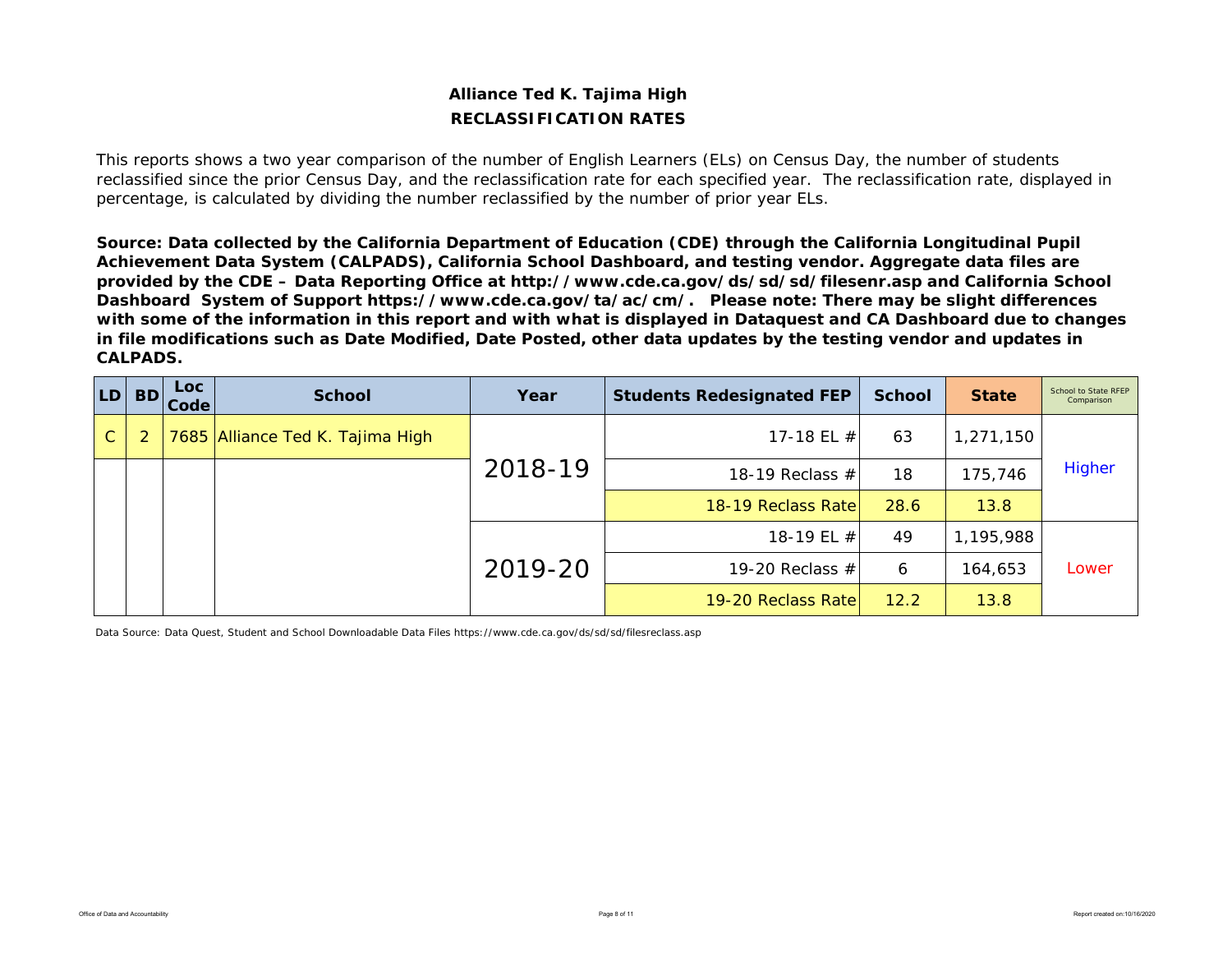#### **"At-Risk" and Long-Term English Learners (LTEL)**

Note: The "EL Total" column in this report displays the summed total of the disaggregated English Learner (EL) data in the four columns under the "English Learners" heading. The "Total (Ever-EL)" column displays the summed total of the data in the "RFEP" column plus the data in the four columns under the "English Learners" heading OR the data in the "EL Total" column, but not both. The percent values displayed in this report are calculated as a percent of the "Total (Ever-EL)" which fully and more accurately considers what happens to all EL students over time, including those who are Reclassified Fluent English Proficient (RFEP). **Source: Data collected by the California Department of Education (CDE) through the California Longitudinal Pupil Achievement Data** *System (CALPADS), California School Dashboard, and testing vendor. Aggregate data files are provided by the CDE – Data Reporting Office at* 

*http://www.cde.ca.gov/ds/sd/sd/filesenr.asp and California School Dashboard System of Support https://www.cde.ca.gov/ta/ac/cm/. Please note: There may be slight differences with some of the information in this report and with what is displayed in Dataquest and CA Dashboard due to changes in file modifications such as Date Modified, Date Posted, other data updates by the testing vendor and updates in CALPADS.* 

|              |                |             |                        |                                    |                     |         | 2018-19           |                |                   |               | 2019-20           |         |
|--------------|----------------|-------------|------------------------|------------------------------------|---------------------|---------|-------------------|----------------|-------------------|---------------|-------------------|---------|
|              |                |             |                        |                                    | <b>School</b>       |         | <b>State</b>      |                |                   | <b>School</b> | <b>State</b>      |         |
|              | LD BD          | Loc<br>Code | <b>School</b>          | <b>English Learners</b>            | <b>Enrollment</b>   | Percent | <b>Enrollment</b> | <b>Percent</b> | <b>Enrollment</b> | Percent       | <b>Enrollment</b> | Percent |
| $\mathbf{C}$ | 2 <sup>1</sup> |             | Alliance Ted K. Tajima | <b>EL 0-3 Years</b>                | 18                  | 5.3%    | 607,888           | 26.1%          | 16                | 4.3%          | 576,805           | 25.3%   |
|              |                |             |                        | At-Risk 4-5 Years                  | $\mathbf{1}$        | 0.3%    | 220,738           | 9.5%           | $\mathbf{1}$      | 0.3%          | 130,783           | 5.7%    |
|              |                |             |                        | LTEL 6+ Years                      | 30                  | 8.9%    | 342,983           | 14.7%          | 27                | 7.3%          | 204,042           | 8.9%    |
|              |                |             |                        | EL 4+ Years Not At-Risk or<br>LTEL | $\mathsf{O}\xspace$ | 0.0%    | 24,379            | 1.0%           | 8                 | 2.2%          | 236,394           | 10.4%   |
|              |                |             |                        | <b>EL</b> total                    | 49                  | 14.5%   | 1,195,988         | 51.4%          | 52                | 14.0%         | 1,148,024         | 50.3%   |
|              |                |             |                        | <b>RFEP</b>                        | 288                 | 85.5%   | 1,131,988         | 48.6%          | 320               | 86.0%         | 1,133,977         | 49.7%   |
|              |                |             |                        | Total (Ever)                       | 337                 | 100.0%  | 2,327,080         | 100.0%         | 372               | 100.0%        | 2,282,001         | 100.0%  |

Data Source: Data Quest, Student and School Downloadable Data Files https://www.cde.ca.gov/ds/sd/sd/filesltel.asp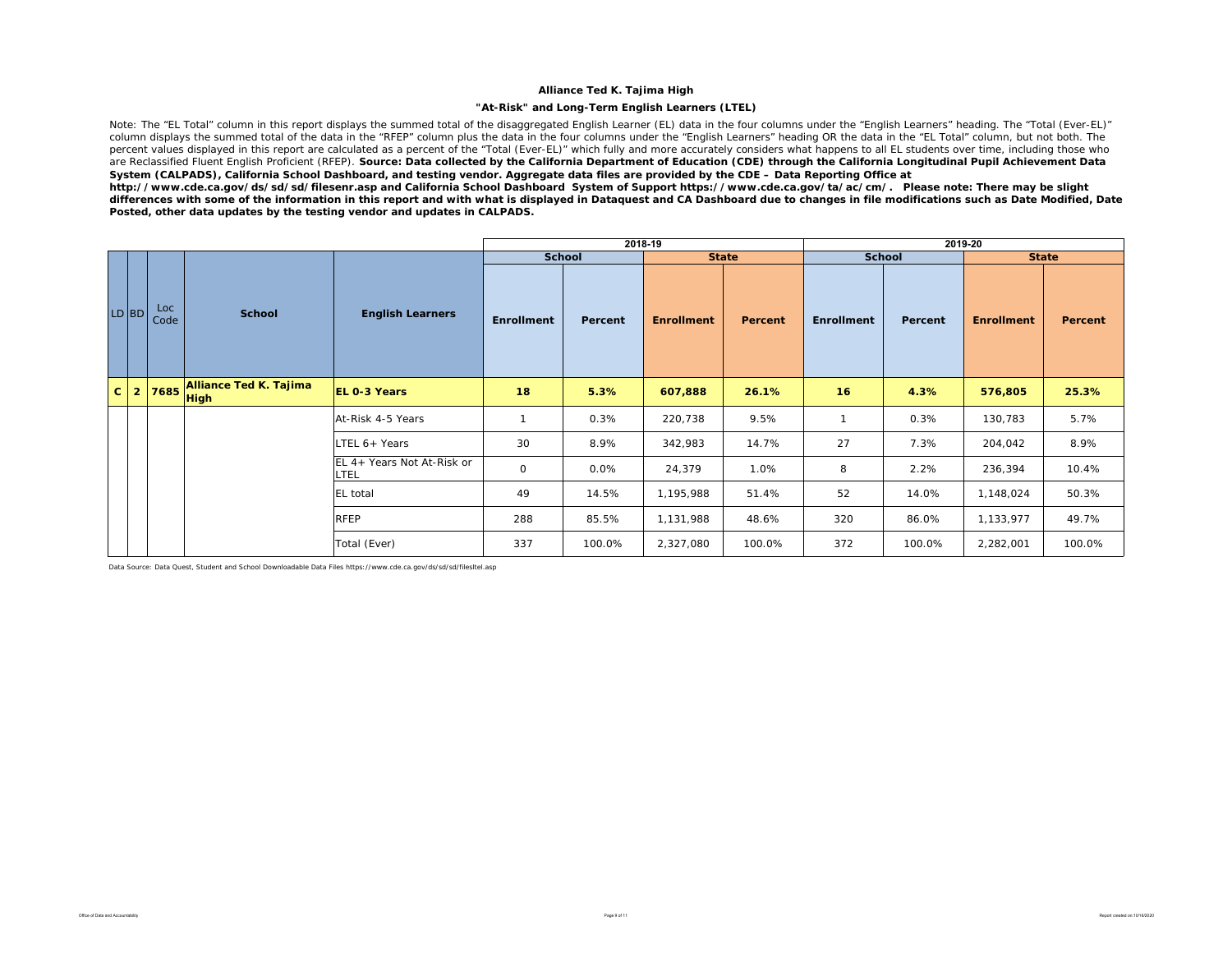#### **Students with Disabilities Report Alliance Ted K. Tajima High**

This report displays the K-12 enrollment and the number of K-12 students with disabilities total, by incidence category, and by eligibility as reported on the Census Day (First Wednesday in October) CALPADS Fall 1 Certifie (Report 8.1) submitted by LEAs (Local Education Agencies). LEAs are required to "certify" specified data during submission windows. The CDE uses certified data for state and federal reporting and to develop accountability by an LEA following the close of the Amendment Window, they are "frozen" and cannot be amended Note: Students with disabilities counts and percentages in this report may be higher or lower for some schools when comparing t report counts with 2019-20 Enrollment by Subgroup counts posted in DataQuest by the CDE due to the accuracy of all data associated with the applicable CALPADS submission. CALPADS certification is a two-step process with Level-2 certification reserved for the district superintendents, charter school administrators, or their designees. High incidence eligibilities are indicated by an asterisk (\*). Source: Data collected by the California De *Education (CDE) through the California Longitudinal Pupil Achievement Data System (CALPADS), California School Dashboard, and testing vendor. Aggregate data files are provided by the CDE – Data Reporting Office at*  http://www.cde.ca.gov/ds/sd/sd/filesenr.asp and California School Dashboard System of Support https://www.cde.ca.gov/ta/ac/cm/. Please note: There may be slight differences with some of the information in this report<br>and

#### **2019-20 Enrollment by Disability**

|   | $LD$ BD          | Loc<br>Code                | School                           | <b>OCT 2019</b><br>Enroll # | Sp Ed  | Sp Ed | % High<br>Enroll #   Enroll %   Incidence   Incidence | % Low | # AUT  | #DB      | $#$ DEAF | # ED    | $#$ EMD | $#$ HOH  | #ID   | # OHI $*$ | $#$ OI   | # $SLD^*$ | # SLI* | $#$ TBI  | # VI |
|---|------------------|----------------------------|----------------------------------|-----------------------------|--------|-------|-------------------------------------------------------|-------|--------|----------|----------|---------|---------|----------|-------|-----------|----------|-----------|--------|----------|------|
| c | $\overline{2}$   |                            | 7685 Alliance Ted K. Tajima High | 440                         | 43     | 9.8%  | 86.0%                                                 | 14.0% |        | $\Omega$ | $\Omega$ | $\circ$ |         | $\Omega$ |       | 8         | $\Omega$ | 29        |        | $\Omega$ |      |
|   | <b>Statewide</b> |                            |                                  | 6,163,001 721,198           |        | 11.7% | N/A                                                   | N/A   | N/A    | N/A      | N/A      | N/A     | N/A     | N/A      | N/A   | N/A       | N/A      | N/A       | N/A    | N/A      | N/A  |
|   |                  | <b>Los Angeles Unified</b> |                                  | 607.723                     | 84,730 | 13.9% | 69.1%                                                 | 31.0% | 16,067 | 15       | 336      | 1,569   |         | 1,431    | 4,271 | 10,828    | 1,970    | 35,116    | 12,579 | 102      | 418  |

#### **2018-19 Enrollment by Disability**

|              | $LD$ BD        | Loc<br>Code                | School                      | <b>OCT 2018</b><br>Enroll # | Sp Ed<br>Enroll $#$ | Sp Ed | % High<br>Enroll %   Incidence   Incidence | % Low | # AUT   | #DB      | $#$ DEAF | # ED     | $#$ EMD  | # HOH | #ID    | $#$ OHI <sup>*</sup> | #OI      | $#$ SLD*        | $# SLI^*$ | $#$ TBI | # VI  |
|--------------|----------------|----------------------------|-----------------------------|-----------------------------|---------------------|-------|--------------------------------------------|-------|---------|----------|----------|----------|----------|-------|--------|----------------------|----------|-----------------|-----------|---------|-------|
| $\mathbf{C}$ | $\overline{2}$ | 7685                       | Alliance Ted K. Tajima High | 400                         | 36 <sub>1</sub>     | 9.0%  | 86.1%                                      | 13.9% |         | $\Omega$ |          | $\Omega$ |          |       |        |                      | $\Omega$ | 26              | $\Omega$  |         |       |
|              | Statewide      |                            |                             | $6,186,278$ 725,412         |                     | 11.7% | 73.4%                                      | 26.6% | 101,348 | 11       | 2,610    | 24,767   | $\Omega$ | 8,197 | 36,245 | 99,480               | 8,007    | 298,868 130,441 |           | 1,395   | 2,953 |
|              |                | <b>Los Angeles Unified</b> |                             | 607,723                     | 79,187              | 13.0% | 69.1%                                      | 30.9% | 15.224  |          | 286      | 1,511    |          | 1,069 | 4,154  | 9,951                | 1,712    | 32,950          | 8,756     | 93      | 330   |

Data Source: Data Quest, Student and School Downloadable Data Files https://www.cde.ca.gov/ds/sd/sd/filesenr.asp and CALPADS County Authorizing LEA Report 1.1 Enrollment by Primary Status.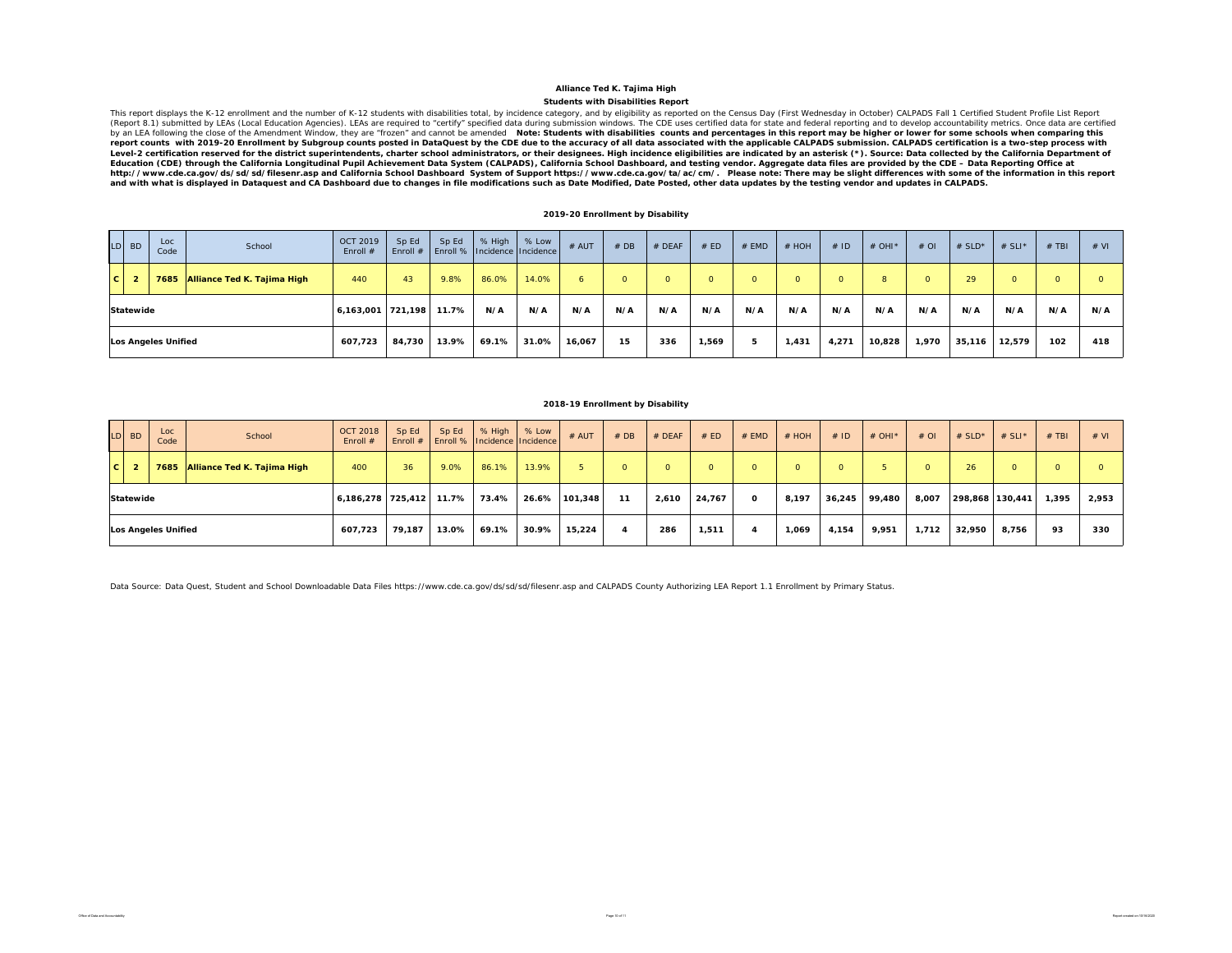#### **Alliance Ted K. Tajima High 2017-18 and 2018-19 SMARTER BALANCED ASSESSMENT ACHIEVEMENT DATA**

In order to protect student privacy, an asterisk (\*) will be displayed instead of a number on test results where 10 or fewer students had tested. Additionally, within subgroup views only, "--" will be displayed instead of students when student subgroup counts are 10 or fewer. Source: Data collected by the California Department of Education (CDE) through the California Longitudinal Pupil Achievement Data System (CALPADS),<br>Suifornia School Da

|                 |                |             |                                              |                                     |                                       |                                  | English Language Arts/Literacy        |                                         |                                       |                                         |                                |                                         |                        |
|-----------------|----------------|-------------|----------------------------------------------|-------------------------------------|---------------------------------------|----------------------------------|---------------------------------------|-----------------------------------------|---------------------------------------|-----------------------------------------|--------------------------------|-----------------------------------------|------------------------|
|                 |                |             |                                              |                                     |                                       |                                  |                                       |                                         |                                       |                                         |                                |                                         |                        |
|                 |                |             |                                              |                                     |                                       |                                  | 2017-18                               |                                         |                                       |                                         | 2018-19                        |                                         |                        |
|                 |                |             |                                              |                                     | <b>School</b>                         |                                  | <b>State</b>                          |                                         | <b>School</b>                         |                                         | <b>State</b>                   |                                         | School                 |
| LD <sup>1</sup> | <b>BD</b>      | Loc<br>Code | School                                       | Subgroup                            | <b>Students with</b><br><b>Scores</b> | Met or<br>Exceeded<br>Percentage | <b>Students with</b><br><b>Scores</b> | Met or<br><b>Exceeded</b><br>Percentage | <b>Students with</b><br><b>Scores</b> | Met or<br><b>Exceeded</b><br>Percentage | Students with<br><b>Scores</b> | Met or<br><b>Exceeded</b><br>Percentage | change from<br>2018-19 |
| $\mathbf{c}$    | $\overline{2}$ | 7685        | <b>Alliance Ted K. Tajima</b><br><b>High</b> | <b>All Students</b>                 | 61                                    | 83.61%                           | 3,177,420                             | 49.88%                                  | 108                                   | 75.00%                                  | 3,162,910                      | 51.10%                                  | $-8.61%$               |
|                 |                |             |                                              | American Indian or Alaska Native    | $\sim$ $-$                            |                                  | 16,100                                | 37.42%                                  | $\sim$ $-$                            |                                         | 15,667                         | 38.41%                                  |                        |
|                 |                |             |                                              | Asian                               | $\sim$ $-$                            |                                  | 294,323                               | 76.41%                                  | $\circ$                               |                                         | 294,155                        | 77.05%                                  |                        |
|                 |                |             |                                              | <b>Black or African American</b>    | $\sim$ $-$                            |                                  | 170.923                               | 32.27%                                  | $\sim$ $-$                            |                                         | 167.470                        | 33.19%                                  |                        |
|                 |                |             |                                              | English Learner                     | $\star$                               |                                  | 530,808                               | 12.62%                                  | 14                                    |                                         | 511,094                        | 12.81%                                  |                        |
|                 |                |             |                                              | Filipino                            | $\star$                               |                                  | 71.470                                | 71.20%                                  | $\sim$ $-$                            |                                         | 69.420                         | 71.57%                                  |                        |
|                 |                |             |                                              | Foster Youth                        | $\sim$ $-$                            |                                  | $\sim$ $-$                            | $\sim$ $\sim$                           | $\sim$ $-$                            |                                         | $\sim$ $-$                     | $\sim$ $-$                              |                        |
|                 |                |             |                                              | <b>Homeless</b>                     | $\sim$ $-$                            |                                  | $\sim$ $\sim$                         | $\sim$ $-$                              | 5                                     |                                         | 113,303                        | 32.86%                                  |                        |
|                 |                |             |                                              | Latino                              | 56                                    | 82.14%                           | 1,740,220                             | 39.16%                                  | 106                                   | 75.47%                                  | 1,742,382                      | 40.81%                                  | $-6.67%$               |
|                 |                |             |                                              | Native Hawaiian or Pacific Islander | $\sim$ $-$                            |                                  | 14,918                                | 43.16%                                  | $\sim$ $-$                            |                                         | 14,469                         | 43.64%                                  |                        |
|                 |                |             |                                              | Socioeconomically Disadvantaged     | 54                                    | 83.33%                           | 1,951,520                             | 37.69%                                  | 106                                   | 74.53%                                  | 1,928,948                      | 39.19%                                  | $-8.80%$               |
|                 |                |             |                                              | Students with Disabilities          | $\star$                               |                                  | 354.484                               | 14.98%                                  | 9                                     |                                         | 365,765                        | 16.35%                                  |                        |
|                 |                |             |                                              | Two or More Races                   | $\sim$ $-$                            |                                  | 117,713                               | 64.75%                                  | $\sim$ $-$                            |                                         | 124,922                        | 65.74%                                  |                        |
|                 |                |             |                                              | White                               | $\star$                               |                                  | 728,987                               | 64.85%                                  | $\sim$ $\sim$                         |                                         | 713,484                        | 65.64%                                  |                        |

#### **Mathematics**

|              |                |             |                                              |                                     |                                       |                                         | 2017-18                               |                                         |                                       |                                         | 2018-19                               |                                         |             |
|--------------|----------------|-------------|----------------------------------------------|-------------------------------------|---------------------------------------|-----------------------------------------|---------------------------------------|-----------------------------------------|---------------------------------------|-----------------------------------------|---------------------------------------|-----------------------------------------|-------------|
|              |                |             |                                              |                                     | School                                |                                         | <b>State</b>                          |                                         | School                                |                                         | <b>State</b>                          |                                         | Change from |
| LD           | <b>BD</b>      | Loc<br>Code | School                                       |                                     | <b>Students with</b><br><b>Scores</b> | Met or<br><b>Exceeded</b><br>Percentage | <b>Students with</b><br><b>Scores</b> | Met or<br><b>Exceeded</b><br>Percentage | <b>Students with</b><br><b>Scores</b> | Met or<br><b>Exceeded</b><br>Percentage | <b>Students with</b><br><b>Scores</b> | Met or<br><b>Exceeded</b><br>Percentage | 2018-19     |
| $\mathbf{C}$ | $\overline{2}$ | 7685        | <b>Alliance Ted K. Tajima</b><br><b>High</b> | <b>All Students</b>                 | 60                                    | 55.00%                                  | 3,184,720                             | 38.65%                                  | 108                                   | 53.71%                                  | 3,170,971                             | 39.73%                                  | $-1.29%$    |
|              |                |             |                                              | American Indian or Alaska Native    | $\sim$ $\sim$                         |                                         | 16,082                                | 25.68%                                  | $\sim$ $-$                            |                                         | 15,629                                | 26.58%                                  |             |
|              |                |             |                                              | Asian                               | $\sim$ $\sim$                         |                                         | 297,422                               | 73.54%                                  | $\star$                               |                                         | 296,878                               | 74.37%                                  |             |
|              |                |             |                                              | Black or African American           | $\sim$ $-$                            |                                         | 170,417                               | 19.74%                                  | $\sim$ $\sim$                         |                                         | 166,870                               | 20.55%                                  |             |
|              |                |             |                                              | English Learner                     | $\star$                               |                                         | 541,399                               | 12.57%                                  | 14                                    |                                         | 523,959                               | 12.58%                                  |             |
|              |                |             |                                              | Filipino                            | $\star$                               |                                         | 71,722                                | 58.45%                                  | $\sim$ $-$                            |                                         | 69,665                                | 59.52%                                  |             |
|              |                |             |                                              | Foster Youth                        | $\sim$ $-$                            |                                         | $\sim$ $-$                            | $\sim$ $-$                              | $\sim$ $-$                            |                                         | $\sim$ $-$                            | $\sim$ $\sim$                           |             |
|              |                |             |                                              | Homeless                            | $\sim$ $\sim$                         |                                         | $\sim$ $\sim$                         | $\sim$ $-$                              | 5                                     |                                         | 114,801                               | 22.69%                                  |             |
|              |                |             |                                              | Latino                              | 55                                    | 54.55%                                  | 1,744,154                             | 26.65%                                  | 106                                   | 53.78%                                  | 1,748,298                             | 28.05%                                  | $-0.77%$    |
|              |                |             |                                              | Native Hawaiian or Pacific Islander | $\sim$ $\sim$                         |                                         | 14,925                                | 31.98%                                  | $\sim$ $-$                            |                                         | 14,430                                | 32.60%                                  |             |
|              |                |             |                                              | Socioeconomically Disadvantaged     | 53                                    | 56.60%                                  | 1,956,639                             | 26.23%                                  | 106                                   | 53.78%                                  | 1,934,051                             | 27.48%                                  | $-2.82%$    |
|              |                |             |                                              | Students with Disabilities          | $\star$                               |                                         | 353.174                               | 11.89%                                  | 9                                     |                                         | 364,341                               | 12.61%                                  |             |
|              |                |             |                                              | Two or More Races                   | $\sim$ $\sim$                         |                                         | 117,518                               | 54.41%                                  | $\sim$ $-$                            |                                         | 124,685                               | 55.26%                                  |             |
|              |                |             |                                              | White                               | $\star$                               |                                         | 729.186                               | 53.57%                                  | $\sim$ $-$                            |                                         | 713.168                               | 54.23%                                  |             |

Data Source: California Assessment of Student Performance and Progress (CAASPP) Research Data Files. https://caaspp-elpac.cde.ca.gov/caaspp/ResearchFileList?ps=true&istTestYear=2019&istTestYype=B&istCounty=00&istDistrict=0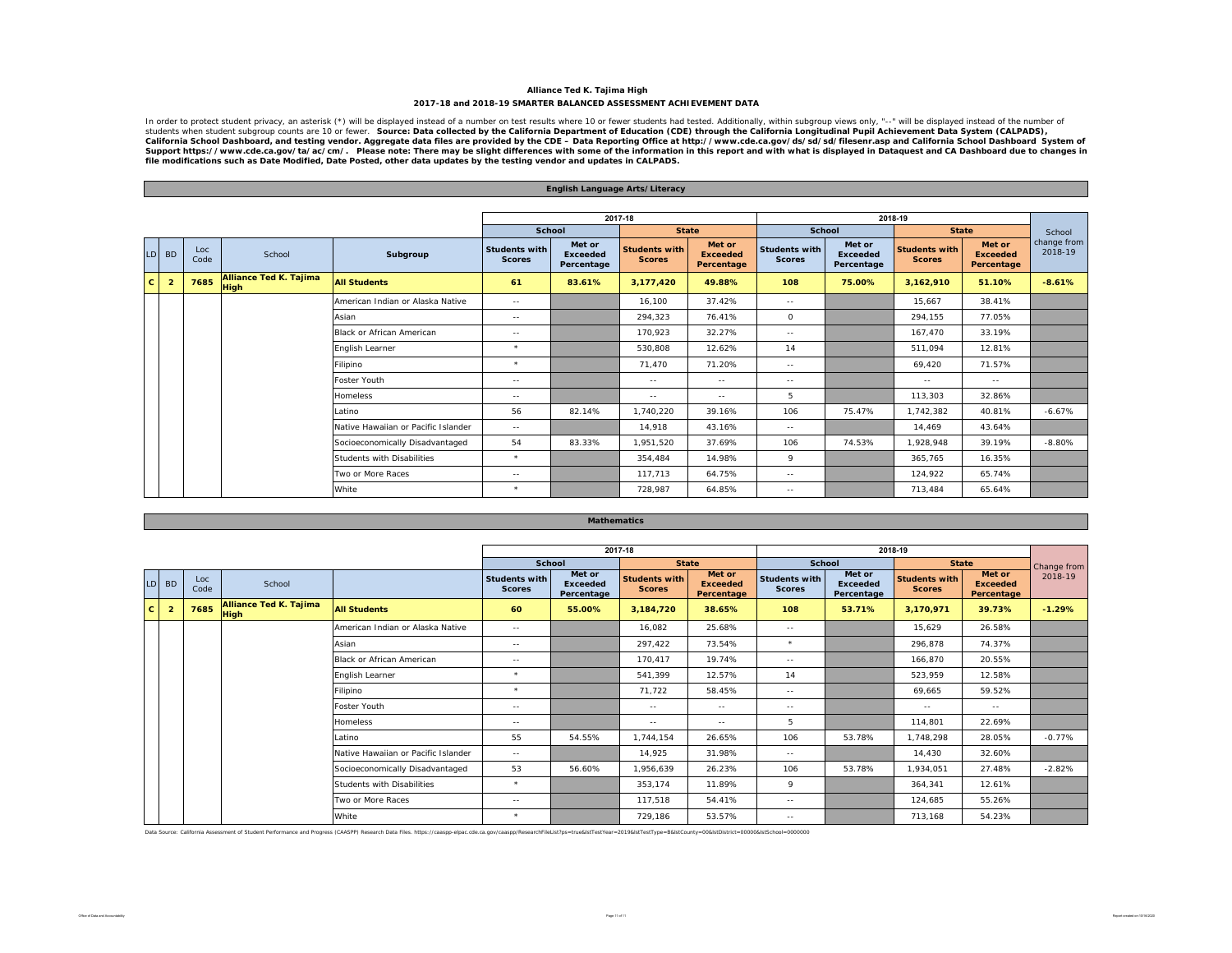#### AB 1505 **Renewal Criteria Analysis** - "**High Performing**" or "**Low Performing**" School

|                     | <b>KEY</b>                                                                                                                                                                                                   |
|---------------------|--------------------------------------------------------------------------------------------------------------------------------------------------------------------------------------------------------------|
|                     | CA Dashboard Indicator rating.                                                                                                                                                                               |
| Color               | For student groups, colors represent numerically significant subgroups [i.e. 30 or more, (15+ for Foster Youth and Homeless<br>students)]. ELPI use status level as a proxy for color on the 2019 Dashboard. |
| <b>NPC</b>          | No Performance Color when student groups are not numerically significant.                                                                                                                                    |
| $\sim$ $-$          |                                                                                                                                                                                                              |
| <b>Missing Data</b> | CALPADS error; Test Irregularities; or No CDE data                                                                                                                                                           |
| N/A                 | Not Applicable (e.g., elementary school not needing to have CCI data or Graduation Rate data)                                                                                                                |

CRITERIA TO QUALIFY AS "**HIGH PERFORMING" (HP) or "LOW PERFORMING" (LP)**

**HP1a [LP1a]** - *Does the charter school have schoolwide performance levels on at least two measurements of academic performance per year in each of the two consecutive years immediately preceding renewal?* 

That is, a charter school must have been assigned a color (performance level) for at least two of the four measurements of academic performance (ELA, Math, EL Progress, College/Career) in each of the two years preceding renewal. **YES** – **NO**

|       |            |      | Alliance Ted K. Tajima High |                  |
|-------|------------|------|-----------------------------|------------------|
|       |            |      |                             | College / Career |
| Years | <b>ELA</b> | Math | EL Progress Indicator *     | Indicator        |
| 2018  | b          | ь    | <b>NPC</b>                  |                  |
| 2019  |            | 3    | 3                           |                  |

1. If **"YES"** - proceed to **HP1b [LP1b]** below.

2. If **"No"** - you cannot do an analysis for "High Performing" or "Low Performing." Proceed to the "Middle Performing" analysis.

**HP1b [LP1b]** - *Did the charter school receive the two highest [ LP1b – two lowest ] performance levels schoolwide on all state indicators included on the California Dashboard (all blue and/or green ) [ LP1b – all red and/or orange ] for which it receives performance levels in each of the two consecutive years immediately preceding renewal?* **YES** – **NO**

|       | Alliance Ted K. Tajima High |      |                         |                               |                    |                        |                        |  |  |  |  |  |  |
|-------|-----------------------------|------|-------------------------|-------------------------------|--------------------|------------------------|------------------------|--|--|--|--|--|--|
| Years | <b>ELA</b>                  | Math | EL Progress Indicator * | College / Career<br>Indicator | Chronic<br>Absent. | <b>Graduation Rate</b> | <b>Suspension Rate</b> |  |  |  |  |  |  |
| 2018  |                             |      | NPC                     |                               | N/A                |                        |                        |  |  |  |  |  |  |
| 2019  |                             |      |                         |                               | N/A                |                        |                        |  |  |  |  |  |  |

1. ☐ If **"YES"** to **HP1b (two highest performance levels)** - the school is "High Performing" and may be recommended for a 7-year renewal after a full analysis is done on all performance areas (e.g., governance, operations, fiscal, etc.). No additional review is needed.

**2.** ☐ If **"YES"** to **LP1b (two lowest performance levels)** - the school is "Low Performing" and may be recommended for a 0 or 2 - year renewal after a full analysis is done on all performance areas (e.g., governance, operations, fiscal, etc.). No additional review is needed.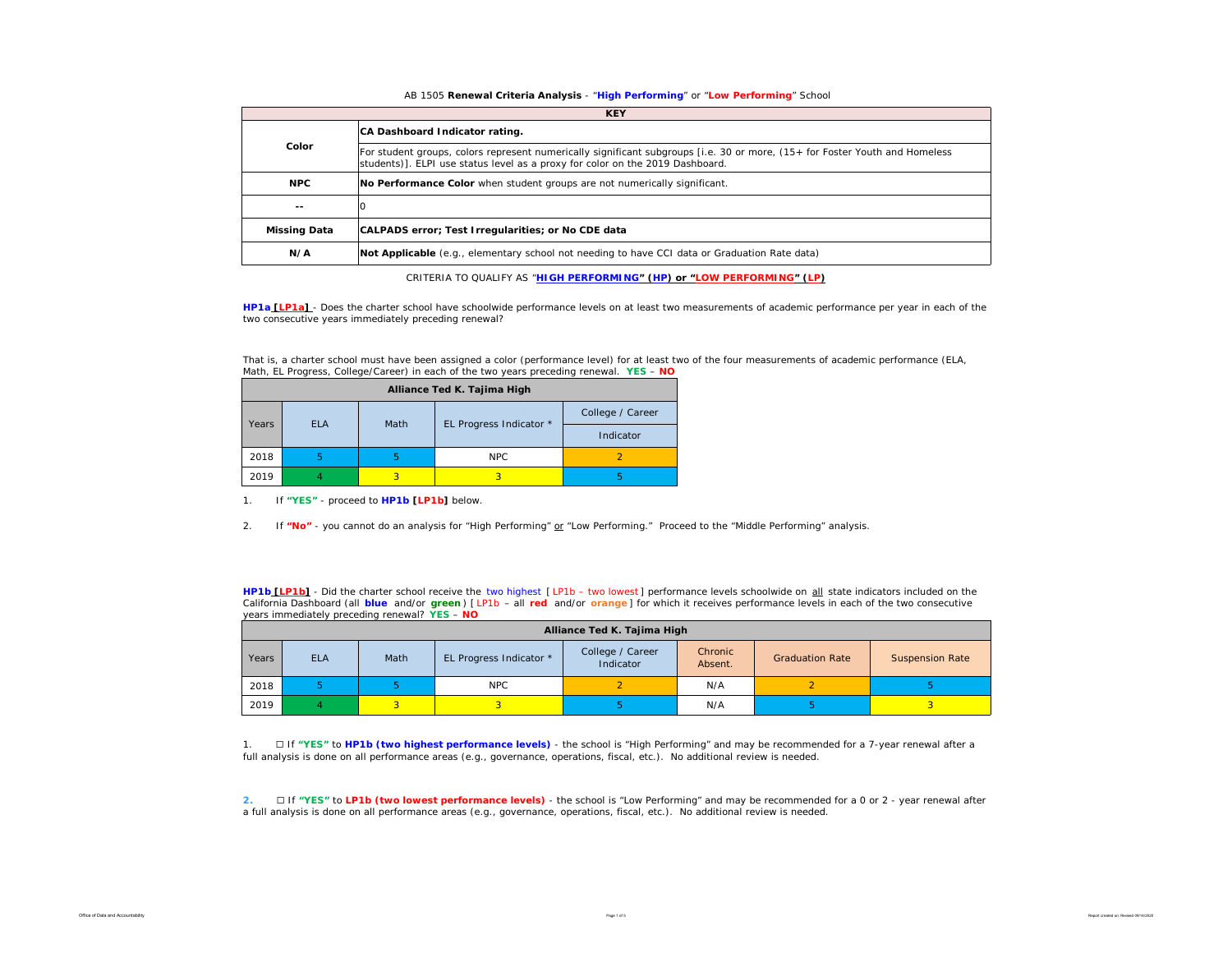**However, MAY RENEW ONLY upon making both of the following written factual findings:**

**1) The charter school is taking meaningful steps to address the underlying cause(s) of low performance, which are or will be written in a plan adopted by the governing body of the charter school;** 

**AND**

**2) There is clear and convincing evidence, demonstrated by verified data, showing either:**

**a. The school achieved measurable increases in academic achievement, as defined by at least one year's progress for each year in school;**

**OR**

- **b. Strong postsecondary outcomes equal to similar peers.**
- **3.** ☐ **If "NO" then proceed to HP2a [LP2a] below**

**a. If the charter school receives a combination of performance colors (red, orange, yellow, green, and blue) proceed to HP2a [LP2a] below.** 

**\*** *HP1b -* 

*\* LP1b -* 

\*

| <b>HP2a [LP2a]</b> - Does the charter school have performance levels on at least two of the four measurements of academic performance for at least two |  |  |
|--------------------------------------------------------------------------------------------------------------------------------------------------------|--|--|
| subgroups in each of the two consecutive years immediately preceding renewal? YES - NO                                                                 |  |  |

| Indicator           | Number of Subgroups | Subroups                                   |
|---------------------|---------------------|--------------------------------------------|
| <b>ELA 2018</b>     | $\overline{2}$      | Latino;<br>Socioeconomically Disadvantaged |
| <b>ELA 2019</b>     | $\overline{2}$      | Latino;<br>Socioeconomically Disadvantaged |
| Math 2018           | $\overline{2}$      | Latino;<br>Socioeconomically Disadvantaged |
| Math 2019           | $\overline{c}$      | Latino;<br>Socioeconomically Disadvantaged |
| EL Progress 2018    | N/A                 | N/A                                        |
| EL Progress 2019 *  | 1                   | English Learner                            |
| College/Career 2018 | $\overline{2}$      | Socioeconomically Disadvantaged<br>Latino; |
| College/Career 2019 | $\overline{2}$      | Latino;<br>Socioeconomically Disadvantaged |

1. ☐ If **"YES"** – proceed to **HP2b [LP2b]** below.

2. ☐ If **"No"** – A charter school without *performance levels on at least two of the four measurements of academic performance for at least two subgroups in each of the two consecutive years immediately preceding renewal* cannot be considered within the "High Performing" or "Low Performing" renewal criteria. Proceed to the "Middle Performing" analysis.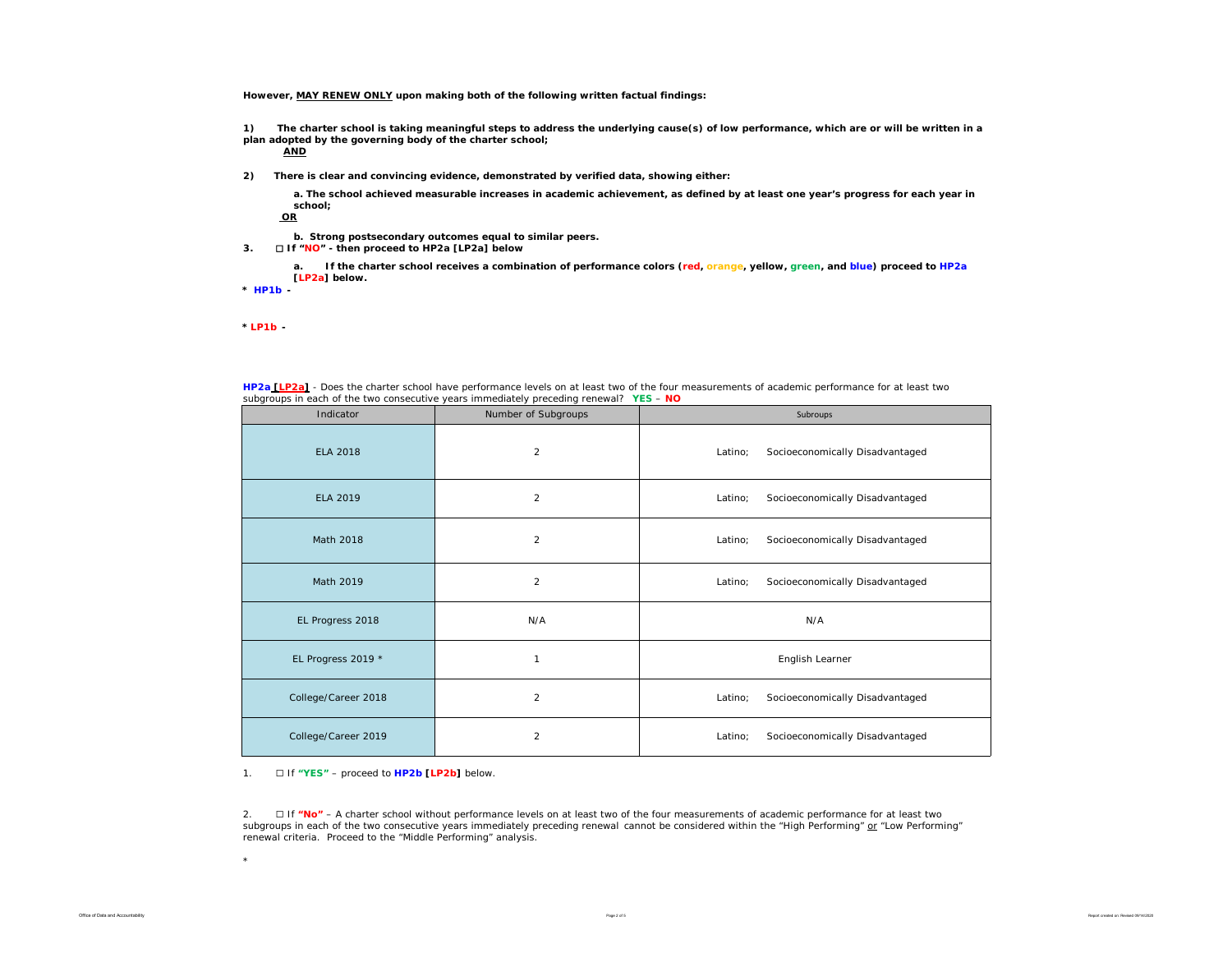| Indicator           |                      | Alliance Ted K. Tajima High | <b>State</b>            |               |                                           |  |  |  |
|---------------------|----------------------|-----------------------------|-------------------------|---------------|-------------------------------------------|--|--|--|
|                     | Performance<br>Level | <b>Status</b>               | Performance<br>Level    | <b>Status</b> | <b>Status Comparison to State Average</b> |  |  |  |
| <b>ELA 2018</b>     | 5                    | 90.4                        | $\overline{2}$          | $-6.0$        | Higher                                    |  |  |  |
| FLA 2019            | 4                    | 61.7                        | 4                       | $-2.5$        | Higher                                    |  |  |  |
| Math 2018           | 5                    | 11.4                        | $\overline{2}$          | $-36.4$       | Higher                                    |  |  |  |
| Math 2019           | 3                    | $-7.5$                      | $\overline{2}$          | $-33.5$       | Higher                                    |  |  |  |
| EL Progress 2018    | <b>NPC</b>           | N/A                         | <b>NPC</b>              | N/A           | $- -$                                     |  |  |  |
| EL Progress 2019 *  | 3                    | 45.0%                       | $\overline{\mathbf{3}}$ | 48.3%         | Lower                                     |  |  |  |
| College/Career 2018 | $\overline{2}$       | 58.5%                       | $\overline{\mathbf{3}}$ | 42.2%         | Higher                                    |  |  |  |
| College/Career 2019 | 5                    | 82.3%                       | $\overline{3}$          | 44.1%         | Higher                                    |  |  |  |

**HP2b [LP2b]** - *Did the charter school receive performance levels schoolwide (all students) that are the same or higher [ LP2b – same or lower ] than the state average for all four measurements of academic performance?* **YES** – **NO**

1. ☐ If **"YES"** to **HP2b (received performance levels schoolwide that are the same or higher than the state average for all four measurements)** - the school meets the criteria in the first part of section 47607 (c)(2)(A)(ii). Proceed to the subgroup comparison analysis pursuant to the latter half of section 47607 (c)(2)(A)(ii). Move on to **HP2c.**

#### 2. ☐ If **"YES"** to **LP2c (received performance levels schoolwide that are the same or lower than the state average for all four measurements)** - the school meets the criteria in the first part of section 47607.2 (a)(1)(B). Proceed to the subgroup comparison analysis pursuant to the latter half of section 47607.2 (a)(1)(B). Move on to **LP2c.**

3. □ If "No" – If all of the performance levels schoolwide are the "Same" or a combination of "Higher" and "Lower" proceed to the "Middle Performing" analysis.

\* *HP2b -* 

\**LP2b -* 

| <b>ELA</b>                      |       |                |               |                |               |                         |       |                |            |                |         |                         |
|---------------------------------|-------|----------------|---------------|----------------|---------------|-------------------------|-------|----------------|------------|----------------|---------|-------------------------|
|                                 |       |                | 2018          |                |               |                         |       |                |            |                |         |                         |
| Subgroup                        | # of  |                | School        | <b>State</b>   |               | Status<br>Comparison to | # of  | <b>School</b>  |            | <b>State</b>   |         | Status<br>Comparison to |
|                                 | Stud. | Perf.<br>Level | <b>Status</b> | Perf.<br>Level | <b>Status</b> | State Average           | Stud. | Perf.<br>Level | Status     | Perf.<br>Level | Status  | State Average           |
| <b>All Students</b>             | 60    | 5              | 90.4          | $\overline{2}$ | $-6.0$        | Higher                  | 106   | $\overline{4}$ | 61.7       | 4              | $-2.5$  | Higher                  |
| English Learner                 | 18    | <b>NPC</b>     | $-10.3$       | 3 <sup>1</sup> | $-47.1$       |                         | 30    | <b>NPC</b>     | 14.5       | 3 <sup>1</sup> | $-45.1$ |                         |
| Foster Youth                    | $- -$ | $\sim$ $\sim$  | $\sim$ $-$    | 1.             | $-79.2$       |                         | 1     | <b>NPC</b>     | $- -$      | $\overline{2}$ | $-71.9$ |                         |
| <b>Homeless</b>                 | $- -$ | $- -$          | $\sim$ $-$    | 3 <sup>1</sup> | $-51.0$       |                         | 6     | <b>NPC</b>     | $\sim$ $-$ | 3              | $-46.7$ |                         |
| Socioeconomically Disadvantaged | 55    | 5.             | 92.1          | 3 <sup>1</sup> | $-34.7$       | Higher                  | 105   | 4              | 62.3       | $\overline{3}$ | $-30.1$ | Higher                  |
| Students with Disabilities      | 8     | <b>NPC</b>     | $\sim$ $\sim$ | 1              | $-95.5$       |                         | 10    | <b>NPC</b>     | $\sim$ $-$ | $\overline{2}$ | $-88.1$ |                         |
| African American                |       | <b>NPC</b>     | $\sim$ $\sim$ | $\overline{2}$ | $-51.8$       |                         | $-$   | $\sim$ $-$     | $\sim$ $-$ | 3              | $-47.6$ |                         |

**HP2c [LP2c]** - For the state subgroups that are performing below the state average in each of the four measurements of academic performance in each respective year, did the majority of the school's subgroups receive performance levels that are higher [lower] than the state average? **YES** – **NO**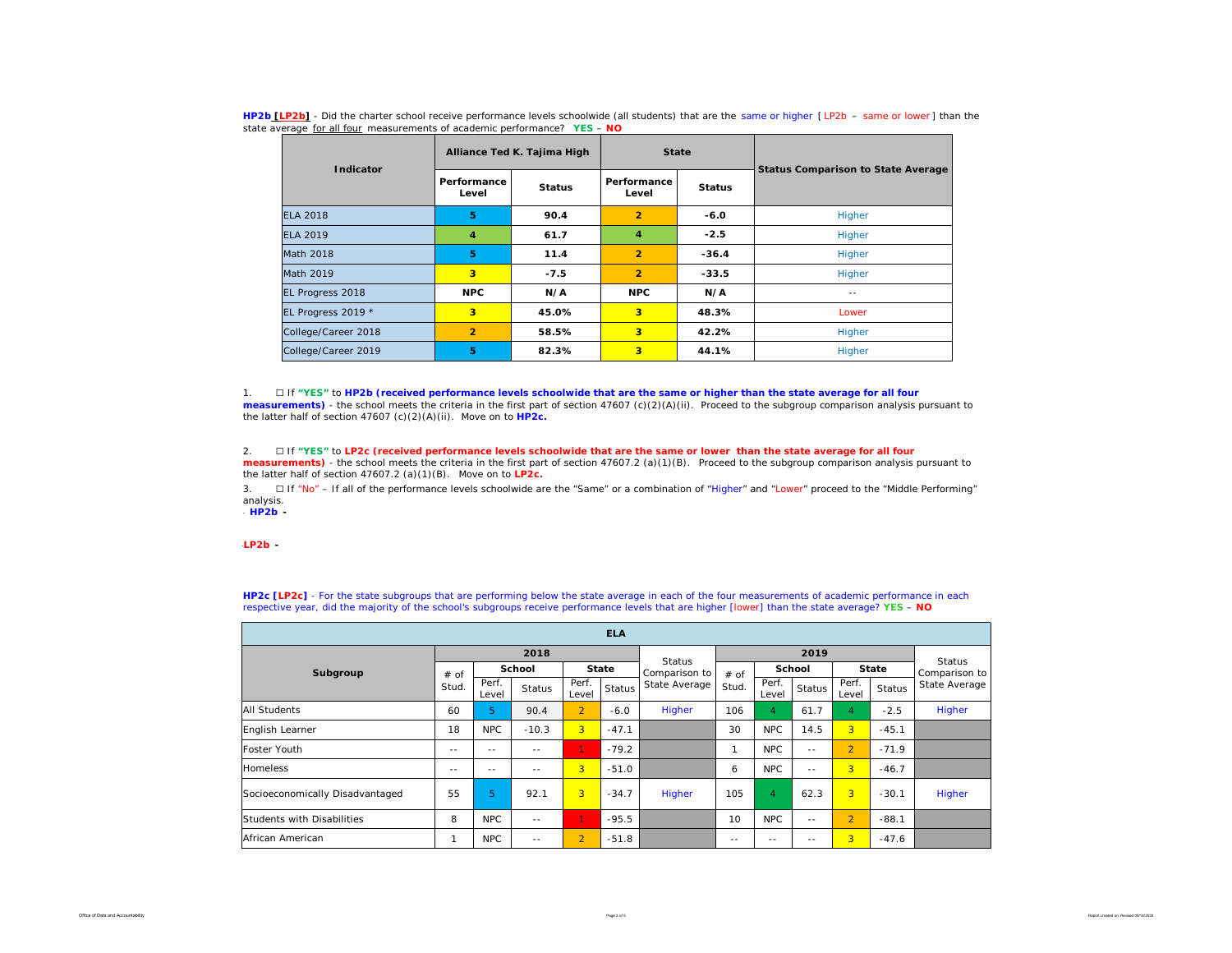| <b>ELA</b>                          |            |                |        |                |              |                                |               |                |               |                |               |               |  |
|-------------------------------------|------------|----------------|--------|----------------|--------------|--------------------------------|---------------|----------------|---------------|----------------|---------------|---------------|--|
|                                     |            |                | 2018   |                |              | <b>Status</b>                  |               |                | 2019          |                |               | Status        |  |
| Subgroup                            | # of       |                | School |                | <b>State</b> | Comparison to<br>State Average | $#$ of        | School         |               | <b>State</b>   |               | Comparison to |  |
|                                     | Stud.      | Perf.<br>Level | Status | Perf.<br>Level | Status       |                                | Stud.         | Perf.<br>Level | Status        | Perf.<br>Level | <b>Status</b> | State Average |  |
| American Indian or Alaska Native    | $- -$      | $-$            | $-$    | $\overline{2}$ | $-36.8$      |                                | $\sim$ $\sim$ | $\sim$ $-$     | $\sim$ $-$    | $\overline{2}$ | $-34.1$       |               |  |
| Asian                               | $-$        | $-$            | $-$    | 5              | 62.4         |                                |               | <b>NPC</b>     | $\sim$ $\sim$ | 5              | 64.8          |               |  |
| Filipino                            | 2          | <b>NPC</b>     | $- -$  | $\overline{4}$ | 44.0         |                                | $\sim$ $-$    | $\sim$ $-$     | $\sim$ $-$    | 5              | 46.7          |               |  |
| Latino                              | 55         | 5.             | 88.5   | 3 <sup>1</sup> | $-31.3$      | Higher                         | 104           | 4              | 62.2          | 3 <sup>1</sup> | $-26.6$       | Higher        |  |
| Native Hawaiian or Pacific Islander | $- -$      | $- -$          | $- -$  | $\overline{2}$ | $-21.3$      |                                | $- -$         | $\sim$ $\sim$  | $\sim$ $\sim$ | $\overline{2}$ | $-19.5$       |               |  |
| White                               | 2          | <b>NPC</b>     | $- -$  | $\overline{4}$ | 27.7         |                                | $- -$         | $\sim$ $-$     | $\sim$ $-$    | $\overline{4}$ | 30.7          |               |  |
| Two or More Races                   | $\sim$ $-$ | $-$            | $-$    | 4              | 28.6         |                                | $\sim$ $\sim$ | $\sim$ $-$     | $\sim$ $\sim$ | $\overline{4}$ | 30.3          |               |  |

| <b>MATH</b>                         |               |                |            |                |               |                                |              |                |            |                |               |                                |
|-------------------------------------|---------------|----------------|------------|----------------|---------------|--------------------------------|--------------|----------------|------------|----------------|---------------|--------------------------------|
|                                     |               |                | 2018       |                |               |                                |              |                |            |                |               |                                |
| Subgroup                            | # of          | School         |            |                | <b>State</b>  | <b>Status</b><br>Comparison to | # of         | School         |            | <b>State</b>   |               | <b>Status</b><br>Comparison to |
|                                     | Stud.         | Perf.<br>Level | Status     | Perf.<br>Level | <b>Status</b> | State Average                  | Stud.        | Perf.<br>Level | Status     | Perf.<br>Level | <b>Status</b> | State Average                  |
| <b>All Students</b>                 | 59            | 5              | 11.4       | $\overline{2}$ | $-36.4$       | Higher                         | 106          | 3 <sup>1</sup> | $-7.5$     | $\overline{2}$ | $-33.5$       | Higher                         |
| English Learner                     | 18            | <b>NPC</b>     | $-80.8$    | $\overline{2}$ | $-69.9$       |                                | 30           | <b>NPC</b>     | $-74.0$    | $\overline{2}$ | $-68.6$       |                                |
| Foster Youth                        | $-$           | $\frac{1}{2}$  | $\sim$     | 1.             | $-114.0$      |                                | $\mathbf{1}$ | NPC            | $\sim$ $-$ | $\overline{2}$ | $-107.2$      |                                |
| <b>Homeless</b>                     | $-$           | $- -$          | $-$        | $\overline{2}$ | $-81.0$       |                                | 6            | <b>NPC</b>     | $- -$      | $\overline{2}$ | $-77.7$       |                                |
| Socioeconomically Disadvantaged     | 54            | 5              | 16.2       | $\overline{2}$ | $-67.4$       | Higher                         | 105          | $\overline{3}$ | $-6.5$     | $\overline{3}$ | $-63.7$       | Higher                         |
| Students with Disabilities          | 8             | <b>NPC</b>     | $\sim$     | 1.             | $-125.3$      |                                | 10           | <b>NPC</b>     | $\sim$     | $\overline{2}$ | $-119.4$      |                                |
| African American                    | $\mathbf{1}$  | NPC            | $-$        | $\overline{2}$ | $-91.5$       |                                | $- -$        | $- -$          | $- -$      | $\overline{2}$ | $-87.9$       |                                |
| American Indian or Alaska Native    | ٠.            | $- -$          | $\sim$ $-$ | $\overline{2}$ | $-73.0$       |                                | $- -$        | $- -$          | $\sim$ $-$ | $\overline{2}$ | $-69.6$       |                                |
| Asian                               | $- -$         | $\frac{1}{2}$  | $- -$      | 5              | 56.7          |                                | $\mathbf{1}$ | <b>NPC</b>     | $- -$      | 5              | 59.8          |                                |
| Filipino                            | 2             | NPC            | $-$        | 4              | 13.1          |                                | $-$          | $\sim$ $-$     | $- -$      | $\overline{4}$ | 18.0          |                                |
| Latino                              | 54            | 5              | 6.0        | $\overline{2}$ | $-65.8$       | Higher                         | 104          | $\overline{3}$ | $-6.7$     | 3 <sup>1</sup> | $-62.2$       | Higher                         |
| Native Hawaiian or Pacific Islander | $-$           | $\frac{1}{2}$  | $\sim$     | $\overline{2}$ | $-52.0$       |                                | $-$          | $\sim$ $-$     | $- -$      | $\overline{2}$ | $-49.8$       |                                |
| White                               | 2             | <b>NPC</b>     | ٠.         | $\overline{3}$ | $-1.0$        |                                | $-$          | $- -$          | $- -$      | $\overline{4}$ | 1.4           |                                |
| Two or More Races                   | $\sim$ $\sim$ | $- -$          | $- -$      | $\overline{4}$ | 1.9           |                                | $- -$        | --             | --         | $\overline{A}$ | 2.5           |                                |